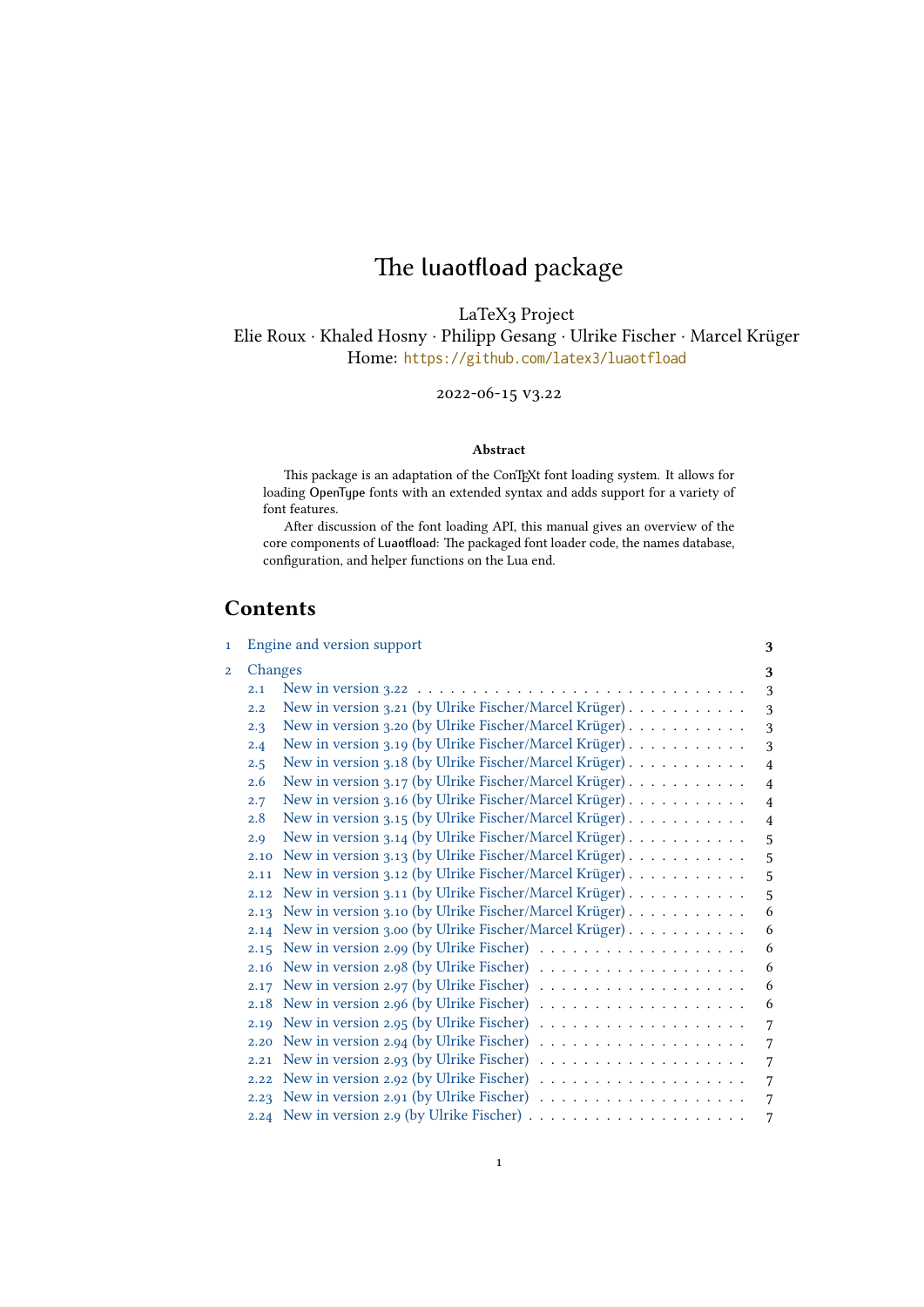<span id="page-1-0"></span>

| 3 | Introduction                                                                                                                                        | 8                                                              |  |  |  |
|---|-----------------------------------------------------------------------------------------------------------------------------------------------------|----------------------------------------------------------------|--|--|--|
| 4 | <b>Thanks</b><br>9                                                                                                                                  |                                                                |  |  |  |
| 5 | <b>Loading Fonts</b><br>5.1<br>5.2<br>5.3<br>5.4<br>5.4.1<br>5.4.2 Loading by Font Name $\ldots \ldots \ldots \ldots \ldots \ldots \ldots$<br>5.4.3 | 9<br>9<br>10<br>10<br>10<br>10<br>11<br>12                     |  |  |  |
| 6 | Font features<br>6.1<br>6.2                                                                                                                         | 12<br>13<br>21                                                 |  |  |  |
| 7 | Combining fonts<br>7.1<br>7.2                                                                                                                       | 22<br>22<br>22                                                 |  |  |  |
| 8 | Font names database<br>8.1<br>8.2<br>8.3<br>8.4                                                                                                     | 23<br>23<br>24<br>24<br>25                                     |  |  |  |
| 9 | The Fontloader<br>9.1<br>9.2<br>Packaging<br>9.3<br>10 Configuration Files                                                                          | 25<br>25<br>25<br>28<br>29                                     |  |  |  |
|   | 11 Auxiliary Functions<br>Compatibility with Earlier Versions<br>11.1.1<br>11.1.2<br>11.2.1<br>11.2.2<br>11.3.1 Color setting<br>12 Troubleshooting | 29<br>30<br>30<br>30<br>31<br>31<br>32<br>32<br>32<br>33<br>33 |  |  |  |
|   | 13 License                                                                                                                                          | 33<br>33<br>34<br>34                                           |  |  |  |
|   | Appendix: Manual of luaotfload.conf<br>37<br>Appendix: Manual of luaotfload-tool<br>44                                                              |                                                                |  |  |  |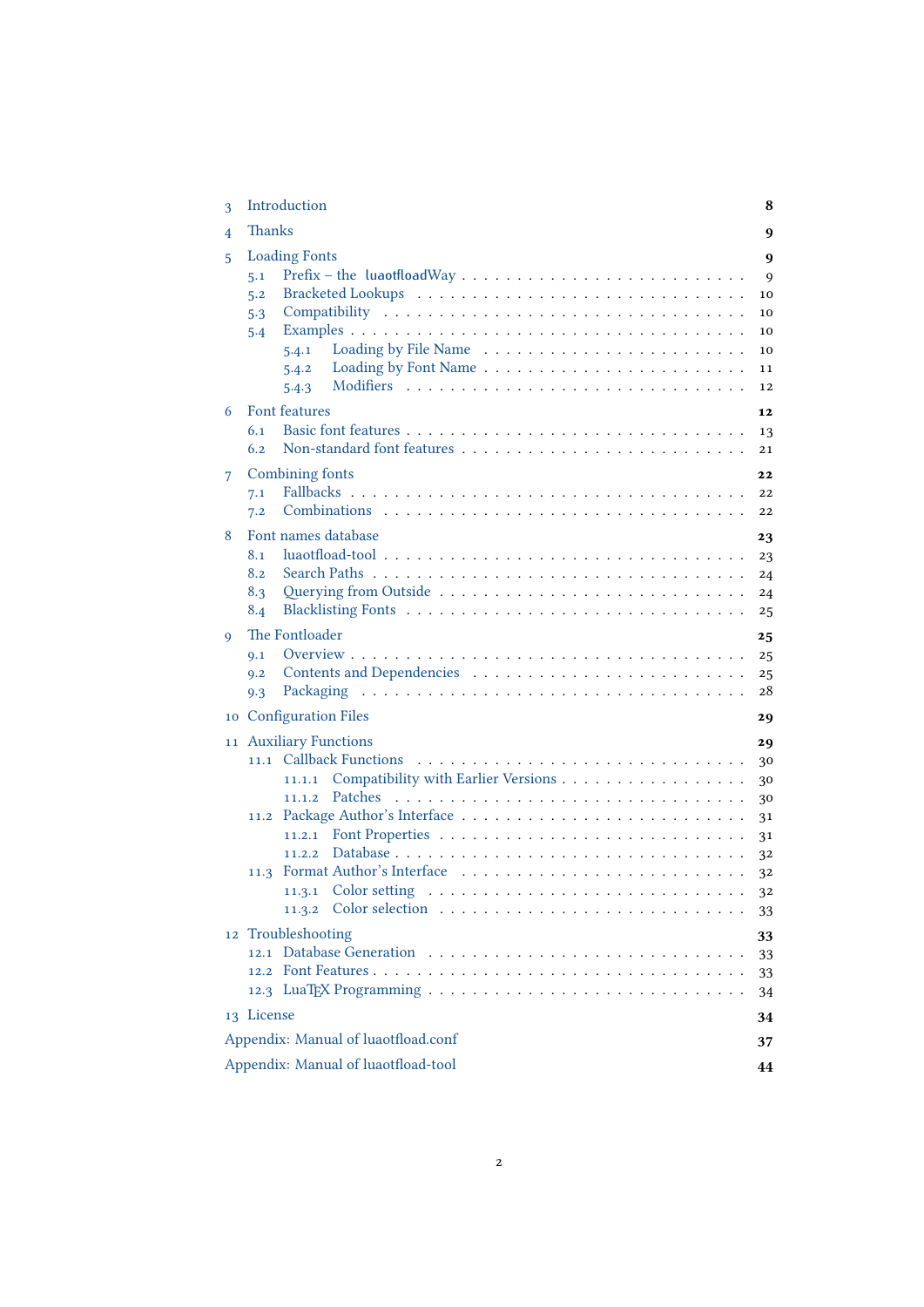#### 1 Engine and version support

luaotfload is a quite large and complex package. It imports code from context which is actively developed along with the luatex binary. It is not possible to support a large number of engines variants or versions.

<span id="page-2-0"></span>Supported is the luatex versions of a current TeXLive 2019 (and a current MiKTeX). Beginning with version 3.1 of this package also luahbtex is supported.

#### 2 Changes

- <span id="page-2-1"></span>2.1 New in version 3.22
	- Tailored case mappings
	- Avoid database rebuilds when switching Lua versions
	- Improved attribute settings of ActualText nodes in harf mode
	- Callback-based customization for color parameter
	- Various bug fixes
- <span id="page-2-2"></span>2.2 New in version 3.21 (by Ulrike Fischer/Marcel Krüger)
	- Fix performance regression introduced in version 3.19.
	- More reliably support TrueType based variable fonts in harf mode.
- <span id="page-2-3"></span>2.3 New in version 3.20 (by Ulrike Fischer/Marcel Krüger)
	- A bug in luaotfload-tool has been corrected.
	- The directory for the font name database has been corrected and no longer uses the development directory.
- <span id="page-2-5"></span><span id="page-2-4"></span>2.4 New in version 3.19 (by Ulrike Fischer/Marcel Krüger)
	- When used with LuaTEX 1.15.0 or newer, variable fonts are supported when using the harf shaper too.
	- A new algorithm for selecting fonts based on font family names allows to more reliably load fonts based on their family name.
	- The compiled font database gets compressed to reduce disk space and improve performance on newer systems.
	- Broken rendering of some TrueType based variable fonts has been fixed.
	- Text automatically gets normalized to Unicode's NFC before shaping. This improves rendering for text written in decomposed forms for many fonts. This can be turned off by passing the -normalize font feature.
	- A number of small bugfixes.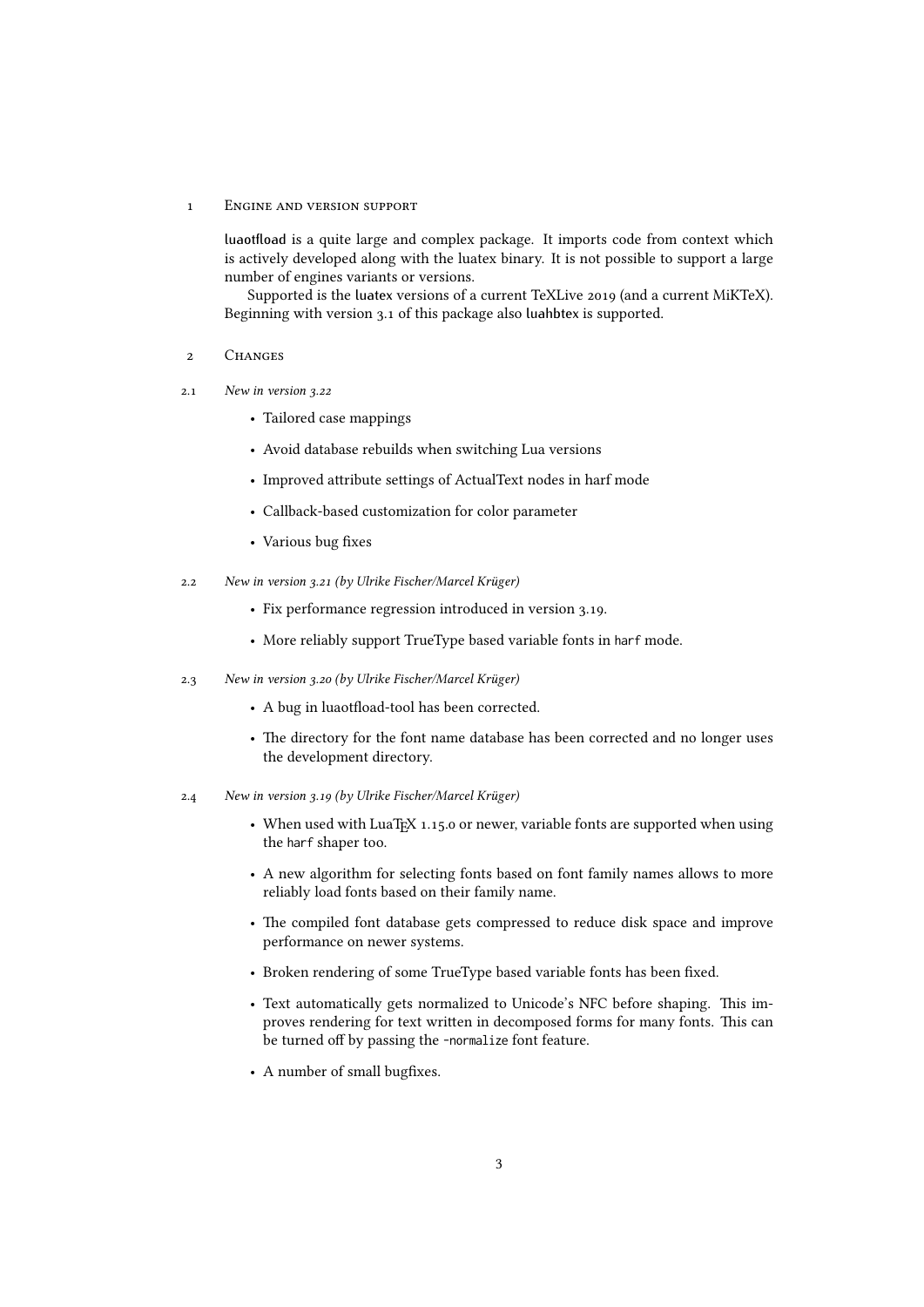- 2.5 New in version 3.18 (by Ulrike Fischer/Marcel Krüger)
	- Now variable fonts can be loaded with default values without specifying any explicit axis values.
	- A number of small bugfixes.
- <span id="page-3-0"></span>2.6 New in version 3.17 (by Ulrike Fischer/Marcel Krüger)
	- The experimental support for OpenType variable fonts has been extended to more reliably support modern fonts.
	- A number of small bugfixes.
- <span id="page-3-1"></span>2.7 New in version 3.16 (by Ulrike Fischer/Marcel Krüger)
	- The entry point is called luaotfload.lua instead of luaotfload-main.lua (but the old name is still provided for compatibility).
	- pre/post\_shaping\_filter callbacks has been added.
	- The number of LUA-files and submodules shown in the LOG-file has been reduced. But it is extended again by setting the environment variable LUAOTFLOAD\_TRACE\_SUBMODULES=1.
	- The HarfBuzz based shaper will in some situations drop hyphenation points. This happens less frequently now since the new version uses first/second discretionaries (the mechanism described in the LuaTeX manual, section 5.6 for the of-f-ice example) to support a limited amount of nesting.
	- When the node shaper is used, experimental support for OpenType variable fonts has been added. To use them, set the font feature axis to a comma separated list of axis names and values. (E.g. axis=weight=600) The supported axis names and value range depend on the font (see page [20\)](#page-19-0).
	- The font features upper and lower can be used to map the text of a font to upper or lowercase before displaying it. Currently this implements the untailored Unicode case mapping algorithm, but it is planned to add tailoring later (see page [20\)](#page-19-1).
	- A number of small bugfixes.
- <span id="page-3-2"></span>2.8 New in version 3.15 (by Ulrike Fischer/Marcel Krüger)
	- The font database is updated more reliably if fonts get deleted.
	- In multiple error cases, error messages are shown instead of silently generating bad output.
	- Write glyph ids instead of internal identifiers to DVI files. This allows using OpenType fonts when working with dvilualatex. (This requires additional support from the DVI reader)
- Change! The set of font features which are enabled by default has been changed to be more similar to HarfBuzz. Especially "Above-base mark Positioning" (abvm), "Belowbase mark Positioning" (blwm), "Contextual Alternates" (calt), "Cursive Positioning" (curs), "Distances" (dist), and "Required Contextual Alternates" (rclt) are now enabled by default for all scripts.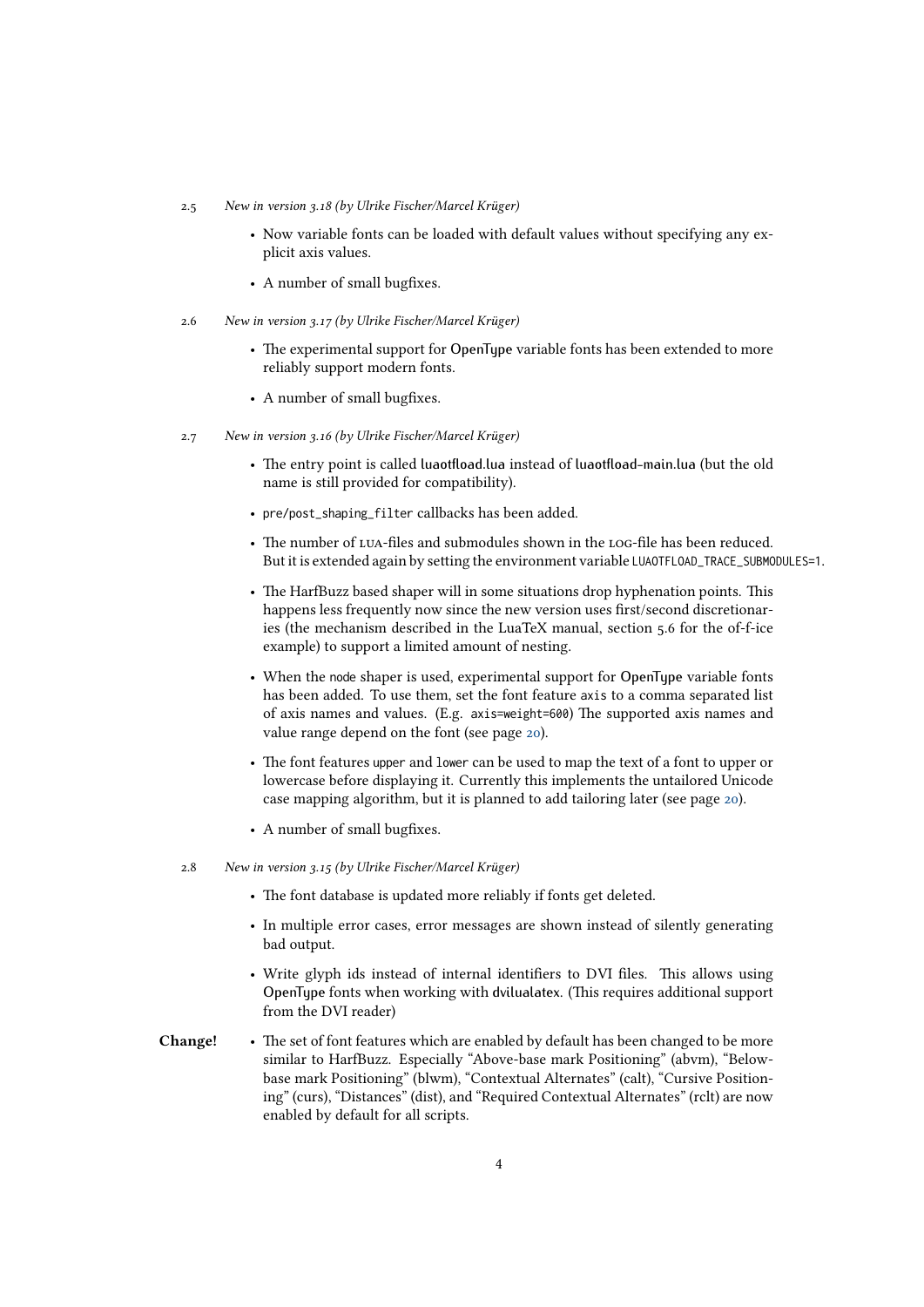- Added a mathfontdimen font feature which allows emulating fontdimen values from xetex or traditional T<sub>E</sub>X math fonts.
- <span id="page-4-0"></span>• Initial support for variable fonts in node mode.
- 2.9 New in version 3.14 (by Ulrike Fischer/Marcel Krüger)
	- a bug in luaotfload-tool has been corrected (reported on the texlive list)
	- the fontloader has been patched to resolve a problem with color fonts and save/restore pairs [\(issue #124\)](https://github.com/latex3/luaotfload/issues/124)

<span id="page-4-1"></span>2.10 New in version 3.13 (by Ulrike Fischer/Marcel Krüger)

- **Change!** A problem with text fonts with minimal math table has been fixed (issue  $\#148$ ): In new luaotfload versions, math parameters will only be loaded for fonts with script=math. If you do want to set math parameters for fonts with other scripts, add -nomathparam. We strongly recommend against setting math parameters for text fonts because these would overwrite parameters from actual math fonts.
	- A bug in harf-mode that could lead to missing chars and freezing was corrected  $(issue #141).$
	- A font size problem in harf-mode has been fixed (issue  $#147$ ).
	- An error if the main function was called twice has been fixed (issue  $\#145$ ).
	- Allow .ttf fonts to be loaded with a map file with luahbtex [\(issue #142\)](https://github.com/latex3/luaotfload/issues/142) [\(issue #143\).](https://github.com/latex3/luaotfload/issues/143)
	- Fonts installed for a single user on windows are now found (issue  $\#138$ ).
	- A problem with wrong T<sub>E</sub>X-ligatures in harf mode has been fixed  $(i\text{ssue #139})$ .
	- The debugging output has been changed [\(issue #131\).](https://github.com/latex3/luaotfload/issues/131)
	- A missing "capital sharp s" (U+1E9E) in a font is replaced by SS instead of giving a missing character message: ß or SS
	- The color handling has been improved so that it is now compatible with the luacolor package.
	- 2.11 New in version 3.12 (by Ulrike Fischer/Marcel Krüger)
		- Corrected a number of small bugs in harf mode.
- <span id="page-4-2"></span>Experimental! • Extension of the color key to allow coloring of specific output glyphs, see page [14](#page-13-0)
- Experimental! A new fallback key to allow to define fallback fonts, see page [19](#page-16-0)
- <span id="page-4-4"></span><span id="page-4-3"></span>Experimental! • A new multiscript key to allow to use a font for more than one script, see page [17](#page-16-0)
	- 2.12 New in version 3.11 (by Ulrike Fischer/Marcel Krüger)
		- Changed the handling of the script key in harf mode to be more compatible with behaviour of the node mode. It now expects the name of a script that is actually in the font instead of a ISO 15924 script tag. See issue 117.
		- Corrected a number of small typos and bugs in harf mode.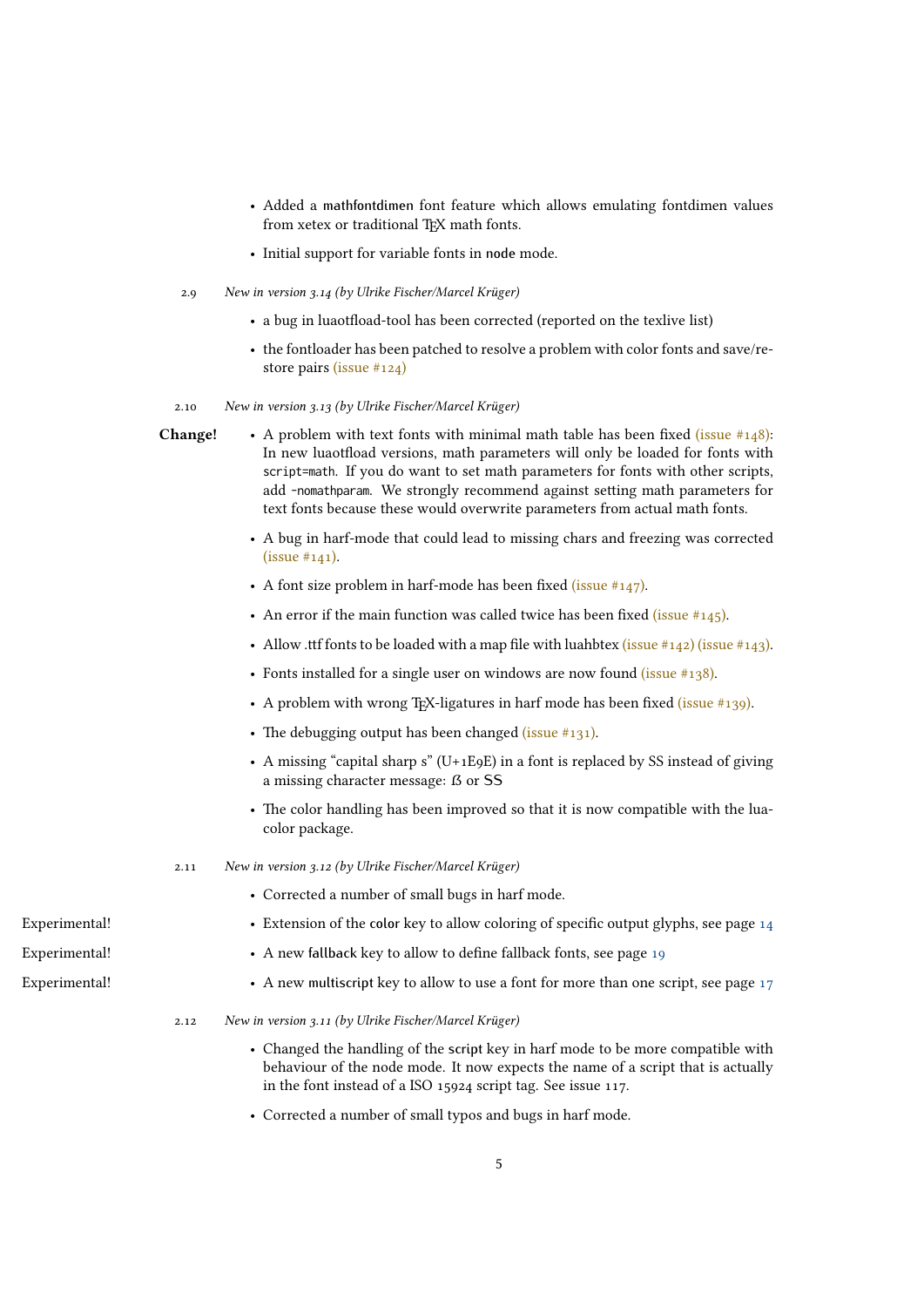#### 2.13 New in version 3.10 (by Ulrike Fischer/Marcel Krüger)

- The package has been moved to the github of the LaTeX3 Project and is now maintained officially by the LaTeX3 Project team.
- Code to use the harfbuzz library of luahbtex has been added. See the description of the harf mode.
- fonts in ttc-collections can now be indexed by name.
- To reduce the polution of the global lua enviroment a number of lua tables have been removed. Only the tables luaotfload, fonts and nodes have been kept there.
- <span id="page-5-0"></span>• The fontloader has been synched with the context files from 2019-10-29.
- 2.14 New in version 3.00 (by Ulrike Fischer/Marcel Krüger)
	- Default Ignorable characters are now invisible by default (issue 63). This can be deactivated with the option invisible.
- <span id="page-5-1"></span>2.15 New in version 2.99 (by Ulrike Fischer)
	- Code cleanup.
	- The fontloader has been synched with the context files from 2019-08-11.
- <span id="page-5-3"></span><span id="page-5-2"></span>2.16 New in version 2.98 (by Ulrike Fischer)

- breaking change! The handling of missing chars has been changed. In This version a missing char will insert the  $\prime$ .notdef char of the fonts (this is sometimes a space, sometimes a rectangle with a cross) and no longer simply ignore the glyph. This behaviour can be reverted by using notdef=false as font feature.
	- The font feature embolden can now be used to fake a bold font.
	- The fontloader has been synched with the context files from 2019-07-04.
	- 2.17 New in version 2.97 (by Ulrike Fischer)
		- the new generic fontloader improves the handling of large fonts (but some fonts still need a 64bit luatex version to create the font files).
		- A number of small bug (also in luaotfload-tool) have been corrected, see the NEWS file for details.
	- 2.18 New in version 2.96 (by Ulrike Fischer)

#### Incompatible change! • In version 2.95 letterspacing was broken due to a change in the fontloader (issue 38). This has been repaired. At the same time a number of oddities and bugs in the letterspacing has been corrected. This can change existing documents. See page [15](#page-14-0) for more information.

<span id="page-5-5"></span><span id="page-5-4"></span>• A problem with the detection of bold fonts has been corrected (issue 41, pull request 42).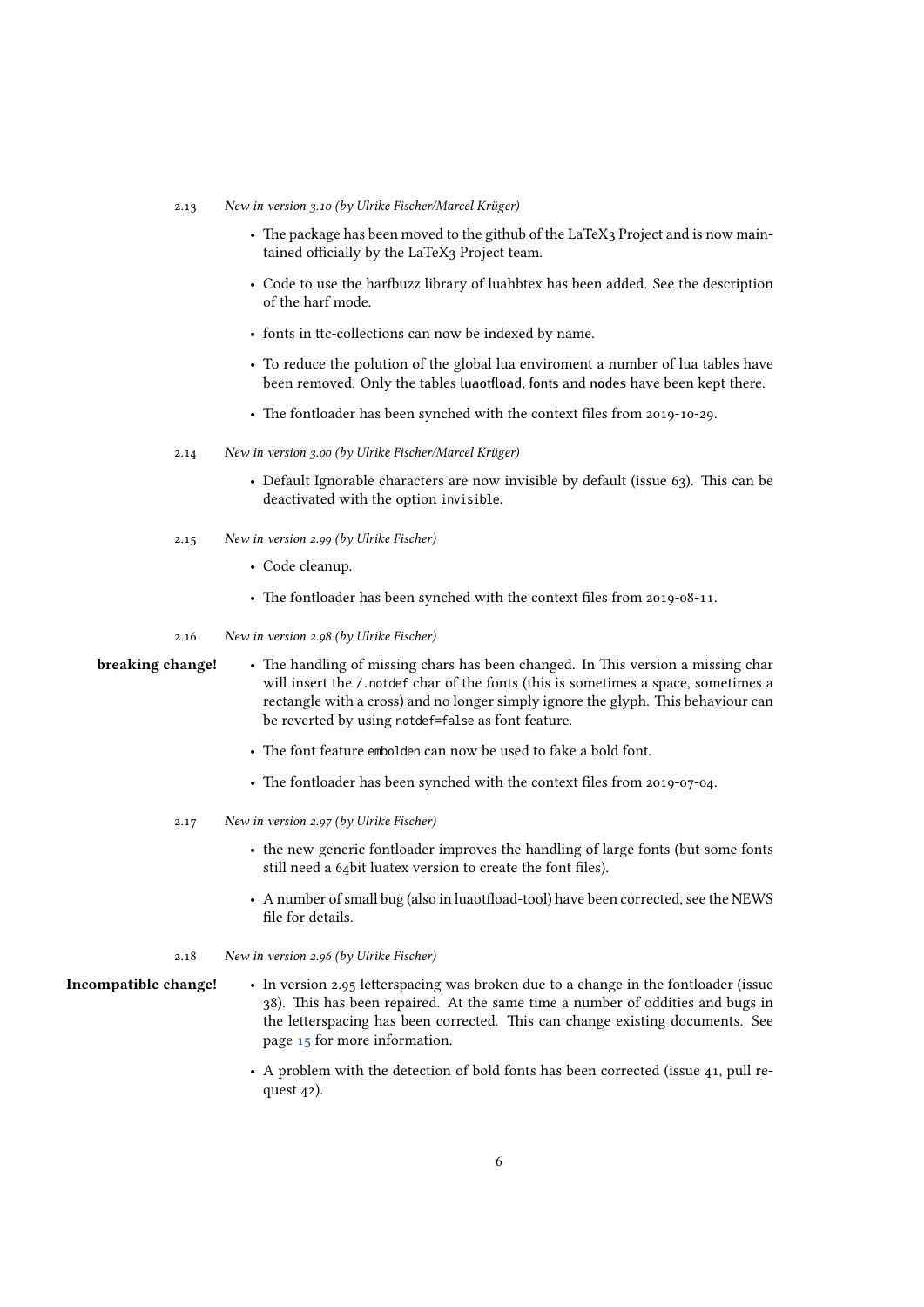#### 2.19 New in version 2.95 (by Ulrike Fischer)

- This version imports from context the generic fontloader in the version of 2019-01- 28. Contrary to the last announcement, it still works with luatex 1.07. So updates will continue.
- The handling of the lucida-fonts had been improved (issue 33).
- tex-files are no longer misused as font fallbacks (issue 35).
- <span id="page-6-0"></span>• The resolver code has be refactorated (pull request 36).
- 2.20 New in version 2.94 (by Ulrike Fischer)
	- This version imports from context the generic fontloader in the version of 2018- 12-19. It is the last version that works with luatex 1.07 and texlive 2018. As context has moved to luatex 1.09 newer versions of the fontloader needs now this luatex version too. This means that until the texlive 2018 freeze there will be probably no update of luaotfload.
	- This version changes the handling of the mode key. It no longer accepts only the values base and node, but can be used to load a font with an alternative font loader/renderer.
- 2.21 New in version 2.93 (by Ulrike Fischer)

<span id="page-6-2"></span><span id="page-6-1"></span>Mainly internal clean up of the version info to allow automatic versioning.

- 2.22 New in version 2.92 (by Ulrike Fischer)
	- Better devanagari support (issue #9).
	- Luaotfload doesn't work when luatex is used with the option --safer. So it now aborts cleanly when the option is detected – but you still can get errors from fontspec later! (issue #12).
	- The syntax file: for legacy font works again (issue #11).
	- The fontloader has been synched with the newest context version from october, 18.
- 2.23 New in version 2.91 (by Ulrike Fischer)

<span id="page-6-4"></span><span id="page-6-3"></span>This version mostly correct two bugs found in the previous fontloader: Glyphvariants weren't copied and pasted correctly. Glyphs encoded in the PUA couldn't be accessed anymore.

2.24 New in version 2.9 (by Ulrike Fischer)

On the one side there is not very much new in this version: The native components of Luaotfload are nearly unchanged. A few bugs have been corrected, the various files lists which loads the components of the font loader have been cleaned up.

On the other side there is a lot new: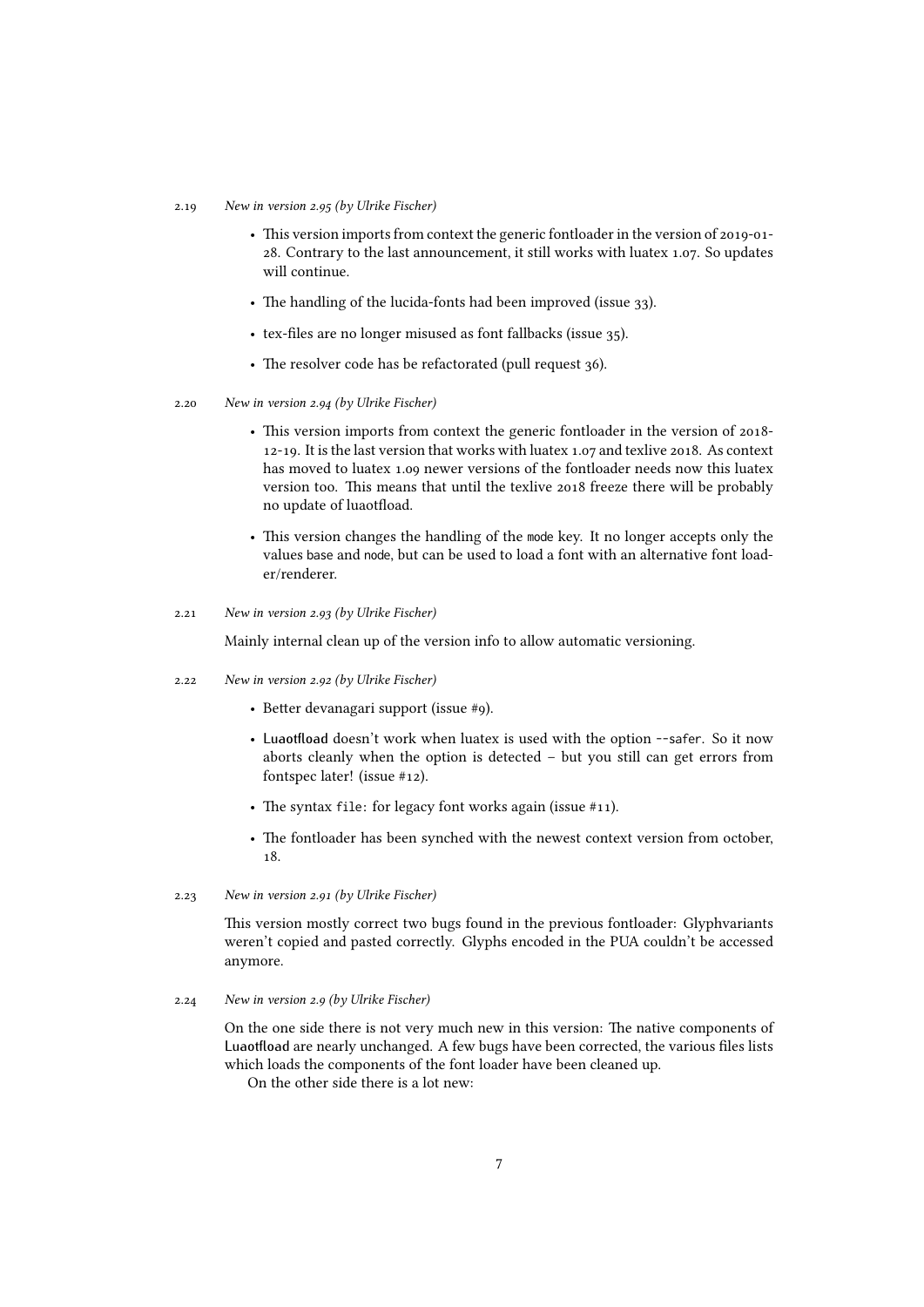#### • Fontloader

The fontloader files imported from ConTEXt have been updated to the current version. This was necessary to make Luaotfload compatible with the coming LuaTEX 1.08/1.09. Compared to the previous version from february 2017 quite a number of things have changed. Most importantly the handling of arabic fonts has greatly improved. But this also means that changes in the output are possible.

#### • Lualibs

The update of the fontloader files also required an update of the Lualibs package. This Luaotfload version needs version 2.6 of Lualibs.

#### • Maintenance

As the current maintainer wasn't available and it was urgent to get a Luaotfload compatible with LuaT<sub>EX</sub> 1.08/1.09 maintenance has been transfered to Ulrike Fischer and Marcel Krüger. The package was maintained and developed at <https://github.com/u-fischer/luaotfload>.

### • Documentation

The core of documentation is nearly unchanged. I added this introduction. I recreated with the help of @marmot the graphic on [36.](#page-33-1) I updated the file lists. I imported as appendix pdf versions of the two man files which are part of the Luaotfload documentation.

#### <span id="page-7-0"></span>3 INTRODUCTION

Font management and installation has always been painful with TEX. A lot of files are needed for one font (TFM, PFB, MAP, FD, VF), and due to the 8-Bit encoding each font is limited to 256 characters.

But the font world has evolved since the original T<sub>E</sub>X, and new typographic systems have appeared, most notably the so called *smart font* technologies like OpenType fonts  $(OFF).$ 

These fonts can contain many more characters than TEX fonts, as well as additional functionality like ligatures, old-style numbers, small capitals, etc., and support more complex writing systems like Arabic and Indic<sup>[1](#page-7-2)</sup> scripts.

OpenType fonts are widely deployed and available for all modern operating systems. As of 2013 they have become the de facto standard for advanced text layout.

However, until recently the only way to use them directly in the TFX world was with the X<sub>T</sub>IF<sub>X</sub> engine.

Unlike X<sub>T</sub>T<sub>E</sub>X, LuaT<sub>E</sub>X has no built-in support for OpenType or technologies other than the original T<sub>EX</sub> fonts.

Instead, it provides hooks for executing Lua code during the TEX run that allow implementing extensions for loading fonts and manipulating how input text is processed without modifying the underlying engine.

This is where luaotfload comes into play: Based on code from ConTEXt, it extends LuaT<sub>E</sub>X with functionality necessary for handling OpenType fonts.

Additionally, it provides means for accessing fonts known to the operating system conveniently by indexing the metadata.

<span id="page-7-2"></span><span id="page-7-1"></span><sup>&</sup>lt;sup>1</sup>Unfortunately, the default fontloader of luaotfload doesn't support many Indic scripts correctly. For these scripts it is recommended to use the harf mode along with the binary luahbtex.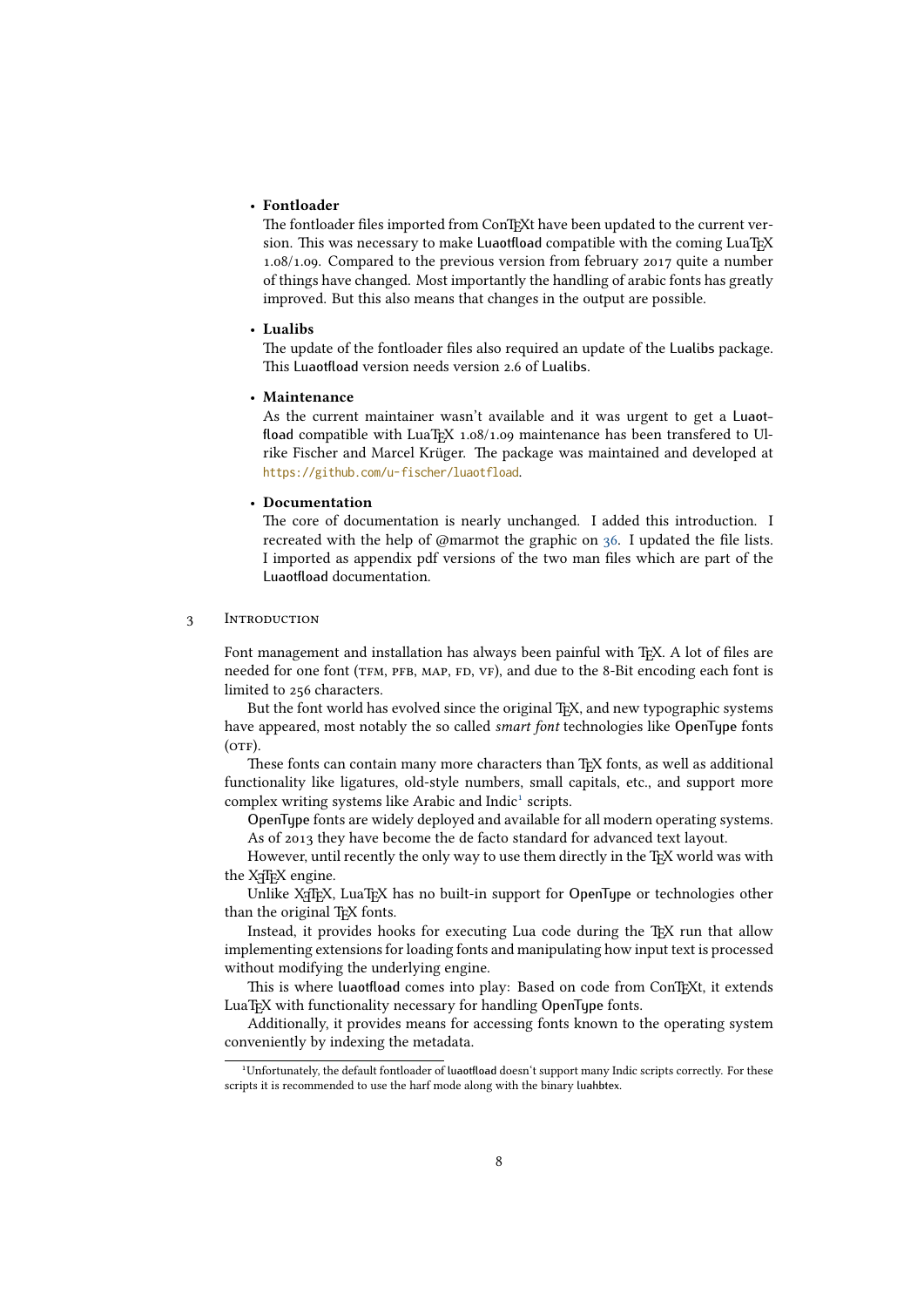#### 4 Thanks

Luaotfload is part of LuaLHEX, the community-driven project to provide a foundation for using the ET<sub>E</sub>X format with the full capabilites of the LuaT<sub>E</sub>X engine. As such, the distinction between end users, contributors, and project maintainers is intentionally kept less strict, lest we unduly personalize the common effort.

Nevertheless, the current maintainers would like to express their gratitude to Khaled Hosny, Akira Kakuto, Hironori Kitagawa and Dohyun Kim. Their contributions – be it patches, advice, or systematic testing – made the switch from version 1.x to 2.2 possible. Also, Hans Hagen, the author of the font loader, made porting the code to ETFX a breeze due to the extra effort he invested into isolating it from the rest of ConTEXt, not to mention his assistance in the task and willingness to respond to our suggestions.

<span id="page-8-0"></span>5 Loading Fonts

luaotfload supports an extended font request syntax:

\font\foo = { $\langle prefix \rangle$ : $\langle font name \rangle$ : $\langle font features \rangle$ } $\langle Tx \rangle$  font features}

<span id="page-8-1"></span>The curly brackets are optional and escape the spaces in the enclosed font name. Alternatively, double quotes serve the same purpose. A selection of individual parts of the syntax are discussed below; for a more formal description see figure [1.](#page-34-0)

#### 5.1 Prefix – the luaotfload  $Way$

In luaotfload, the canonical syntax for font requests requires a  $prefix$ :

 $\forall$ font $\forall$ fontname =  $\langle prefix \rangle$ : $\langle fontname \rangle$ ...

where  $\langle prefix \rangle$  is either file: or name:.<sup>[2](#page-8-2)</sup> It determines whether the font loader should interpret the request as a *file name* or *font name*, respectively, which again influences how it will attempt to locate the font. Examples for font names are "Latin Modern Italic", "GFS Bodoni Rg", and "PT Serif Caption" – they are the human readable identifiers usu-ally listed in drop-down menus and the like.<sup>[3](#page-8-3)</sup> In order for fonts installed both in system locations and in your texmf to be accessible by font name, luaotfload must first collect the metadata included in the files. Please refer to section [8](#page-22-0) below for instructions on how to create the database.

File names are whatever your file system allows them to be, except that that they may not contain the characters (, :, and /. As is obvious from the last exception, the file: lookup will not process paths to the font location – only those files found when

<span id="page-8-2"></span><sup>2</sup>Luaotfload also knows two further prefixes, kpse: and my:. A kpse lookup is restricted to files that can be found by kpathsea and will not attempt to locate system fonts. This behavior can be of value when an extra degree of encapsulation is needed, for instance when supplying a customized tex distribution.

The my lookup takes this a step further: it lets you define a custom resolver function and hook it into the resolve\_font callback. This ensures full control over how a file is located. For a working example see the [test](https://github.com/latex3/luaotfload/blob/main/testfiles/my-resolver.lvt) [in the luaotfload repo.](https://github.com/latex3/luaotfload/blob/main/testfiles/my-resolver.lvt)

<span id="page-8-3"></span><sup>3</sup>Font names may appear like a great choice at first because they offer seemingly more intuitive identifiers in comparison to arguably cryptic file names: "PT Sans Bold" is a lot more descriptive than PTS75F.ttf. On the other hand, font names are quite arbitrary and there is no universal method to determine their meaning. While luaotfload provides fairly sophisticated heuristic to figure out a matching font style, weight, and optical size, it cannot be relied upon to work satisfactorily for all font files. For an in-depth analysis of the situation and how broken font names are, please refer to [this post](http://www.ntg.nl/pipermail/ntg-context/2013/073889.html) by Hans Hagen, the author of the font loader. If in doubt, use filenames. luaotfload-tool can perform the matching for you with the option --find=<name>, and you can use the file name it returns in your font definition.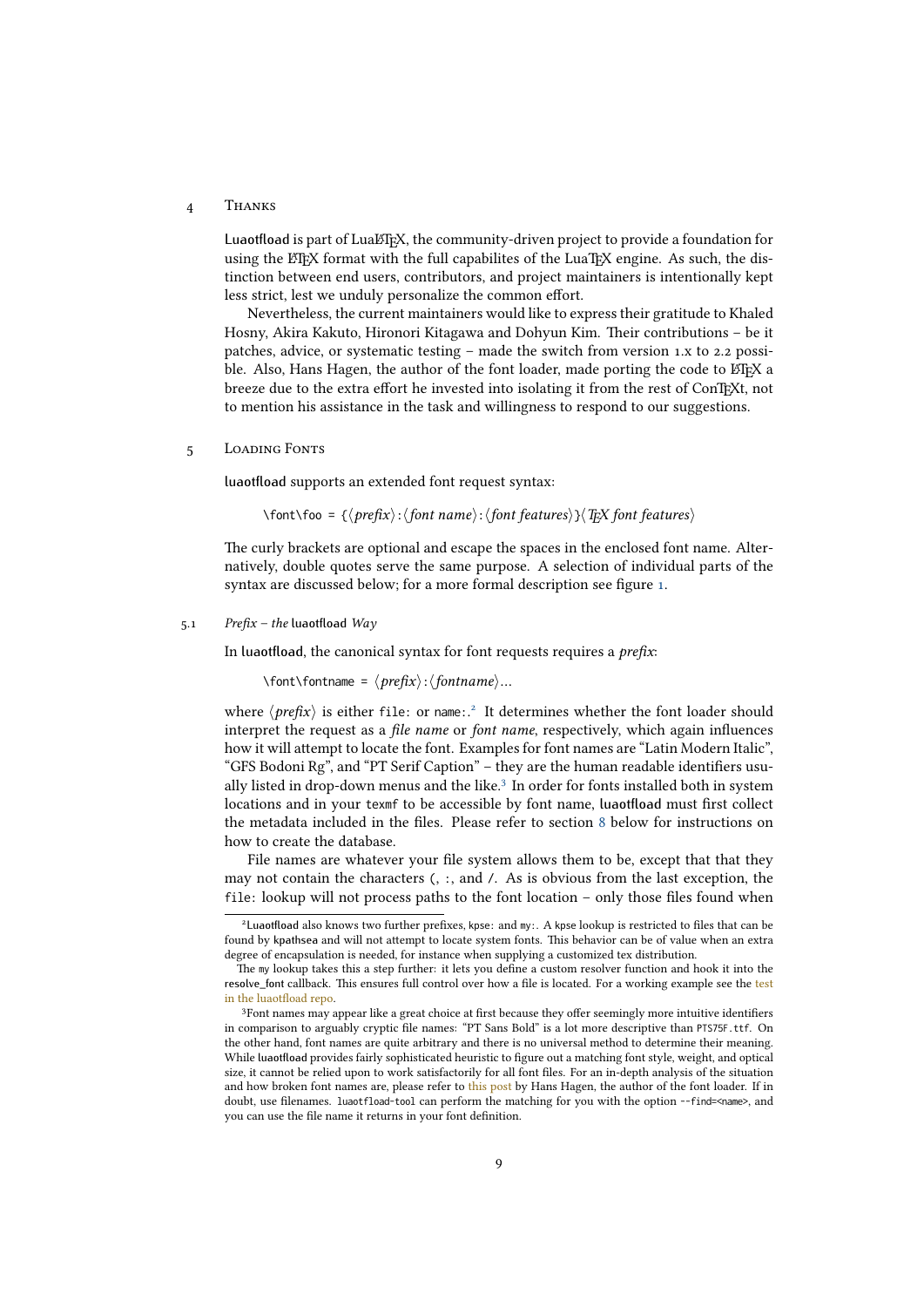<span id="page-9-0"></span>generating the database are addressable this way. Continue below in the X<sub>T</sub>IEX section if you need to load your fonts by path. The file names corresponding to the example font names above are lmroman12-italic.otf, GFSBodoni.otf, and PTZ56F.ttf.

#### 5.2 Bracketed Lookups

Bracketed lookups allow for arbitrary character content to be used in a definition. A simple bracketed request looks follows the scheme

 $\forall$ font $\forall$ fontname = [ $\langle\phi|$ 

Inside the square brackets, every character except for a closing bracket is permitted, allowing for arbitrary paths to a font file – including Windows style paths with UNC or drive letter prepended – to be specified. The Luaotfload syntax differs from X<sub>T</sub>T<sub>E</sub>X in that the subfont selector goes after the closing bracket:

\font\fontname = [⟨/path/to/file⟩] (n)

<span id="page-9-1"></span>Naturally, path-less file names are equally valid and processed the same way as an ordinary file: lookup.

#### 5.3 Compatibility

In addition to the regular prefixed requests, luaotfload accepts loading fonts the X<sub>T</sub>T<sub>E</sub>X way. There are again two modes: bracketed and unbracketed. For the bracketed variety, see above, [5.2.](#page-9-0)

Unbracketed (or, for lack of a better word: anonymous) font requests resemble the conventional T<sub>E</sub>X syntax.

 $\forall$  \font\fontname =  $\langle$  font name  $\rangle$  ...

However, they have a broader spectrum of possible interpretations: before anything else, luaotfload attempts to load a traditional TEX Font Metric (TFM or OFM). If this fails, it performs a path: lookup, which itself will fall back to a file: lookup. Lastly, if none of the above succeeded, attempt to resolve the request as a name: lookup by searching the font index for  $\langle$  font name $\rangle$ . The behavior of this "anonymous" lookup is configurable, see the configuation manpage for details.

Furthermore, luaotfload supports the slashed (shorthand) font style notation from XTFX.

\font\fontname = ⟨font name⟩/⟨modifier⟩ …

<span id="page-9-2"></span>Currently, four style modifiers are supported: I for italic shape, B for bold weight, BI or IB for the combination of both. Other "slashed" modifiers are too specific to the XTEX engine and have no meaning in LuaTEX.

#### 5.4 Examples

5.4.1 Loading by File Name

<span id="page-9-3"></span>For example, conventional T<sub>EX</sub> font can be loaded with a file: request like so:

\font \lmromanten = {file:ec-lmr10} at 10pt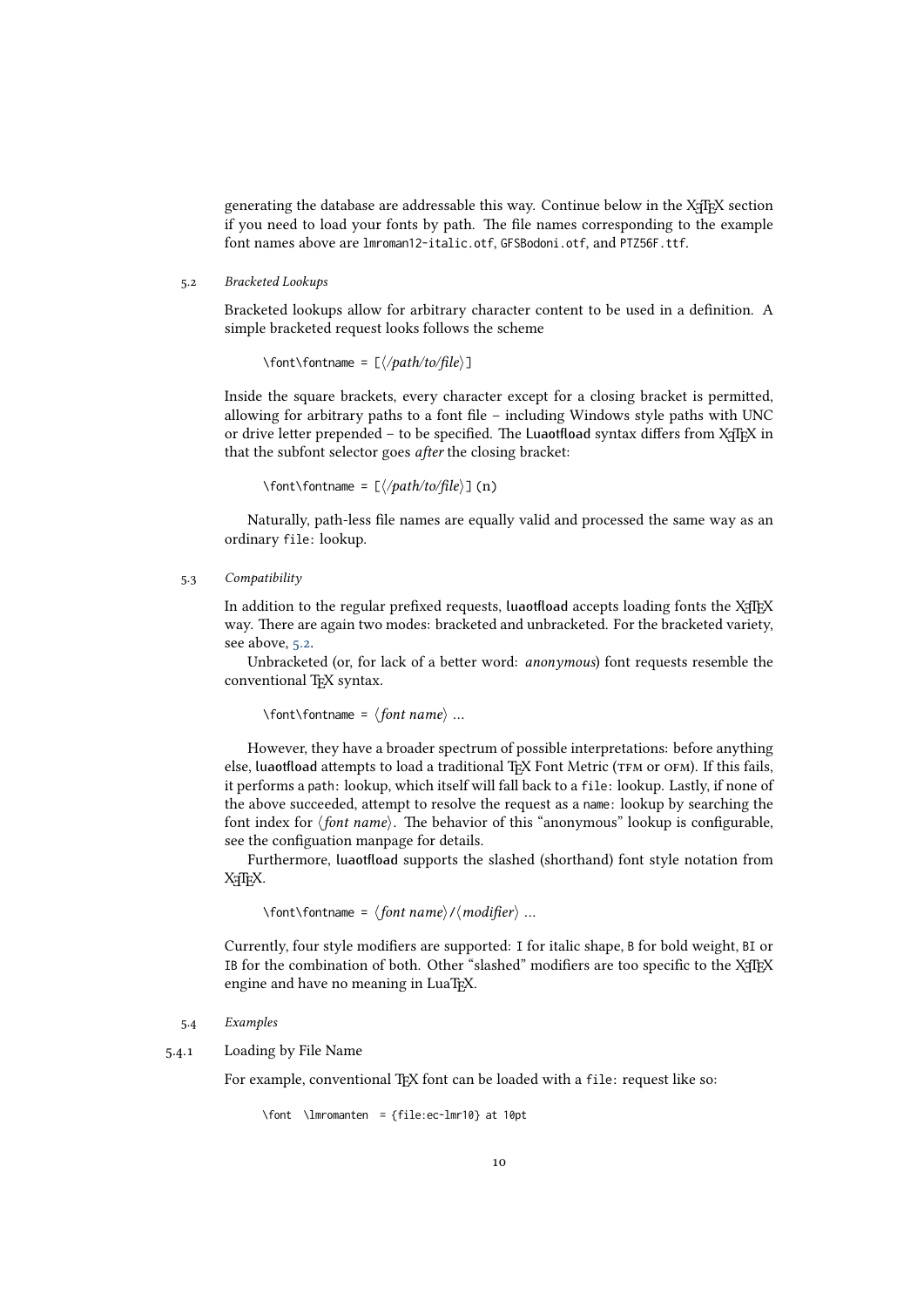The OpenType version of Janusz Nowacki's font Antykwa Półtawskiego<sup>[4](#page-10-2)</sup> in its condensed variant can be loaded as follows:

\font \apcregular = file:antpoltltcond-regular.otf at 42pt

The next example shows how to load the Porson font digitized by the Greek Font Society using X<sub>T</sub>T<sub>E</sub>X-style syntax and an absolute path from a non-standard directory:

\font \gfsporson = "[/tmp/GFSPorson.otf]" at 12pt

TrueType collection files (the extension is usually .ttc) contain more than a single font. In order to refer to these subfonts, the respective index or the respective PostScript font name may be added in parentheses after the file name.[5](#page-10-3)

\font \cambriamain = "file:cambria.ttc(0)" at 10pt \font \cambriamath = "file:cambria.ttc(1)" at 10pt \font \Cambriamain = "file:cambria.ttc(Cambria)" at 10pt \font \Cambriamath = "file:cambria.ttc(CambriaMath)" at 10pt

and likewise, requesting subfont inside a TTC container by path:

\font \asanamain = "[/home/typesetter/.fonts/math/asana.ttc](0):mode=node;+tlig" at 10pt \font \asanamath = "[/home/typesetter/.fonts/math/asana.ttc](1):mode=base" at 10pt

#### 5.4.2 Loading by Font Name

...

<span id="page-10-0"></span>The name: lookup does not depend on cryptic filenames:

\font \pagellaregular = {name:TeX Gyre Pagella} at 9pt

A bit more specific but essentially the same lookup would be:

\font \pagellaregular = {name:TeX Gyre Pagella Regular} at 9pt

Which fits nicely with the whole set:

| \font \pagellaregular |  | $=$ {name: TeX Gyre Pagella Regular}                                 | at 9pt |
|-----------------------|--|----------------------------------------------------------------------|--------|
| \font \pagellaitalic  |  | = {name:TeX Gyre Pagella Italic}                                     | at 9pt |
| \font \pagellabold    |  | $=$ {name: TeX Gyre Pagella Bold}                                    | at 9pt |
|                       |  | \font \pagellabolditalic = {name:TeX Gyre Pagella Bolditalic} at 9pt |        |
| {\pagellaregular      |  | foo bar baz\endgraf $\}$                                             |        |
| {\pagellaitalic       |  | foo bar baz\endgraf $\}$                                             |        |
| {\pagellabold         |  | foo bar baz\endgraf $\}$                                             |        |
| {\pagellabolditalic   |  | foo bar baz\endgraf $\}$                                             |        |

<span id="page-10-2"></span><span id="page-10-1"></span><sup>4</sup><http://jmn.pl/antykwa-poltawskiego/>, also available in in TEX Live.

<span id="page-10-3"></span><sup>5</sup> Incidentally, this syntactical detail also prevents one from loading files that end in balanced parentheses.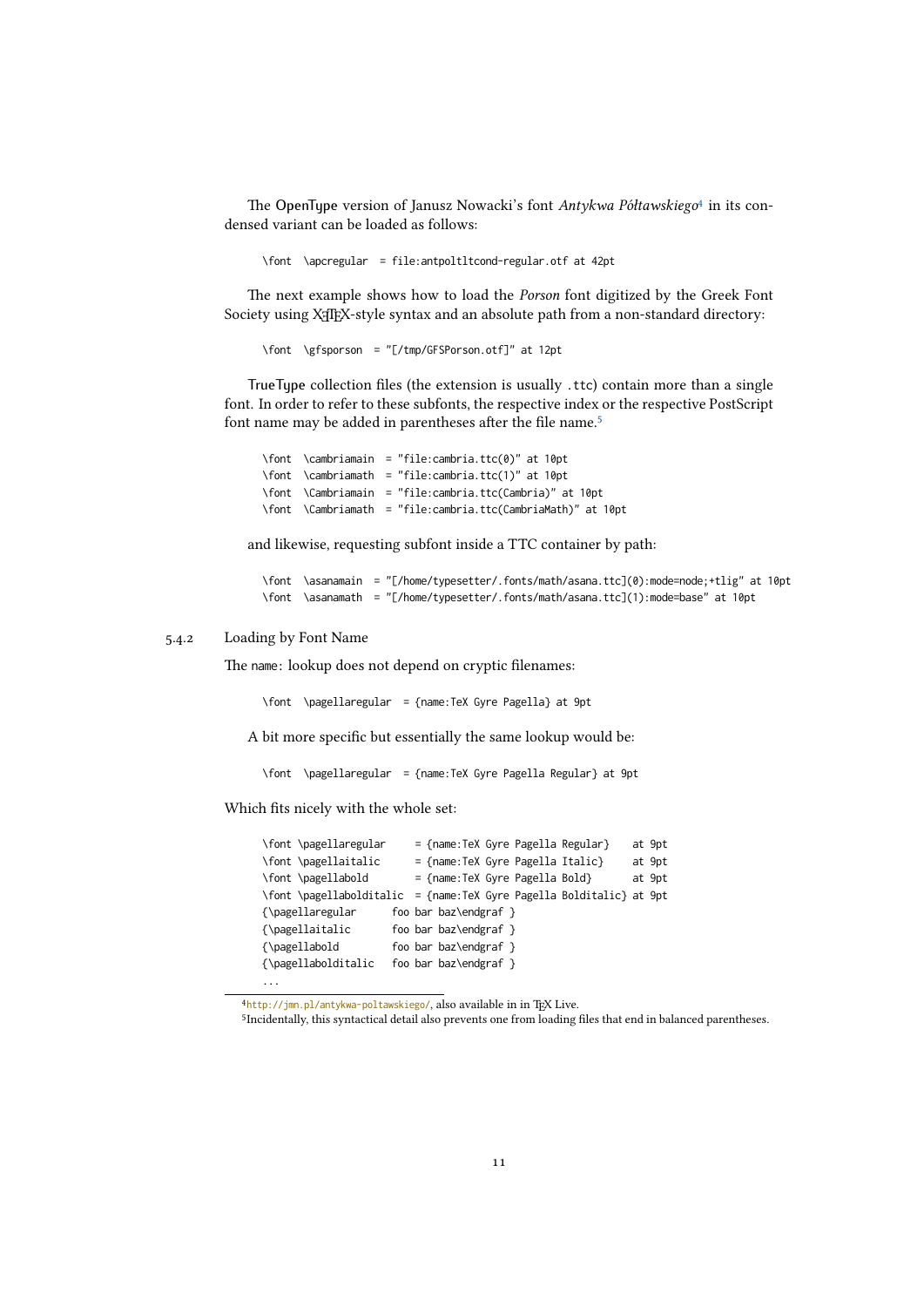#### 5.4.3 Modifiers

If the entire Iwona family<sup>[6](#page-11-2)</sup> is installed in some location accessible by luaotfload, the regular shape can be loaded as follows:

\font \iwona = Iwona at 20pt

To load the most common of the other styles, the slash notation can be employed as shorthand:

| \font \iwonaitalic                        | $= Iwona/I$ | at 20pt |
|-------------------------------------------|-------------|---------|
| \font \iwonabold                          | $= Iwona/B$ | at 20pt |
| \font \iwonabolditalic = Iwona/BI at 20pt |             |         |

which is equivalent to these full names:

| \font \iwonaitalic                          |                | = "Iwona Italic" | at 20pt |
|---------------------------------------------|----------------|------------------|---------|
| \font \iwonabold                            | = "Iwona Bold" |                  | at 20pt |
| \font \iwonabolditalic = "Iwona BoldItalic" |                |                  | at 20pt |

#### <span id="page-11-0"></span>6 Font features

Font features are the second to last component in the general scheme for font requests:

 $\forall$ font $\forall$ foo = " $\langle$ prefix $\rangle$ : $\langle$ font name $\rangle$ : $\langle$ font features $\rangle$  $\langle$ TEX font features $\rangle$ "

If style modifiers are present (X<sub>T</sub>T<sub>E</sub>X style), they must precede  $\langle$  font features $\rangle$ .

The element *\font features*} is a semicolon-separated list of feature tags<sup>[7](#page-11-3)</sup> and font options. Prepending a font feature with a + (plus sign) enables it, whereas a - (minus) disables it. For instance, the request

\font \test = LatinModernRoman:+clig;-kern

activates contextual ligatures (clig) and disables kerning (kern). Alternatively the options true or false can be passed to the feature in a key/value expression. The following request has the same meaning as the last one:

\font \test = LatinModernRoman:clig=true;kern=false

Furthermore, this second syntax is required should a font feature accept other options besides a true/false switch. For example, *stylistic alternates* (salt) are variants of given glyphs. They can be selected either explicitly by supplying the variant index (starting from one), or randomly by setting the value to, obviously, random.

\font \librmsaltfirst = LatinModernRoman:salt=1

<span id="page-11-2"></span><span id="page-11-1"></span><sup>&</sup>lt;sup>6</sup><http://jmn.pl/kurier-i-iwona/>, also in TEX Live.

<span id="page-11-3"></span><sup>7</sup>Cf. <http://www.microsoft.com/typography/otspec/featurelist.htm>.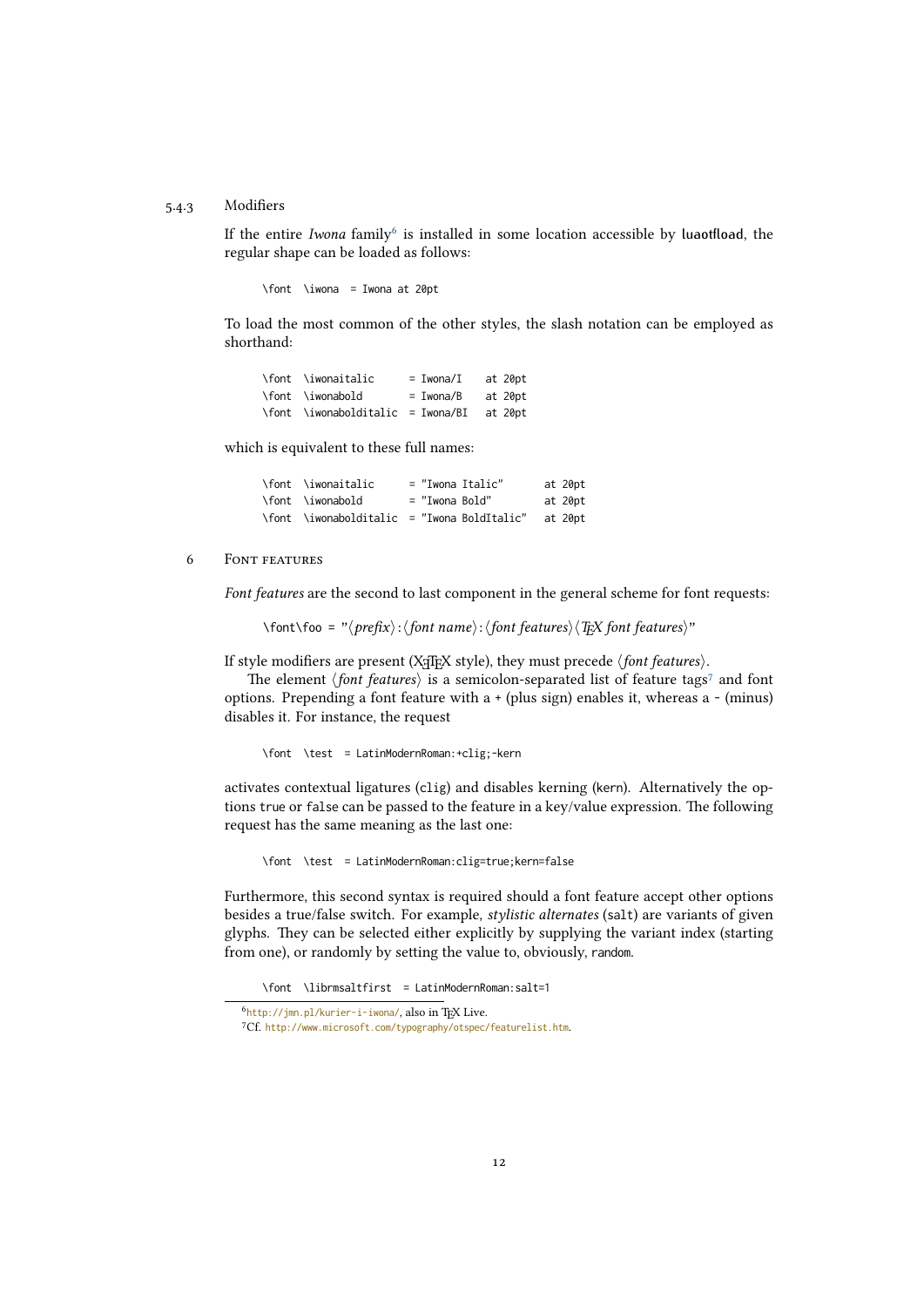#### 6.1 Basic font features

#### • mode

luaotfload had three OpenType processing modes: base, node and harf.

base mode works by mapping OpenType features to traditional TFX ligature and kerning mechanisms. Supporting only non-contextual substitutions and kerning pairs, it is the slightly faster, albeit somewhat limited, variant. node mode works by processing TEX's internal node list directly at the Lua end and supports a wider range of OpenType features. The downside is that the intricate operations required for node mode may slow down typesetting especially with complex fonts and it does not work in math mode.

By default luaotfload is in node mode, and base mode has to be requested where needed, e. g. for math fonts.

harf mode is new in version 3.1 and needs the new luahbtex engine (the mode is ignored if luahbtex is not used). With it is possible to render a font using the harfbuzz library in-built in the new engine. harf mode improves greatly the rendering of indic and arabic scripts and is highly recommended for such scripts.

When using harf mode it is required to set also the script correctly.

\font \burmesefont ={file:NotoSerifMyanmar-Regular.ttf:mode=harf;script=mym2;}

\font \devafont ={file:NotoSansDevanagari-Regular.ttf:mode=harf;script=dev2;}

\font \banglafont ={name:Noto Sans Bengali:mode=harf;script=ben2;}

\font \tibetanfont ={name:Noto Serif Tibetan:mode=harf;script=tibt;}

မ္မတီခေါင်းလောင်းကြီး<br>  $\pi$ fiffs<br>  $\pi$ frif 4 थन कि कवित्व<br>
မ္ဘိုး 1913 (1914 က နားချင်း<br>
It is possible to call of<br>
with a plain reader can<br>
26 *i*ssuecomment-437716:<br>
• **shaper**<br>
If luahbtex and harf mo<br>
or ot (open ty ....<br>কণ্যা এখন কি করিবে ক্সুম'ৰ্ডম'ন্ত্ৰীন ক'ৰাই নাই কাৰ্য্য

ক<br>  $\vec{r}$ <br>  $\vec{r}$ <br>  $\vec{r}$ <br>  $\vec{r}$ <br>  $\vec{r}$ <br>  $\vec{r}$ <br>  $\vec{r}$ <br>  $\vec{r}$ <br>  $\vec{r}$ <br>  $\vec{r}$ <br>  $\vec{r}$ <br>  $\vec{r}$ <br>  $\vec{r}$ <br>  $\vec{r}$ <br>  $\vec{r}$ <br>  $\vec{r}$ <br>  $\vec{r}$ <br>  $\vec{r}$ <br>  $\vec{r}$ <br>  $\vec{r}$ <br>  $\vec{r}$ <br>  $\vec{r}$ <br>  $\vec{r}$ <br>  $\vec{r}$ <br> কণ্যা এখন কি ক<br>
মুখ ভঁঝ'ট্ৰি' বৃষ<sup>2</sup><br>
It is possible to c:<br>
with a plain read<br>
26 stissuecomment-4<br>
• **shaper**<br>
If luahbtex and he<br>
or ot (open type).<br>
\pardir TRT\textdi<br>
\font \test ={file:<br>  $\begin{bmatrix} \mathbf{r} & \mathbf{r} \\ \mathbf{r}$ It is possible to call other font renderers with the mode key. A simple example with a plain reader can be found at [https://github.com/latex3/luaotfload/pull/](https://github.com/latex3/luaotfload/pull/26#issuecomment-437716326) [26#issuecomment-437716326](https://github.com/latex3/luaotfload/pull/26#issuecomment-437716326).

#### • shaper

If luahbtex and harf mode are used it is possible to specify a shaper, like graphite2 or ot (open type).

\pardir TRT\textdir TRT \font \test ={file:AwamiNastaliq-Regular.ttf:mode=harf;shaper=ot}

ل کی م ٹی<br>pardir TRT<br>Yfont \test\font \test\ \pardir TRT\textdir TRT \font \test ={file:AwamiNastaliq-Regular.ttf:mode=harf;shaper=graphite2}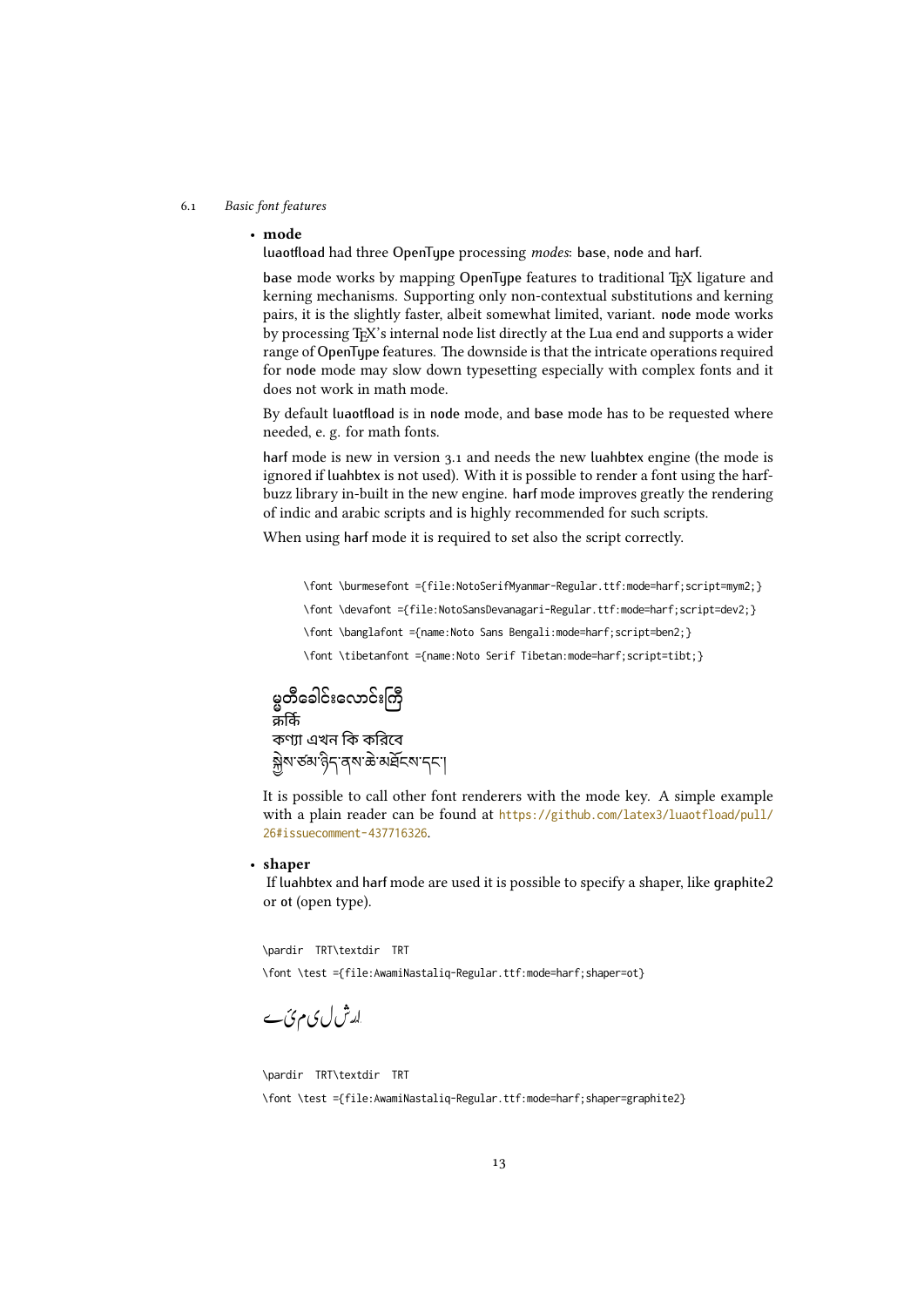

#### • script

<span id="page-13-3"></span>An OpenType script tag; $^8$  $^8$  the default value is df1t. Some fonts, including very popular ones by foundries like Adobe, do not assign features to the dflt script, in which case the script needs to be set explicitly.

#### • language

An OpenType language system identifier,<sup>[9](#page-13-2)</sup> defaulting to df1t.

• color

A font color, defined as a triplet of two-digit hexadecimal RGB values, with an optional fourth value for transparency (where 00 is completely transparent and FF is opaque).

For example, in order to set text in semitransparent red:

<span id="page-13-0"></span>\font \test = "Latin Modern Roman:color=FF0000BB"

**Example 18**<br>
In An and the polynomic state of the control of the control of the control of the control of the control of the state of the control of the control of the control of the control of the control of the control 22<br>
Sources are the set of the set of the set of the set of the set of the set of the set of the set of the set of the set of the set of the set of the set of the set of the set of the set of the set of the set of the set NEW in  $v_3.12!$  Experimental! The color key has been extended to accept a table with color declarations of (output) glyphs. For example

```
\directlua {
 luaotfload.add_colorscheme("myscheme",
 {
   ['000FFFF30"] = {"default"},
   ['FF0000"] = {''kabeng'', 'ebeng'},['00FF00"] = {''ivowelsignbeng";['00000FF"] = \{369\} })
 }
```
The keys in such a table are like above RGB colors with an optional transparency setting. The values are either lists of glyph names or GID numbers. Both types are font dependant! Not every font use the same glyph names (or even glyph names at all). GID number are font specific anyway. The GID can be found by looking up the ["index"] entry in the lua file of a font.

Such a colorscheme can then be used like this:

\font \test ={name:Noto Sans Bengali:mode=harf;script=bng2;color=myscheme}

and then would give this output: কণ্যা এখন কি করিবে কিন্দ্র

#### • axis&instance

NEW in v3.15! Experimental! Support for OpenType variable fonts. Varible fonts are only sup-

<span id="page-13-1"></span><sup>8</sup>See <http://www.microsoft.com/typography/otspec/scripttags.htm> for a list of valid values. For scripts derived from the Latin alphabet the value latn is good choice.

<span id="page-13-2"></span><sup>9</sup>Cf. <http://www.microsoft.com/typography/otspec/languagetags.htm>.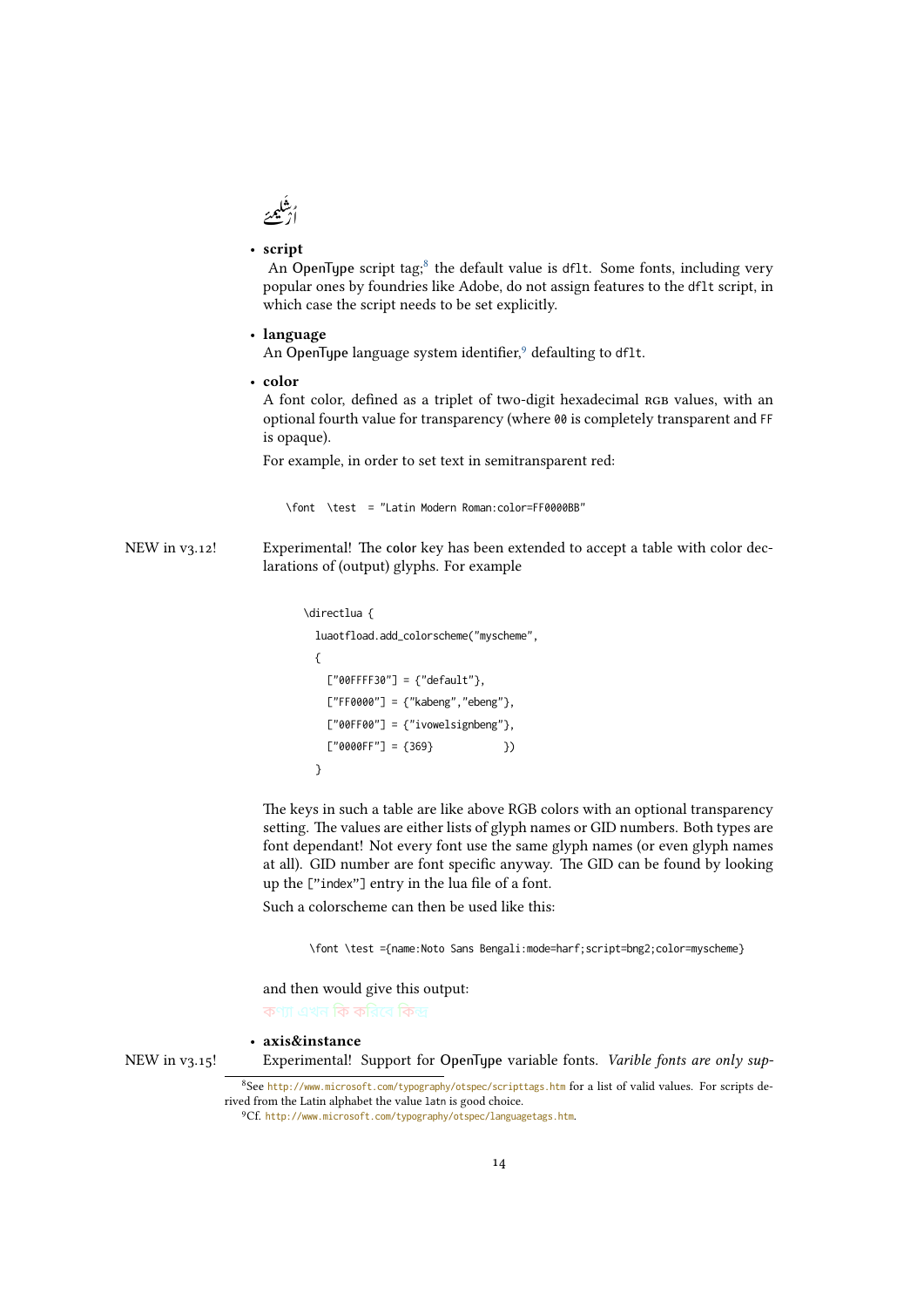ported in base and node mode, not in harf mode.

To specify the parameters of a variable font, you can either specify a predefined instance of the font by passing the associated "subfamily" name to instance or parameters for individual axis can be provided using the axis feature. You can not use instance and axis together.

For example (needs the variable Fraunces font installed)

\def \fraunces #1#2{ \font \varfont = "Fraunces/B:mode=node;#1;" at #2pt\varfont } \fraunces {axis={wght=Regular}}{10}Regular font\par \fraunces {axis={wght=Black}}{10}Black variant (aka. very bold)\par \fraunces {axis={wght=Black,opsz=10}}{10}Black again, but with correct optical size\par \fraunces {axis={weight=100,opsz=10}}{10}Let's try giving axis values numerically\par \fraunces {instance=semibold}{10}A semi-bold one given as a instance (Corresponding to \verb |axis={opsz=144,wght=600,SOFT=100,WONG=1}|)\par

#### Regular font

### Black variant (aka. very bold) Black again, but with correct optical size

Let's try giving axis values numerically

#### A semi-bold one given as a instance

(Corresponding to axis={opsz=144, wght=600, SOFT=100, WONG=1})

#### • embolden

A factor, defined as a decimal number.

For example

\font \test = "Latin Modern Roman:mode=node;embolden=2;"

Dies is not bold. Dies is a faked bold font.

#### • kernfactor & letterspace

<span id="page-14-0"></span>Define a font with letterspacing (tracking) enabled. In luaotfload, letterspacing is implemented by inserting additional kerning between glyphs.

This approach is derived from and still quite similar to the character kerning (\setcharacterkerning / \definecharacterkerning  $\&$  al.) functionality of Context, see the file typo-krn.lua there. The main difference is that luaotfload does not use LuaT<sub>E</sub>X attributes to assign letterspacing to regions, but defines virtual letterspaced versions of a font.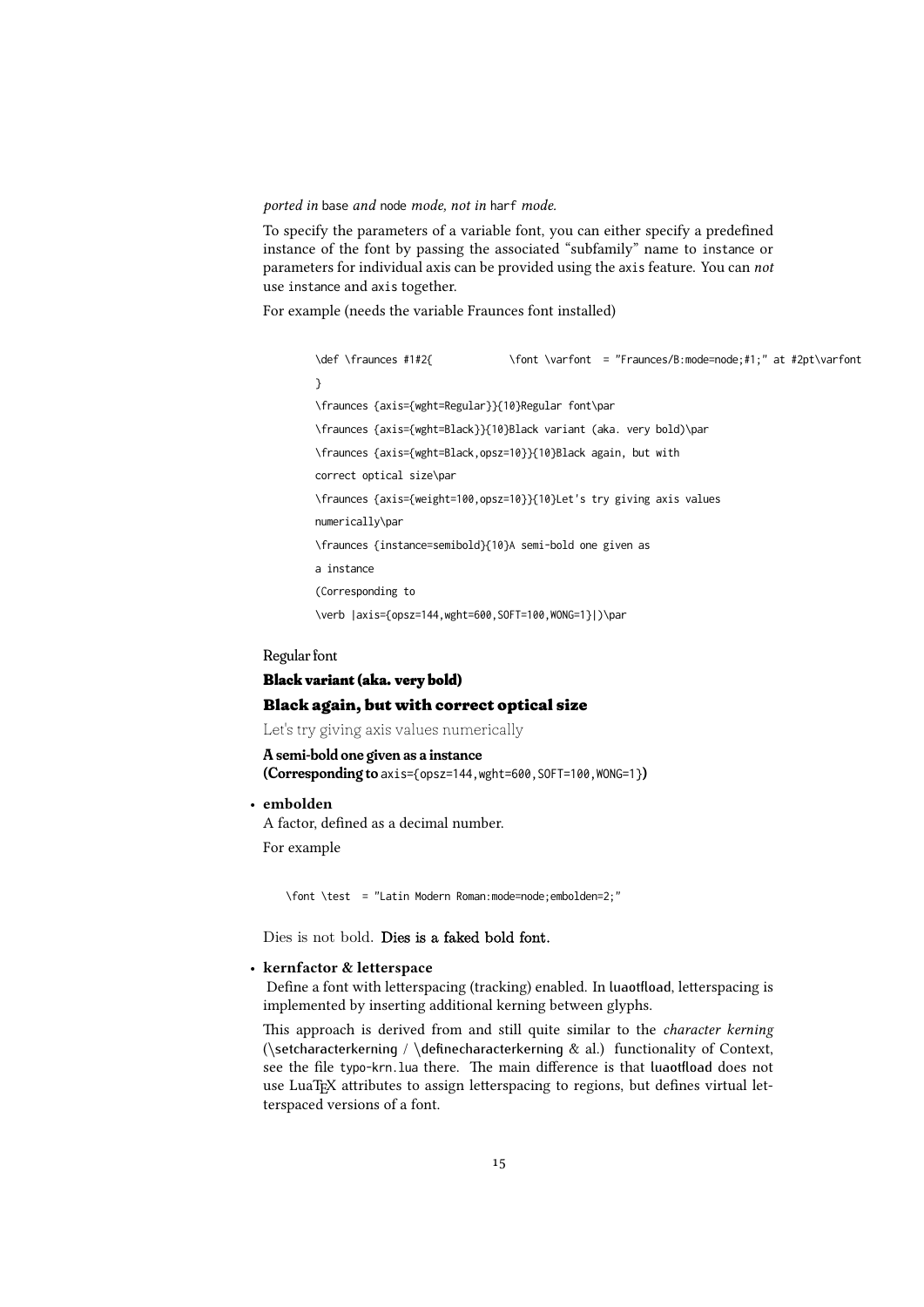|               | The option kernfactor accepts a numeric value that determines the letterspacing<br>factor to be applied to the font size. E. g. a kern factor of $0.42$ applied to a 10 pt<br>font results in 4.2 pt of additional kerning applied to each pair of glyphs.                                                                                                                                                                                                                                                                                                                                                                                                                                                                                                                                  |  |  |  |  |
|---------------|---------------------------------------------------------------------------------------------------------------------------------------------------------------------------------------------------------------------------------------------------------------------------------------------------------------------------------------------------------------------------------------------------------------------------------------------------------------------------------------------------------------------------------------------------------------------------------------------------------------------------------------------------------------------------------------------------------------------------------------------------------------------------------------------|--|--|--|--|
| NEW in v2.96! | Spaces between words are now stretched too. This is consistent with the XqTpX<br>behaviour (and the amount of stretching should be similar). This naturally changes<br>the output of a document. In case you want the old behaviour back use                                                                                                                                                                                                                                                                                                                                                                                                                                                                                                                                                |  |  |  |  |
|               | \directlua {luaotfload.letterspace.keepwordspacing = true}                                                                                                                                                                                                                                                                                                                                                                                                                                                                                                                                                                                                                                                                                                                                  |  |  |  |  |
|               | The difference between both options is obvious:                                                                                                                                                                                                                                                                                                                                                                                                                                                                                                                                                                                                                                                                                                                                             |  |  |  |  |
|               | New: helloworld                                                                                                                                                                                                                                                                                                                                                                                                                                                                                                                                                                                                                                                                                                                                                                             |  |  |  |  |
|               | Old: hellow orld                                                                                                                                                                                                                                                                                                                                                                                                                                                                                                                                                                                                                                                                                                                                                                            |  |  |  |  |
| NEW in v2.96! | Ligatures are no longer split into their component glyphs. This change too make<br>the luaotfload more compatible with X <sub>T</sub> T <sub>F</sub> X. It also makes it much easier to activate<br>or deactivate ligature sets in letterspaced fonts. If you want to split ligatures, you<br>should deactivate as you would do it with a not-letterspaced font, e.g. with the<br>fontspec Ligatures option, or the low-level -liga and similar.                                                                                                                                                                                                                                                                                                                                            |  |  |  |  |
|               | With standard ligatures: $fi - ff$                                                                                                                                                                                                                                                                                                                                                                                                                                                                                                                                                                                                                                                                                                                                                          |  |  |  |  |
|               | Only with tlig: $fi - ff$                                                                                                                                                                                                                                                                                                                                                                                                                                                                                                                                                                                                                                                                                                                                                                   |  |  |  |  |
|               | No ligatures: fi -- ff                                                                                                                                                                                                                                                                                                                                                                                                                                                                                                                                                                                                                                                                                                                                                                      |  |  |  |  |
|               | For compatibility with XqTEX an alternative letterspace option is supplied that<br>interprets the supplied value as a <i>percentage</i> of the font size but is otherwise iden-<br>tical to kernfactor. Consequently, both definitions in below snippet yield the same<br>letterspacing width:                                                                                                                                                                                                                                                                                                                                                                                                                                                                                              |  |  |  |  |
|               | \font \iwonakernedA = "file:Iwona-Regular.otf:kernfactor=0.125"                                                                                                                                                                                                                                                                                                                                                                                                                                                                                                                                                                                                                                                                                                                             |  |  |  |  |
|               | \font \iwonakernedB = "file:Iwona-Regular.otf:letterspace=12.5"                                                                                                                                                                                                                                                                                                                                                                                                                                                                                                                                                                                                                                                                                                                             |  |  |  |  |
|               | The microtype package uses a special implementation of letterspacing, and the<br>commands \lsstyle and \textls are not affected by these changes.                                                                                                                                                                                                                                                                                                                                                                                                                                                                                                                                                                                                                                           |  |  |  |  |
|               | Setting the ligatures with the font options is the recommended way, to activate<br>or deactivate them. In case of special requirements specific pairs of letters and<br>ligatures may be exempt from letterspacing by defining the Lua functions keepto-<br>gether and keepligature, respectively, inside the namespace luaotfload. letterspace.<br>Both functions are called whenever the letterspacing callback encounters an ap-<br>propriate node or set of nodes. If they return a true-ish value, no extra kern is<br>inserted at the current position. keeptogether receives a pair of consecutive glyph<br>nodes in order of their appearance in the node list. keepligature receives a single<br>node which can be analyzed into components. (For details refer to the glyph nodes |  |  |  |  |

### • protrusion & expansion

is left entirely to the user.

These keys control microtypographic features of the font, namely character pro-

section in the LuaTEX reference manual.) The implementation of both functions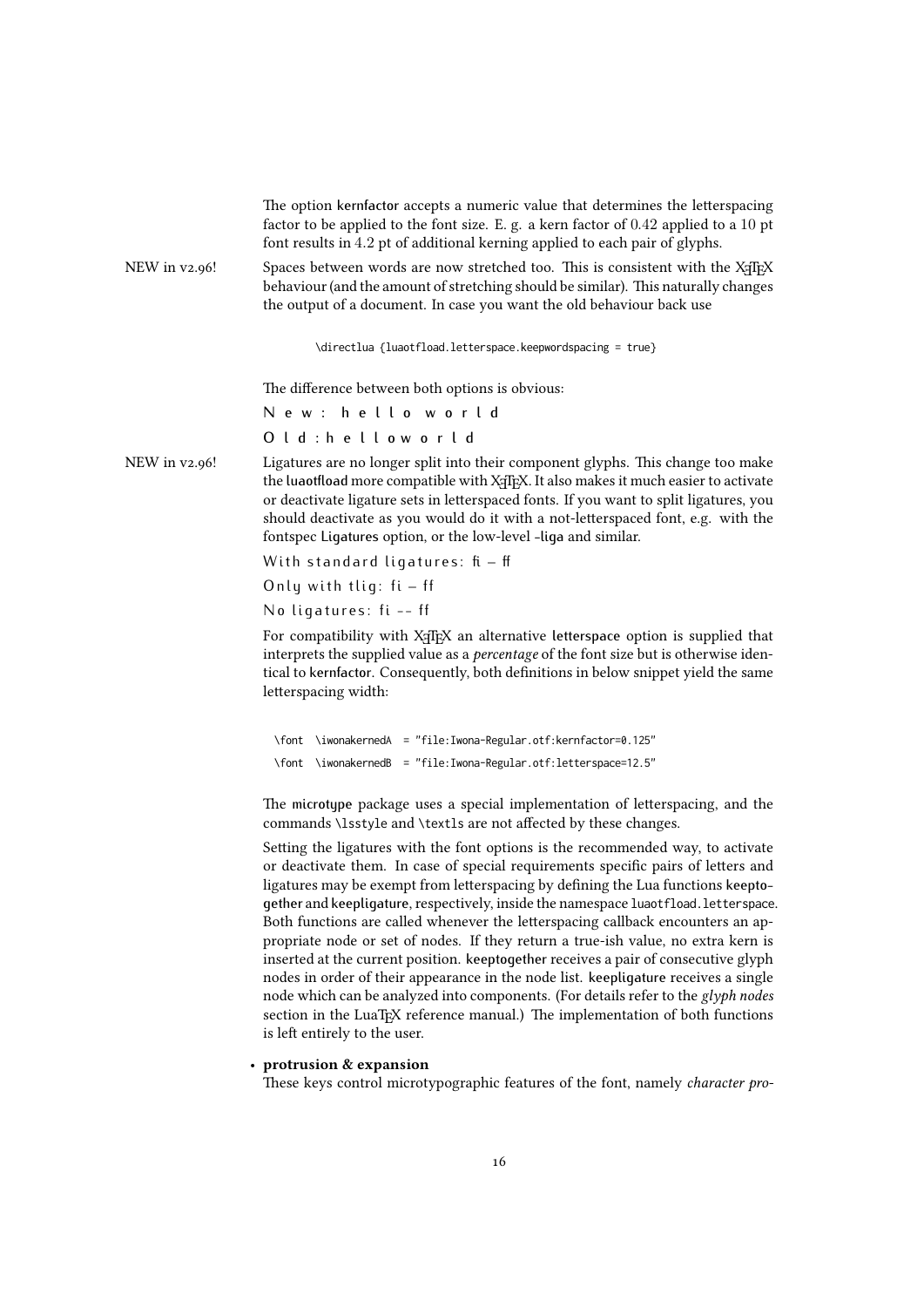trusion and font expansion. Their arguments are names of Lua tables that contain values for the respective features.<sup>[10](#page-16-1)</sup> For both, only the set default is predefined. For example, to define a font with the default protrusion vector applied<sup>[11](#page-16-2)</sup>:

\font \test = LatinModernRoman:protrusion=default

#### • invisible

Default Ignorable characters are control characters that should be invisible by default even if the font has glyphs for them. Since version 3.0 luaotfload makes them invisible, this can be switch on and off with the invisible. By default it is on.

For example

\font \amiri ={file:amiri-regular.ttf} at 20pt \amiri \char "200D<sub>[10</sub> \char "200D



\font \amiri ={file:amiri-regular.ttf:-invisible;} at 20pt \amiri \char "200D<sub>D\char</sub> "200D



#### <span id="page-16-0"></span>• multiscript

New in 3.12 – experimental In fonts many shaping rules are implemented only for specific scripts and so you get correct typesetting only if the script feature is correctly set. This means that to write a text which uses more than one script you have to declare a font for each script and switch fonts even if the font contains glyphs for all scripts. multiscript tries to help here. The feature is experimental and bound to change. Feedback is welcome but you use it at your risk.

> multiscript allows you to declare fonts for various script. The value is either auto described below, or a name which has been previously declared or a combination of both. An example for such a named multiscript could look like this (the colors are only for demonstration):

#### \directlua {

\directlua {inspect(fonts.protrusions.setups.default) inspect(fonts.expansions.setups.default)}

<span id="page-16-1"></span><sup>&</sup>lt;sup>10</sup>For examples of the table layout please refer to the section of the file luaotfload-fonts-ext.lua where the default values are defined. Alternatively and with loss of information, you can dump those tables into your terminal by issuing

<span id="page-16-2"></span>at some point after loading luaotfload.sty.

<sup>&</sup>lt;sup>11</sup>You also need to set pdfprotrudechars=2 and pdfadjustspacing=2 to activate protrusion and expansion, respectively. See the [pdfTEX manualf](http://mirrors.ctan.org/systems/pdftex/manual/pdftex-a.pdf)or details.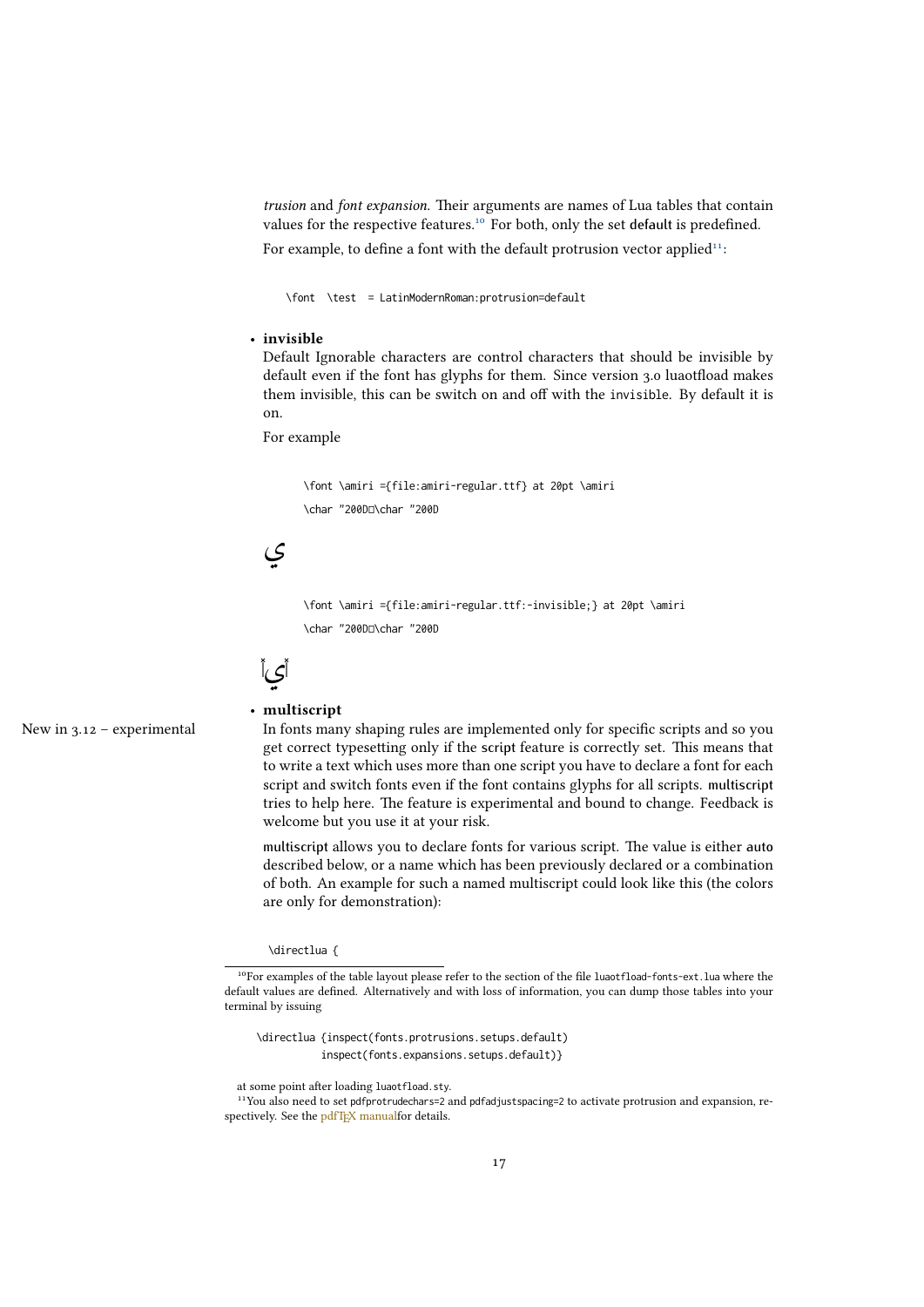```
luaotfload.add_multiscript
  ("cyrlgrekbeng",
  {
    Cyrl = "DejaVuSans:mode=node;script=cyrl;color=FF0000;",
    Grek = "texgyreheros:mode=harf;script=grek;color=0000FF;",
    Beng = "NotoSansBengali:mode=harf;script=bng2;color=00FF00;"
  }
 )
}
```
cyrlgrekbeng is the name of the multiscript (the name is case insensitive). The keys are ISO language tags (not open type tags!). They are case insensitive too: the example uses an uppercase letter for ISO tags to differentiate them from script tags. The values are font declarations.

The multiscript can then be used in a font like this:

\font \test ={name:DejaVuSans:mode=node;multiscript=cyrlgrekbeng;}

This would lead to this output:

### "á123!?" "<del>i</del>123!?" "a!?" "Б123!?" a "কি123"

It shows that fonts are switched with the scripts.

Be aware of the following drawbacks:

- Quite a lot chars can and should be used with more than one script, they belong to the Common or Inherited class. Examples are punctuation chars, digits, accents but also emoji. Currently these chars follow the active script. That's why the digits are all typeset with a different font, the accent over the pi is different to the one over the a, and why the opening quote is sometimes different to the closing quote. It is clear that some tools to force a script (and so a font) locally and globally for such chars are needed.
- multiscript doesn't change hyphenation patterns or other language or script related features.
- Language packages like babel or polyglossia have code to change the script too which could interfere or clash. This hasn't been tested yet.
- multiscript can slow down the compilation.

It is possible to use the value auto with multiscript. luaotfload will then switch the script if it detects a char belonging to another script (and if the font support this script). This can be useful for fonts supporting more than one script or when using the fallback key described below.

It is also possible to combine auto with a named multiscript with the syntax multiscript=auto+name. The rules of the named multiscript will in such cases take precedence and auto used only for other scripts.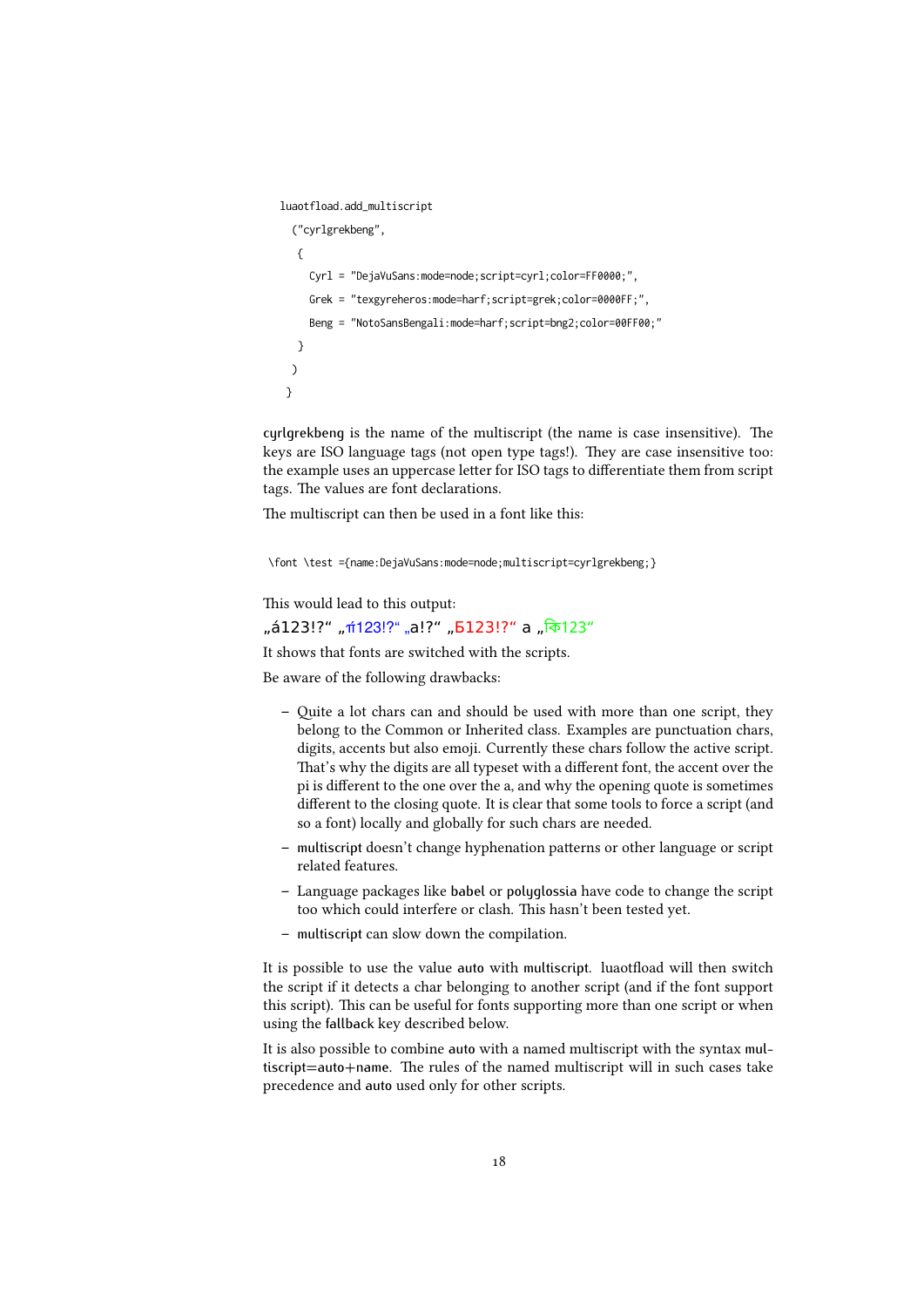#### • fallback

New in  $3.12$  – experimental This allows you to define a chain of fonts which are used if glyphs are missing in the main font. It works only for text fonts, not for math fonts set with the unicodemath package. The feature is experimental and bound to change. Feedback is welcome but you use it at your risk. For example

#### \directlua

```
{luaotfload.add_fallback
 ("myfallback",
  {
    "DejaVuSans:mode=harf;script=grek;color=FF0000;",
    "cmuserif:mode=node;script=cyrl;color=00FF00;",
    "NotoSansBengali:mode=harf;script=bng2;color=0000FF;",
    "NotoColorEmoji:mode=harf;"
  }
)
}
```
This fallback can then be used e.g. like this:

\font \test ={name:LatinModernRoman:mode=node;fallback=myfallback;}

1234 á π a!? π123!? a  $\overline{B}$   $\overline{A}$  123!? a  $\oplus$   $\stackrel{\bullet}{\bullet}$   $\overline{B}$   $\overline{B}$   $\overline{a}$  ,  $\overline{n}$  " a  $\overline{b}$   $\overline{b}$  "

Interesting points in the output are

- The accent over the pi, the digits and the quotes are all from the base font. Only missing glyphs are from the fallback.
- The cyrillic is printed with the DejaVu font, despite the fact that is sets the script to grek and that the next font in the fallback chain would fit better.
- The duck emoji is from the Noto font, while the face is from DejaVu as it comes first in the chain.

The fallback can be combined with the multiscript. For example

\font \test ={name:LatinModernRoman:mode=node;fallback=myfallback;multiscript=auto;}

### 1234 á π<sup>ί</sup> a!? π123!? a **5<sup>1</sup>A** 123!? a  $\bigoplus$   $\bigoplus$   $\bigoplus$  π<sup>α</sup> a <sub>"</sub><sup>6</sup>"

Now the accent over the pi is better. The digits after the pi and the closing quote use the DejaVu font. The digits after the cyrillic use the Latin Modern font because of an interesting "feature" of this font: It claims to know the cyrl script despite the fact that it doesn't contain any cyrillic glyphs.

fallback can be nested: fonts in the fallback table can refer to another fallback table.

As with the multiscript key more control over the used glyph and script in edge cases will be needed.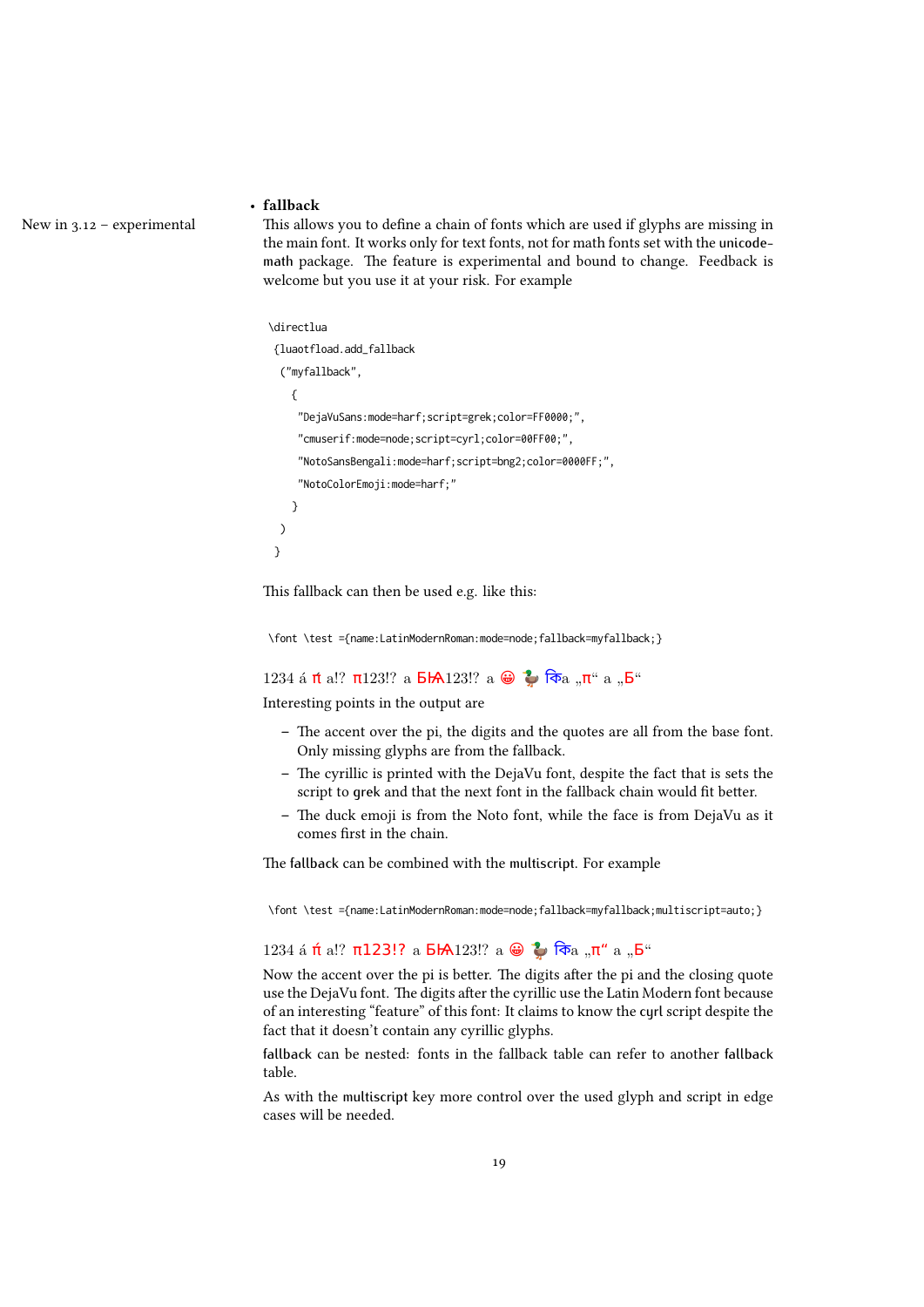#### <span id="page-19-1"></span>• upper/lower

New in 3.16 The font features upper and lower can be used to map the text of a font to upper or lowercase before displaying it.

> By default the casemapping is automatically tailored based on the active language font feature. This automatic tailoring can be overwritten by passing a two letter language tag to the upper or lower feature. In addition to ordinary language tags, the tags el-x-iota, hy-x-yiwn and de-x-eszett can be used. el-x-iota adapts the greek rules for uppercasing to keep iota subscripts as combining characters which sufficiently well behaving fonts can render in appropriate ways while the default for greek is to convert these into capital iotas. de-x-eszett adapts uppercasing for german to use the capital eszett instead of uppercasing the eszett to double capital s.

\font \test ={kpse:LinLibertine\_R.otf:mode=node;+upper;} \test Grüße \font \test ={kpse:LinLibertine\_R.otf:mode=node;upper=de-x-eszett;} \test Grüße

#### **GRÜSSE GRÜßE**

\font \test ={kpse:LinLibertine\_R.otf:mode=node;script=grek;+upper;} No specified language: {\test **000000000 0000}\par** \font \test ={kpse:LinLibertine\_R.otf:mode=node;script=grek;language=ell;+upper;} Greek uppercasing: {\test **DDDDDDDDD** DDDD}\par \font \test ={kpse:LinLibertine\_R.otf:mode=node;script=grek;language=ell;+upper=el-x-iota;} Greek variant: {\test **DDDDDDDDD** DDD}\par

No specified language: ΕἸΣΕΝΈΓΚΉΙΣ ἩΜΑ͂Σ

Greek uppercasing: ΕΙΣΕΝΕΓΚΗΙΣ ΗΜΑΣ Greek variant: ΕΙΣΕΝΕΓΚῌΣ ΗΜΑΣ

#### <span id="page-19-0"></span>• Variable fonts

New in 3.16 When the node shaper is used, experimental support for OpenType variable fonts has been added. To use them, set the font feature axis to a comma separated list of axis names and values. (E.g. axis=weight=600) The supported axis names and value range depend on the font (see page [20\)](#page-19-0). The following listing shows an example with the Source Code Variable font:

| \documentclass{article}                              |
|------------------------------------------------------|
| \DeclareFontFamily{TU}{sourcecode-variable}{}        |
| \newcommand\DeclareSourceVariable[2]{%               |
| \DeclareFontShape{TU}{sourcecode-variable}{#1}{n}{%  |
| <-> \UnicodeFontFile{SourceCodeVariable-Roman.otf}   |
| {\UnicodeFontTeXLigatures axis={weight=#2};}%        |
| እናን%                                                 |
| \DeclareFontShape{TU}{sourcecode-variable}{#1}{it}{% |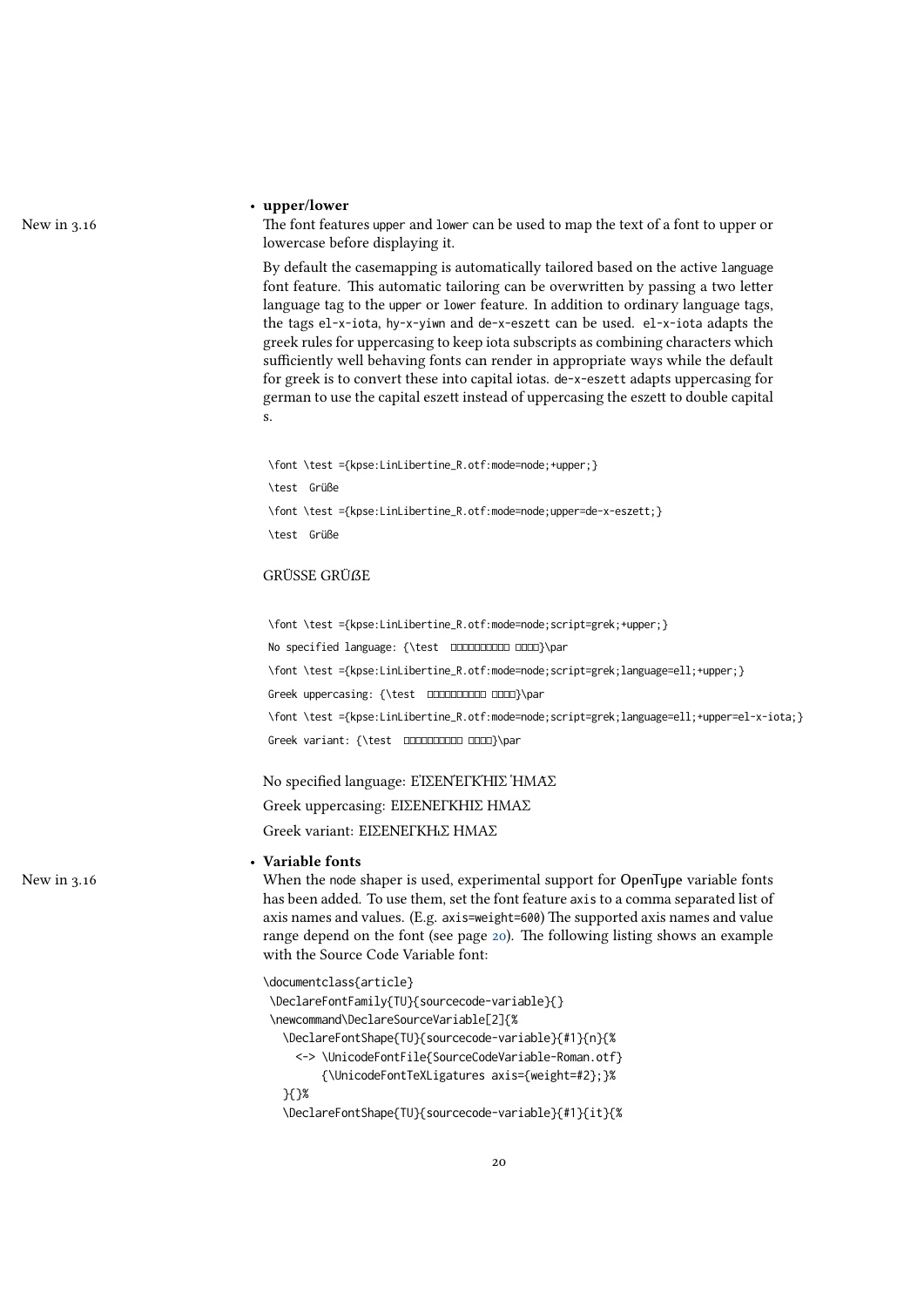```
<-> \UnicodeFontFile{SourceCodeVariable-Italic.otf}
       {\UnicodeFontTeXLigatures axis={weight=#2};}%
 }{}%
}
\DeclareSourceVariable{ul}{200}
\DeclareSourceVariable{el}{250}
\DeclareSourceVariable{l}{300}
\DeclareSourceVariable{sl}{350}
\DeclareSourceVariable{m}{400}
\DeclareSourceVariable{sb}{500}
\DeclareSourceVariable{b}{600}
\DeclareSourceVariable{eb}{700}
\DeclareSourceVariable{ub}{900}
\begin{document}
\fontfamily{sourcecode-variable}\selectfont
\fontseries{ul}\selectfont a\textit{b}
\fontseries{el}\selectfont c\textit{d}
\fontseries{l}\selectfont e\textit{f}
\fontseries{sl}\selectfont g\textit{h}
\fontseries{m}\selectfont i\textit{j}
\fontseries{sb}\selectfont k\textit{l}
\fontseries{b}\selectfont m\textit{n}
\fontseries{eb}\selectfont o\textit{p}
\fontseries{ub}\selectfont q\textit{r}
\end{document}
```
#### 6.2 Non-standard font features

<span id="page-20-0"></span>luaotfload adds a number of features that are not defined in the original OpenType specification, most of them aiming at emulating the behavior familiar from other TFX engines. Currently (2014) there are three of them:

• anum

Substitutes the glyphs in the ascii number range with their counterparts from eastern Arabic or Persian, depending on the value of language.

• tlig

Applies legacy TEX ligatures<sup>[12](#page-20-2)</sup>:

```
" ' \t i' ' " ' \t j'\cdot ' \cdot ' \cdot '
     " " – --
         --- i = 1<sup>c</sup>
     ¿ ?'
• itlc
```
Computes italic correction values (active by default).

<span id="page-20-2"></span><sup>&</sup>lt;sup>12</sup>These contain the feature set trep of earlier versions of luaotfload.

<span id="page-20-1"></span>Note to XETEX users: this is the equivalent of the assignment mapping=text-tex using XETEX's input remapping feature.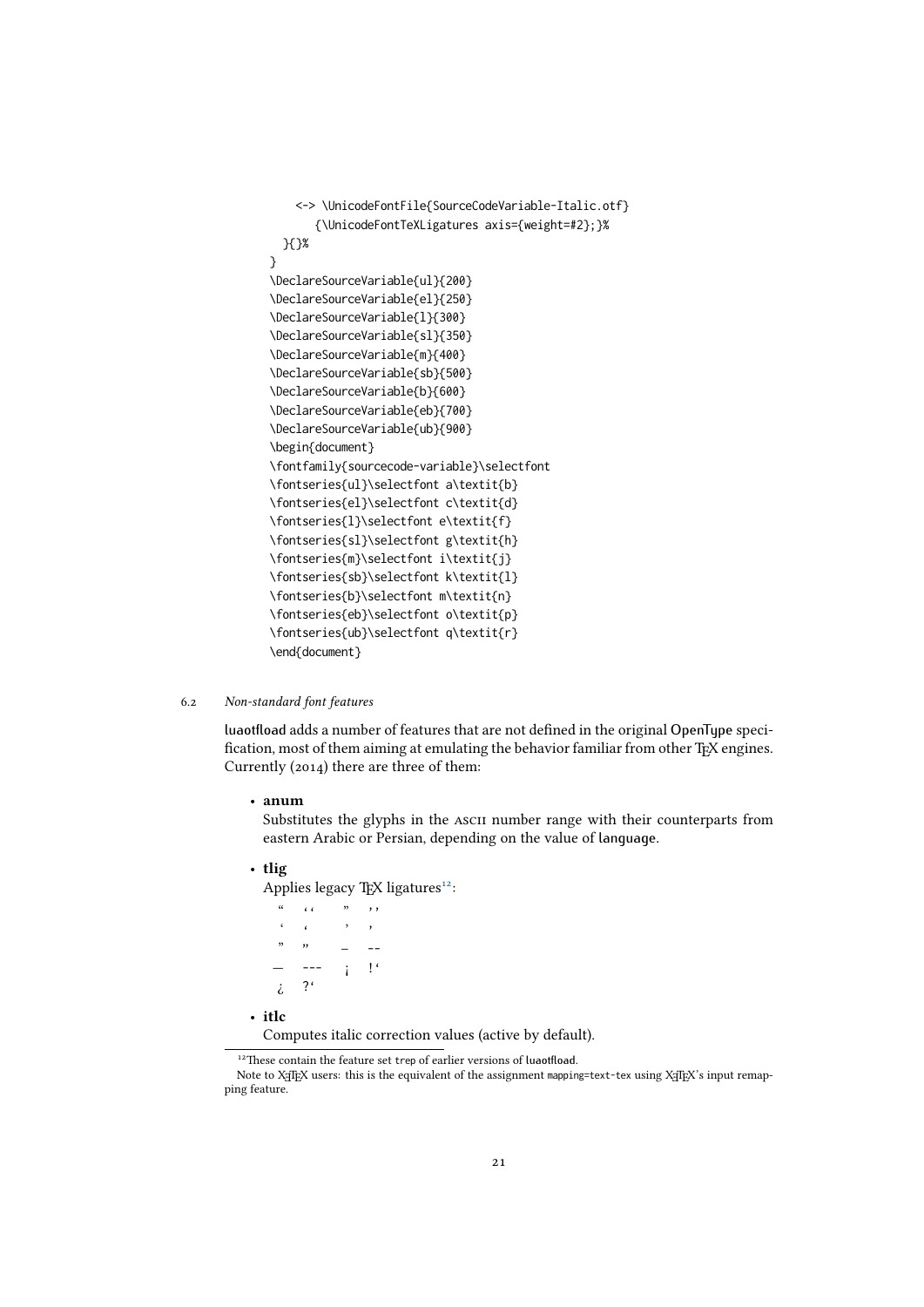#### 7 Combining fonts

Beside the new keys multiscript and fallback described earlier Version 2.7 and later support another method to combine characters from multiple fonts into a single virtualized one. This requires that the affected fonts be loaded in advance as well as a special request syntax. Furthermore, this allows to define fallback fonts to supplement fonts that may lack certain required glyphs.

<span id="page-21-0"></span>Combinations are created by defining a font using the combo: prefix.

7.1 Fallbacks

For example, the Latin Modern family of fonts does, as indicated in the name, not provide Cyrillic glyphs. If Latin script dominates in the copy with interspersed Cyrillic, a fallback can be created from a similiar looking font like Computer Modern Unicode, taking advantage of the fact that it too derives from Knuth's original Computer Modern series:

\input luaotfload.sty \font \lm = file:lmroman10-regular.otf:mode=base \font \cmu = file:cmunrm.otf:mode=base \font \lmu = "combo: 1->\fontid \lm ; 2->\fontid \cmu ,fallback" \lmu Eh bien, mon prince. Gênes et Lueques ne sont plus que des apanages, des **monopole**, de la famille Buonaparte. \bye

As simple as this may look on the first glance, this approach is entirely inappropriate if more than a couple letters are required from a different font. Because the combination pulls nothing except the glyph data, all of the important other information that constitute a proper font – kerning, styles, features, and suchlike – will be missing.

#### <span id="page-21-1"></span>7.2 Combinations

Generalizing the idea of a fallback font, it is also possible to pick definite sets of glyphs from multiple fonts. On a bad day, for instance, it may be the sanest choice to start out with EB Garamond italics, typeset all decimal digits in the bold italics of GNU Freefont, and tone down the punctuation with extra thin glyphs from Source Sans:

```
\def \feats {-tlig;-liga;mode=base;-kern}<br>\def \fileone {EBGaramond12-Italic.otf}
                 \def \fileone {EBGaramond12-Italic.otf}
\def \filetwo {FreeMonoBoldOblique.otf}
\def \filethree {SourceSansPro-ExtraLight.otf}
\input luaotfload.sty
\font \one = file:\fileone :\feats
\font \two = file:\filetwo :\feats
\font \three = file:\filethree :\feats
\forall \font \onetwothree = "combo: 1 -> \fontid \one ;
                               2 -> \fontid \two , 0x30-0x39;
                               3 -> \fontid \three , 0x21*0x3f; "
{\onetwothree \TeX —0123456789—?!}
\bye
```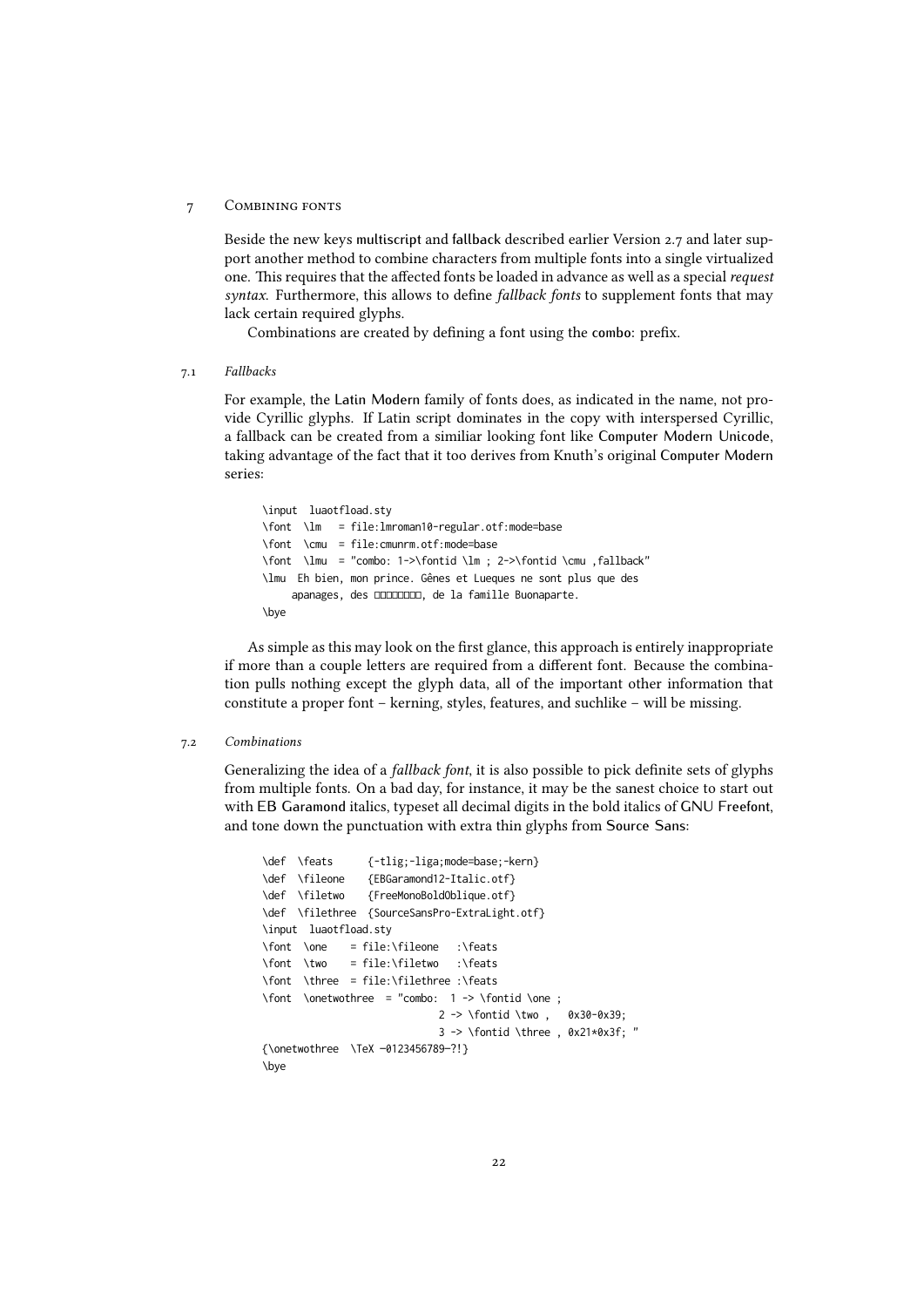Despite the atrocious result, the example demonstrates well the syntax that is used to specify ranges and fonts. Fonts are being referred to by their internal index which can be obtained by passing the font command into the \fontid macro, e. g. \fontid\one, after a font has been defined. The first component of the combination is the base font which will be extended by the others. It is specified by the index alone.

All further fonts require either the literal fallback or a list of codepoint definitions to be appended after a comma. The elements of this list again denote either single codepoints like 0x21 (referring to the exclamation point character) or ranges of codepoints (0x30-0x39). Elements are separated by the ASCII asterisk character (\*). The characters referenced in the list will be imported from the respective font, if available.

#### <span id="page-22-0"></span>8 FONT NAMES DATABASE

As mentioned above, luaotfload keeps track of which fonts are available to LuaTEX by means of a database. This allows referring to fonts not only by explicit filenames but also by the proper names contained in the metadata which is often more accessible to humans.<sup>[13](#page-22-3)</sup>

When luaotfload is asked to load a font by a font name, it will check if the database exists and load it, or else generate a fresh one. Should it then fail to locate the font, an update to the database is performed in case the font has been added to the system only recently. As soon as the database is updated, the resolver will try and look up the font again, all without user intervention. The goal is for luaotfload to act in the background and behave as unobtrusively as possible, while providing a convenient interface to the fonts installed on the system.

Generating the database for the first time may take a while since it inspects every font file on your computer. This is particularly noticeable if it occurs during a typesetting run. In any case, subsequent updates to the database will be quite fast.

#### <span id="page-22-1"></span>8.1 luaotfload-tool

It can still be desirable at times to do some of these steps manually, and without having to compile a document. To this end, luaotfload comes with the utility luaotfload-tool that offers an interface to the database functionality. Being a Lua script, there are two ways to run it: either make it executable (chmod +x on unixoid systems) or pass it as an argument to texlua.<sup>[14](#page-22-4)</sup> Invoked with the argument --update it will perform a database update, scanning for fonts not indexed.

luaotfload-tool --update

Adding the --force switch will initiate a complete rebuild of the database.

#### luaotfload-tool --update --force

<span id="page-22-3"></span><span id="page-22-2"></span><sup>&</sup>lt;sup>13</sup>The tool [otfinfo](http://www.lcdf.org/type/) (comes with TEX Live), when invoked on a font file with the -i option, lists the variety of name fields defined for it.

<span id="page-22-4"></span><sup>&</sup>lt;sup>14</sup>Tests by the maintainer show only marginal performance gain by running with Luigi Scarso's LuajitT<sub>F</sub>X, which is probably due to the fact that most of the time is spent on file system operations.

Note: On MS Windows systems, the script can be run either by calling the wrapper application luaotfloadtool.exe or as texlua.exe luaotfload-tool.lua.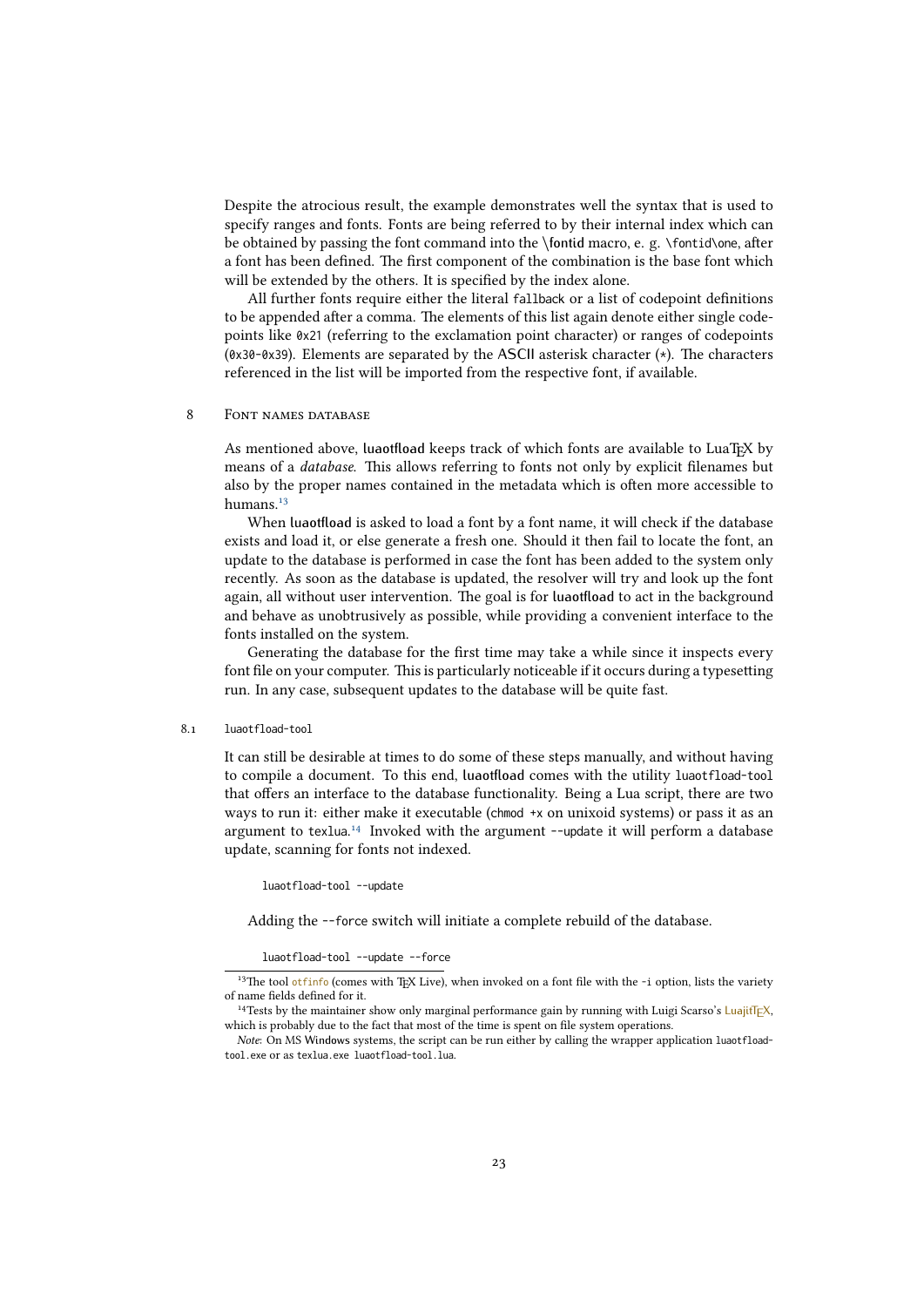Table 1: List of paths searched for each supported operating system.

#### 8.2 Search Paths

luaotfload scans those directories where fonts are expected to be located on a given system. On a Linux machine it follows the paths listed in the Fontconfig configuration files; consult man 5 fonts.conf for further information. On Windows systems, the standard location is Windows\\Fonts, while Mac OS X requires a multitude of paths to be examined. The complete list is is given in table [1.](#page-0-0) Other paths can be specified by setting the environment variable OSFONTDIR. If it is non-empty, then search will be extended to the included directories.

| Windows | % WINDIR%\ Fonts                    |
|---------|-------------------------------------|
| Linux   | /usr/local/etc/fonts/fonts.conf and |
|         | /etc/fonts/fonts.conf               |
| Mac     | $\gamma$ Library/Fonts,             |
|         | /Library/Fonts,                     |
|         | /System/Library/Fonts, and          |
|         | /Network/Library/Fonts              |
|         |                                     |

#### 8.3 Querying from Outside

<span id="page-23-0"></span>luaotfload-tool also provides rudimentary means of accessing the information collected in the font database. If the option --find=name is given, the script will try and search the fonts indexed by luaotfload for a matching name. For instance, the invocation

luaotfload-tool --find="Iwona Regular"

will verify if "Iwona Regular" is found in the database and can be readily requested in a document.

If you are unsure about the actual font name, then add the -F (or --fuzzy) switch to the command line to enable approximate matching. Suppose you cannot precisely remember if the variant of Iwona you are looking for was "Bright" or "Light". The query

luaotfload-tool -F --find="Iwona Bright"

will tell you that indeed the latter name is correct.

Basic information about fonts in the database can be displayed using the -i option  $(-i$ nfo).

luaotfload-tool -i --find="Iwona Light Italic"

The meaning of the printed values is described in section  $4.4$  of the LuaTEX reference manual.<sup>[15](#page-23-1)</sup>

For a much more detailed report about a given font try the -I option instead (--inspect).

luaotfload-tool -I --find="Iwona Light Italic"

<span id="page-23-1"></span><sup>&</sup>lt;sup>15</sup>In TFX Live: texmf-dist/doc/luatex/base/luatexref-t.pdf.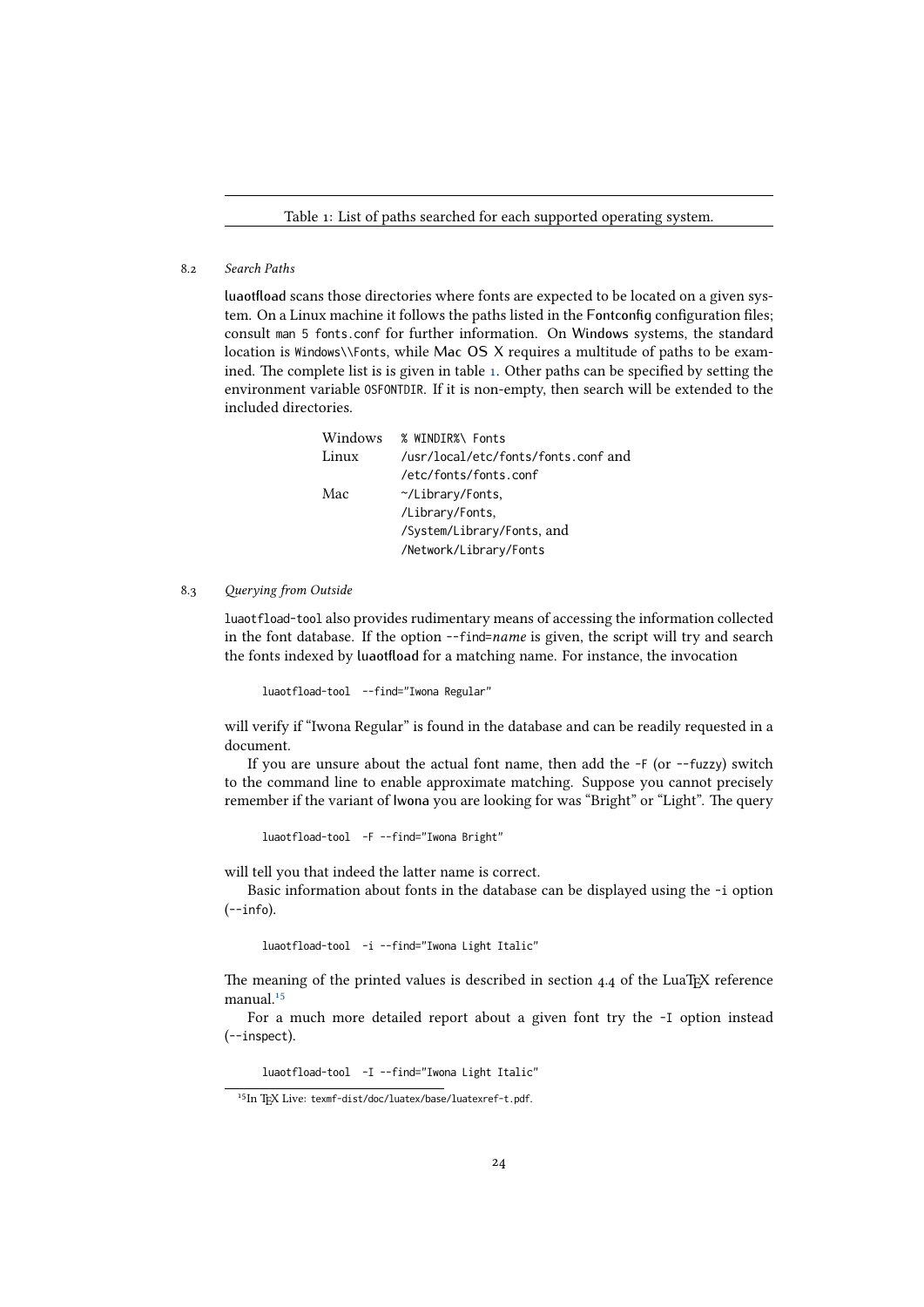luaotfload-tool --help will list the available command line switches, including some not discussed in detail here. For a full documentation of luaotfload-tool and its capabil-ities refer to the manpage (man 1 luaotfload-tool).<sup>[16](#page-24-4)</sup>

#### <span id="page-24-0"></span>8.4 Blacklisting Fonts

Some fonts are problematic in general, or just in LuaT<sub>EX</sub>. If you find that compiling your document takes far too long or eats away all your system's memory, you can track down the culprit by running luaotfload-tool -v to increase verbosity. Take a note of the filename of the font that database creation fails with and append it to the file luaotfloadblacklist.cnf.

A blacklist file is a list of font filenames, one per line. Specifying the full path to where the file is located is optional, the plain filename should suffice. File extensions (.otf, .ttf, etc.) may be omitted. Anything after a percent (\%) character until the end of the line is ignored, so use this to add comments. Place this file to some location where the kpse library can find it, e. g. texmf-local/tex/luatex/luaotfload if you are running TFX Live, [17](#page-24-5) or just leave it in the working directory of your document. luaotfload reads all files named luaotfload-blacklist.cnf it finds, so the fonts in ./luaotfload-blacklist.cnf extend the global blacklist.

Furthermore, a filename prepended with a dash character (-) is removed from the blacklist, causing it to be temporarily whitelisted without modifying the global file. An example with explicit paths:

<span id="page-24-1"></span>/Library/Fonts/GillSans.ttc -/Library/Fonts/Optima.ttc

#### 9 The Fontloader

9.1 Overview

<span id="page-24-2"></span>To a large extent, luaotfload relies on code originally written by Hans Hagen for the  $ConTr(Xt)$  format. It integrates the font loader, written entirely in Lua, as distributed in the LuaTEX-Fonts package. The original Lua source files have been combined using the ConTEXt packaging library into a single, self-contained blob. In this form the font loader depends only on the lualibs package and requires only minor adaptions to integrate into luaotfload.

The guiding principle is to let ConTEXt/LuaTEX-Fonts take care of the implementation, and update the imported code as frequently as necessary. As maintainers, we aim at importing files from upstream essentially unmodified, except for renaming them to prevent name clashes. This job has been greatly alleviated since the advent of LuaTEX-Fonts, prior to which the individual dependencies had to be manually spotted and extracted from the ConTEXt source code in a complicated and error-prone fashion.

#### <span id="page-24-3"></span>9.2 Contents and Dependencies

Below is a commented list of the files distributed with luaotfload in one way or the other. See see the figure on page [36](#page-33-1) for a graphical representation of the dependencies. Through the script mkimport a ConTEXt library is invoked to create the luaotfload fontloader as a

<span id="page-24-4"></span><sup>16</sup>Or see luaotfload-tool.rst in the source directory.

<span id="page-24-5"></span><sup>&</sup>lt;sup>17</sup>You may have to run mktexlsr if you created a new file in your texmf tree.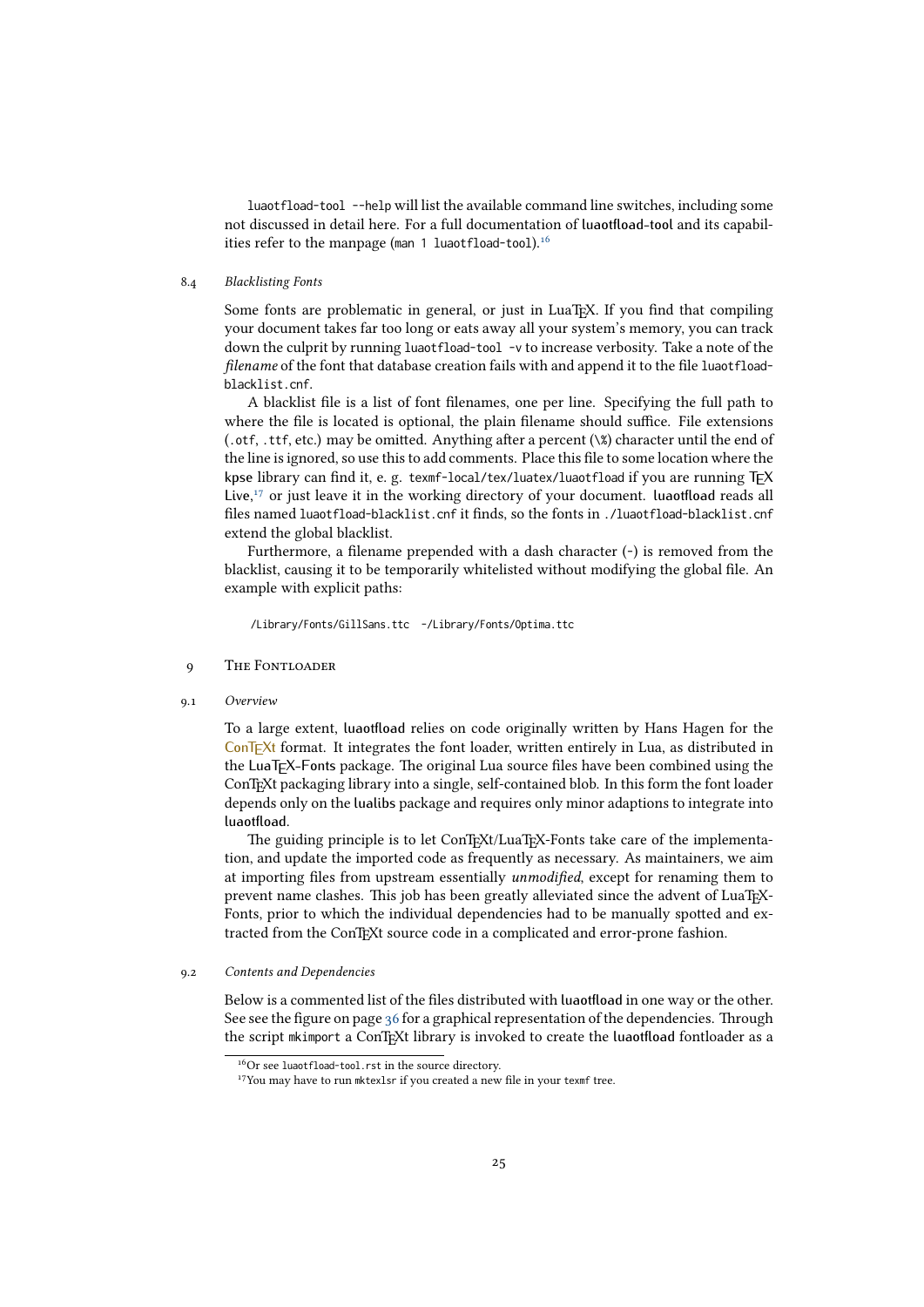merged (amalgamated) source file.<sup>[18](#page-25-0)</sup> This file constitutes the "default fontloader" and is part of the luaotfload package as fontloader-YY-MM-DD.lua, where the uppercase letters are placeholders for the build date. A companion to it, luatex-basics-gen.lua (renamed to fontloader-basics-gen.lua in luaotfload) must be loaded beforehand to set up parts of the environment required by the ConTEXt libraries. During a TEX run, the fontloader initialization and injection happens in the module luaotfload-init.lua. Additionally, the "reference fontloader" as imported from LuaTEX-Fonts is provided as the file fontloaderreference.lua. This file is self-contained in that it packages all the auxiliary Lua libraries too, as Luaotfload did up to the 2.5 series; since that job has been offloaded to the Lualibs package, loading this fontloader introduces a certain code duplication.

A number of Lua utility libraries are not part of the luaotfload fontloader, contrary to its equivalent in LuaTEX-Fonts. These are already provided by the lualibs and have thus been omitted from the merge.<sup>[19](#page-25-1)</sup>

| $\cdot$ 1-lua.lua    | $\cdot$ 1-file.lua      |
|----------------------|-------------------------|
| $\cdot$ 1-lpeg.lua   | $\bullet$ l-boolean.lua |
| • $l$ -function.lua  | $\cdot$ l-math.lua      |
| $\cdot$ l-string.lua | $\bullet$ l-unicode.lua |
| $\cdot$ 1-table.lua  | • util-str.lua          |
| $\cdot$ 1-io.lua     | • util-fil.lua          |

The reference fontloader is home to several Lua files that can be grouped twofold as below:

• The font loader itself. These files have been written for LuaTEX-Fonts and they are distributed along with luaotfload so as to resemble the state of the code when it was imported. Their purpose is either to give a slightly aged version of a file if upstream considers latest developments for not yet ready for use outside Context; or, to install placeholders or minimalist versions of APIs relied upon but usually provided by parts of Context not included in the fontloader.

| - luatex-basics-nod.lua | - luatex-fonts-def.lua |
|-------------------------|------------------------|
| - luatex-basics-chr.lua | - luatex-fonts-ext.lua |
| - luatex-fonts-mis.lua  |                        |
| - luatex-fonts-enc.lua  | - luatex-fonts-lig.lua |
| - luatex-fonts-syn.lua  | - luatex-fonts-gbn.lua |
| - luatex-fonts-tfm.lua  | - luatex-fonts.lua     |
|                         |                        |

• Code related to font handling and node processing, taken directly from ConTFXt.

<span id="page-25-0"></span> $18$ In ConTEXt, this facility can be accessed by means of a [script](https://bitbucket.org/phg/context-mirror/src/beta/scripts/context/lua/mtx-package.lua?at=beta) which is integrated into mtxrun as a subcommand. Run mtxrun --script package --help to display further information. For the actual merging code see the file util-mrg.lua that is part of ConTEXt.

<span id="page-25-1"></span><sup>&</sup>lt;sup>19</sup>Faithful listeners will remember the pre-2.6 era when the fontloader used to be integrated as-is which caused all kinds of code duplication with the pervasive lualibs package. This conceptual glitch has since been amended by tightening the coupling with the excellent ConTEXt toolchain.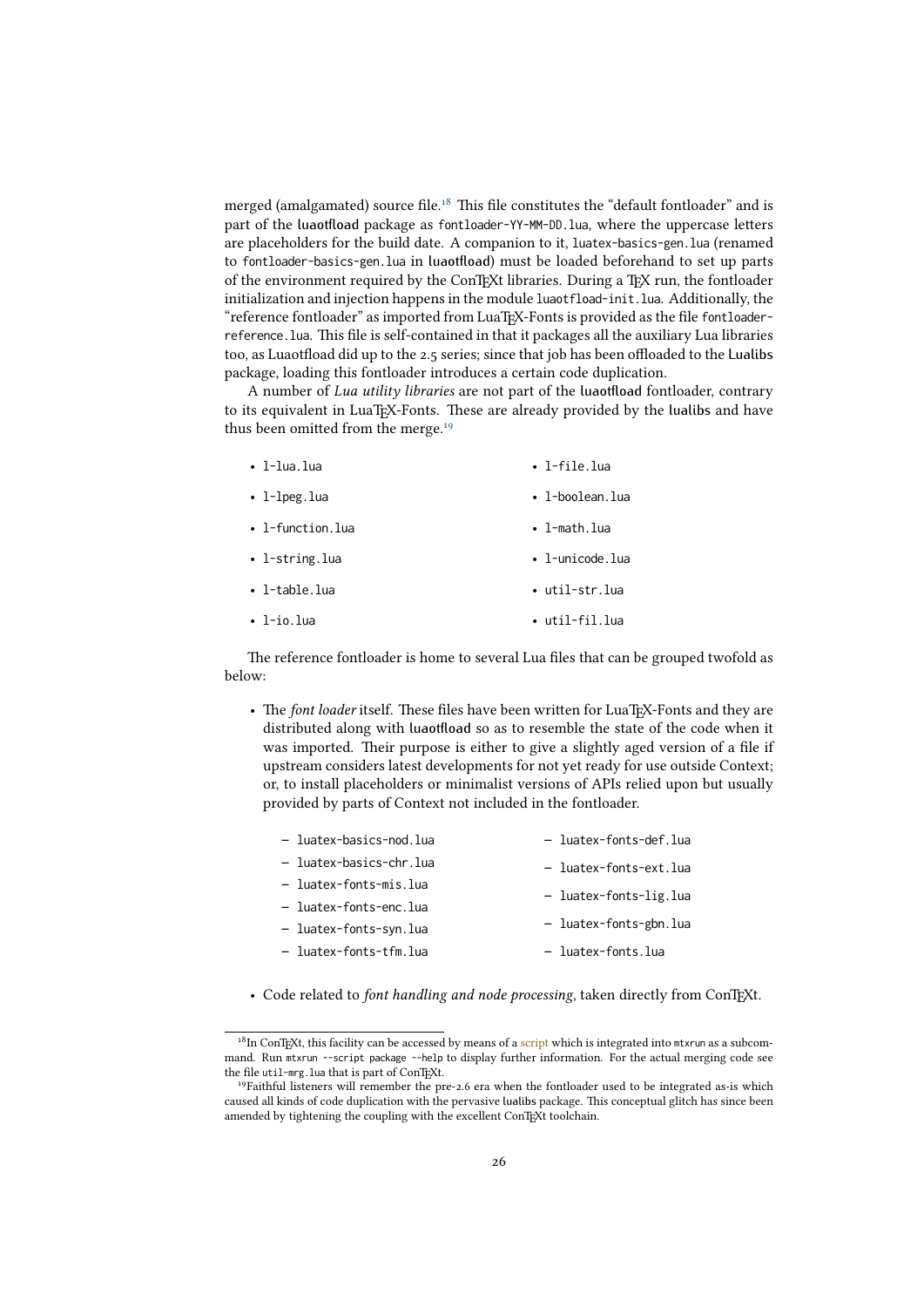| - data-con.lua | - font-ota.lua           |
|----------------|--------------------------|
| - font-ini.lua | - font-ots.lua           |
| - font-con.lua | - font-otc.lua           |
| - font-cid.lua | - font-osd.lua           |
| - font-map.lua | - font-ocl.lua           |
| - font-vfc.lua | - font-onr.lua           |
| - font-otr.lua | - font-one.lua           |
| - font-cff.lua | - font-afk.lua           |
| - font-ttf.lua |                          |
| - font-dsp.lua | - font-lua.lua           |
| - font-oti.lua | - font-def.lua           |
| - font-ott.lua | - font-shp.lua           |
| - font-otl.lua | - font-imp-tex.lua       |
| - font-oto.lua | - font-imp-ligatures.lua |
| - font-otj.lua | - font-imp-italics.lua   |
| - font-oup.lua | - font-imp-effects.lua   |

As an alternative to the merged file, Luaotfload may load individual unpackaged Lua libraries that come with the source, or even use the files from Context directly. Thus if you prefer running bleeding edge code from the ConTEXt beta, choose the context fontloader via the configuration file (see sections [10](#page-27-1) and [9.3](#page-27-0) below).

Also, the merged file at some point loads the Adobe Glyph List from a Lua table that is contained in luaotfload-glyphlist.lua, which is automatically generated by the script mkglyphlist. [20](#page-26-0) There is a make target glyphs that will create a fresh glyph list so we don't need to import it from ConTEXt any longer.

In addition to these, luaotfload requires a number of files not contained in the merge. Some of these have no equivalent in LuaT<sub>E</sub>X-Fonts or ConT<sub>E</sub>Xt, some were taken unmodified from the latter.

- luaotfload-features.lua font feature handling; incorporates some of the code from font-otc from ConTEXt;
- luaotfload-configuration.lua handling of luaotfload.conf(5).
- luaotfload-log.lua overrides the ConTEXt logging functionality.
- luaotfload-loaders.lua registers readers in the fontloader for various kinds of font formats
- luaotfload-parsers.lua various lpeg-based parsers.
- luaotfload-database.lua font names database.
- luaotfload-resolvers.lua file name resolvers.
- luaotfload-colors.lua color handling.

<span id="page-26-0"></span><sup>&</sup>lt;sup>20</sup>See luaotfload-font-enc.lua. The hard-coded file name is why we have to replace the procedure that loads the file in luaotfload-init.lua.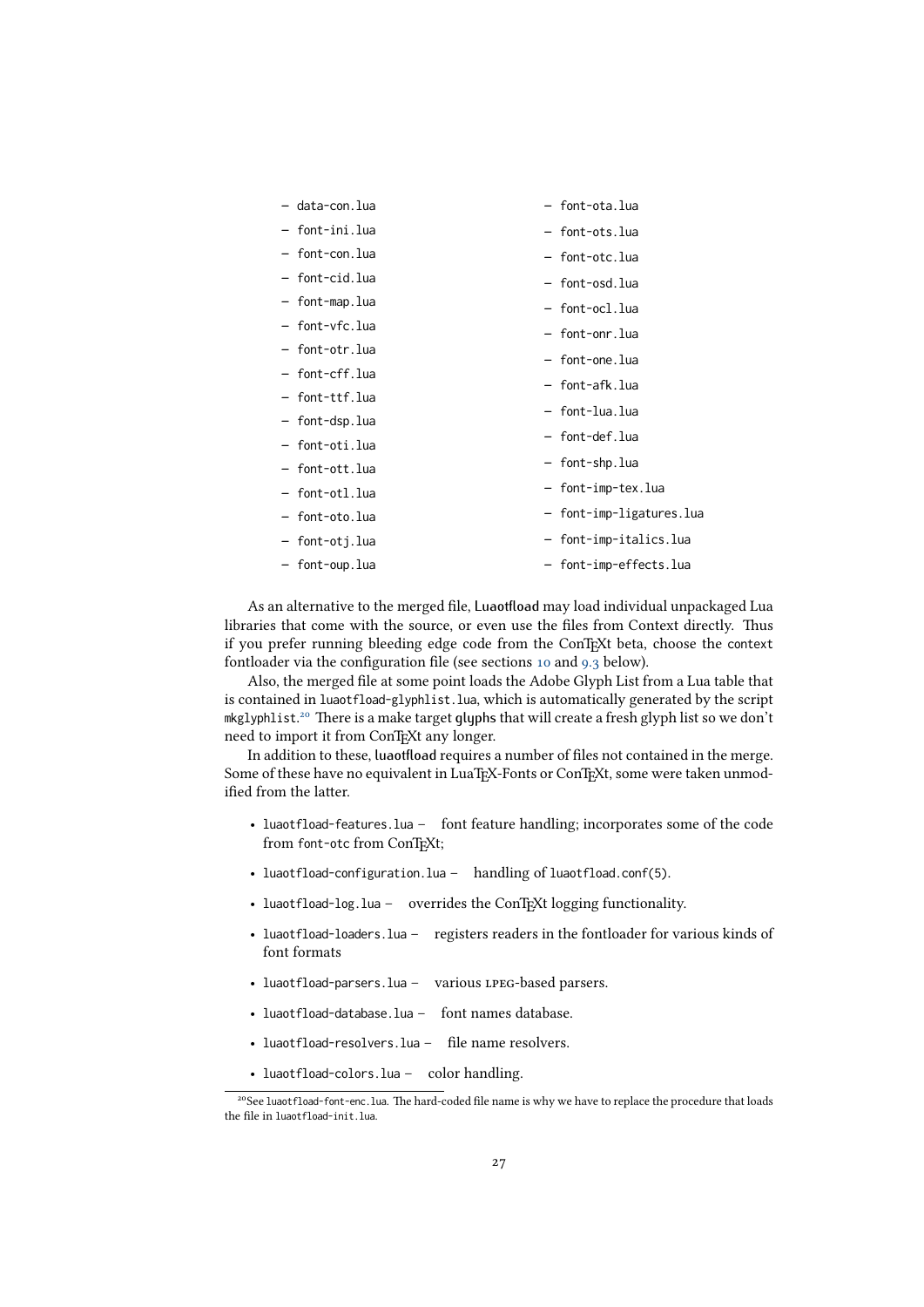- luaotfload-auxiliary.lua access to internal functionality for package authors (proposals for additions welcome).
- luaotfload-letterspace.lua font-based letterspacing.
- luaotfload-filelist.lua data about the files in the package.
- 9.3 Packaging

<span id="page-27-0"></span>The fontloader code is integrated as an isolated component that can be switched out on demand. To specify the fontloader you wish to use, the configuration file (described in section [10\)](#page-27-1) provides the option fontloader. Its value can be one of the identifiers default or reference (see above, section [9.2\)](#page-24-3) or the name of a file somewhere in the search path of LuaTEX. This will make Luaotfload locate the ConTEXt source by means of kpathsea lookups and use those instead of the merged package. The parameter may be extended with a path to the ConTEXt texmf, separated with a colon:

[run] fontloader = context:~/context/tex/texmf-context

This setting allows accessing an installation  $-$  e. g. the standalone distribution or a source repository - outside the current T<sub>E</sub>X distribution.

Like the Lualibs package, the fontloader is deployed as a merged package containing a series of Lua files joined together in their expected order and stripped of non-significant parts. The mkimport utility assists in pulling the files from a ConTEXt tree and packaging them for use with Luaotfload.The state of the files currently in Luaotfload's repository can be queried:

#### ./scripts/mkimport news

The subcommand for importing takes the prefix of the desired ConTEXt texmf as an optional argument:

./scripts/mkimport import ~/context/tex/texmf-context

Whereas the command for packaging requires a path to the package description file and the output name to be passed.

./scripts/mkimport package fontloader-custom.lua

From the toplevel makefile, the targets import and package provide easy access to the commands as invoked during the Luaotfload build process.<sup>[21](#page-27-2)</sup> These will call mkimport script with the correct parameters to generate a datestamped package. Whether files have been updated in the upstream distribution can be queried by ./scripts/mkimport news. This will compare the imported files with their counterparts in the ConTEXt distribution and report changes.

<span id="page-27-2"></span><span id="page-27-1"></span><sup>&</sup>lt;sup>21</sup> Hint for those interested in the packaging process: issue make show for a list of available build routines.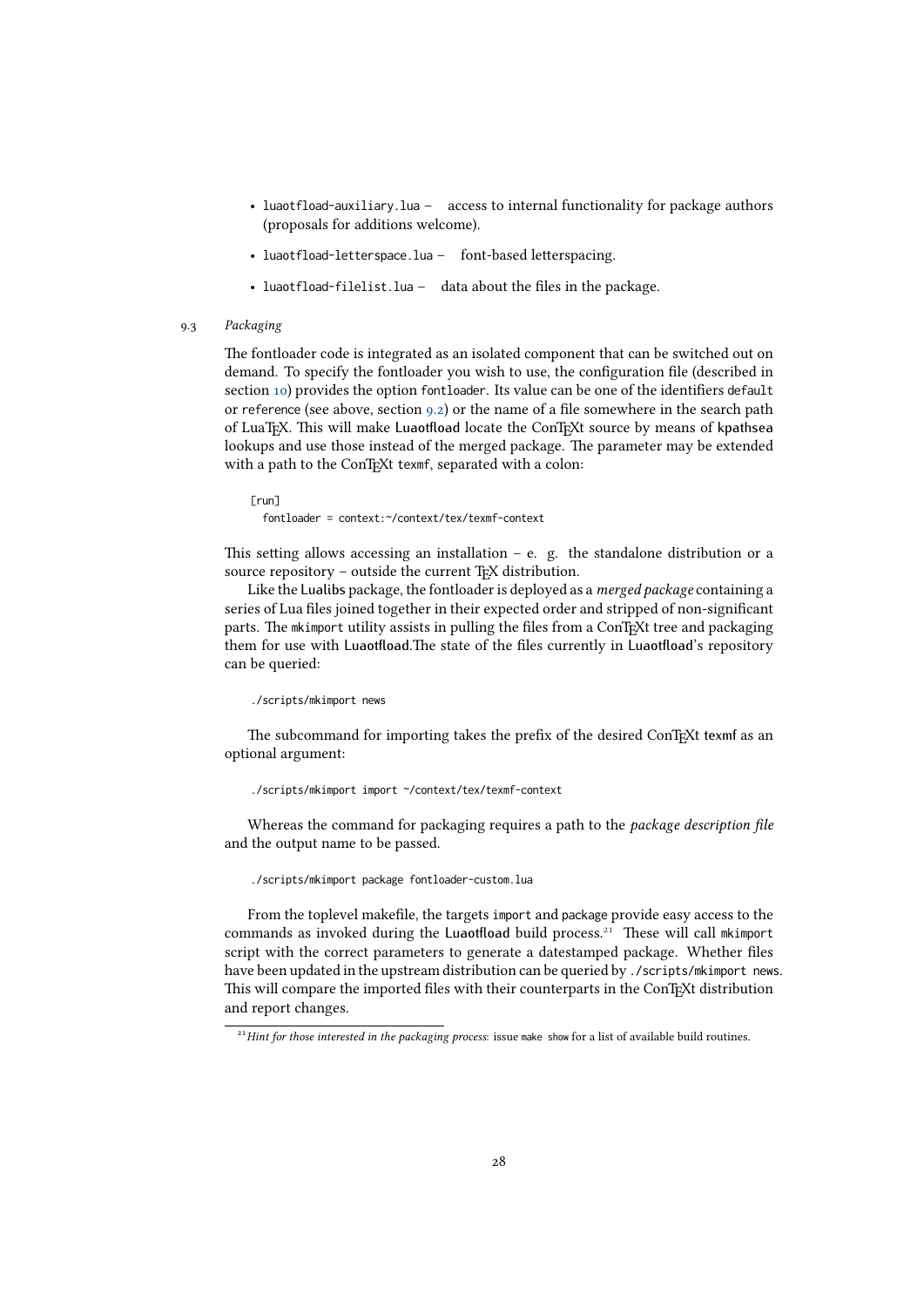#### 10 CONFIGURATION FILES

Caution: For the authoritative documentation, consult the manpage for luaotfload.conf(5).

The runtime behavior of Luaotfload can be customized by means of a configuration file. At startup, it attempts to locate a file called luaotfload.conf or luaotfloadrc at a number of candidate locations:

- ./luaotfload.conf
- ./luaotfloadrc
- \$XDG\_CONFIG\_HOME/luaotfload/luaotfload.conf
- \$XDG\_CONFIG\_HOME/luaotfload/luaotfload.rc
- /.luaotfloadrc

Caution: The configuration potentially modifies the final document. A project-local file belongs under version control along with the rest of the document. This is to ensure that everybody who builds the project also receives the same customizations as the author.

The syntax is fairly close to the format used by git-config(1) which in turn was derived from the popular .INI format: Lines of key-value pairs are grouped under different configuration "sections".[22](#page-28-1) An example for customization via luaotfload.conf might look as below:

```
; Example luaotfload.conf containing a rudimentary configuration
\lceildb\rceilupdate-live = false
[run]
  color-callback = pre_linebreak_filter
  definer = info_patch
  log-level = 5[default-features]
  global = mode=base
```
This specifies that for the given project, Luaotfload shall not attempt to automatically scan for fonts if it can't resolve a request. The font-based colorization will happen during LuaTEX's pre-linebreak filter. The fontloader will output verbose information about the fonts at definition time along with globally increased verbosity. Lastly, the fontloader defaults to the less expensive base mode like it does in ConTEXt.

#### <span id="page-28-0"></span>11 Auxiliary Functions

With release version 2.2, Luaotfload received additional functions for package authors to call from outside (see the file luaotfload-auxiliary.lua for details). The purpose of this addition twofold. Firstly, luaotfload failed to provide a stable interface to internals in the past which resulted in an unmanageable situation of different packages abusing the raw

<span id="page-28-1"></span><sup>&</sup>lt;sup>22</sup>The configuration parser in luoatfload-parsers. lua might be employed by other packages for similar purposes.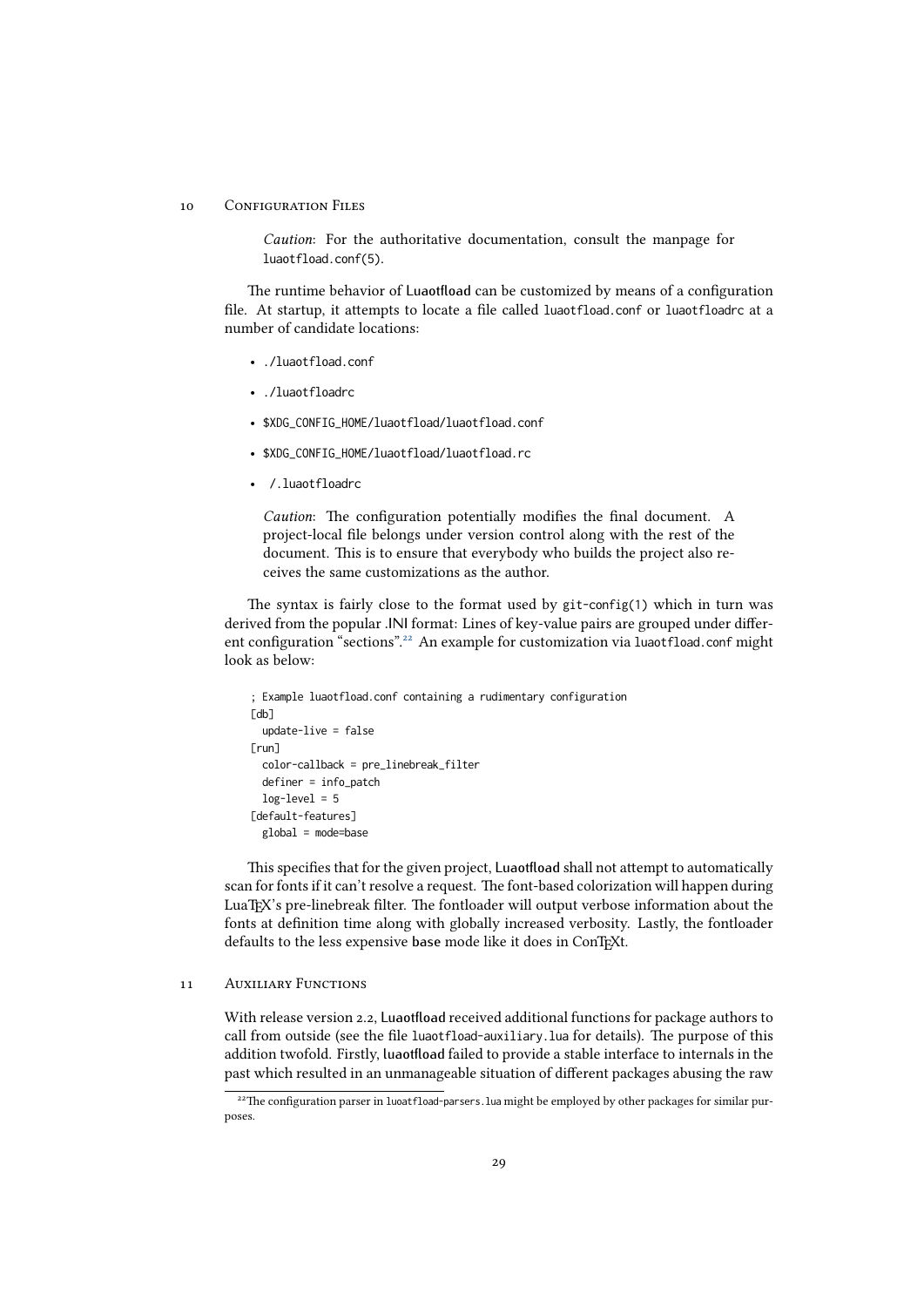access to font objects by means of the patch\_font callback. When the structure of the font object changed due to an update, all of these imploded and several packages had to be fixed while simultaneously providing fallbacks for earlier versions. Now the patching is done on the luaotfload side and can be adapted with future modifications to font objects without touching the packages that depend on it. Second, some the capabilities of the font loader and the names database are not immediately relevant in luaotfload itself but might nevertheless be of great value to package authors or end users.

<span id="page-29-0"></span>Note that the current interface is not yet set in stone and the development team is open to suggestions for improvements or additions.

#### 11.1 Callback Functions

The patch\_font callback is inserted in the wrapper luaotfload provides for the font definition callback. At this place it allows manipulating the font object immediately after the font loader is done creating it. For a short demonstration of its usefulness, here is a snippet that writes an entire font object to the file fontdump.lua:

```
\input luaotfload.sty
\directlua {
 local dumpfile = "fontdump.lua"
 local dump_font = function (tfmdata)
   local data = table.serialize(tfmdata)
   io.savedata(dumpfile, data)
 end
 luatexbase.add_to_callback(
   "luaotfload.patch_font",
   dump_font,
   "my_private_callbacks.dump_font"
 )
}
\font \dumpme = name:Iwona
\bye
```
Beware: this creates a Lua file of around 150,000 lines of code, taking up 3 MB of disk space. By inspecting the output you can get a first impression of how a font is structured in LuaTEX's memory, what elements it is composed of, and in what ways it can be rearranged.

#### 11.1.1 Compatibility with Earlier Versions

<span id="page-29-1"></span>As has been touched on in the preface to this section, the structure of the object as returned by the fontloader underwent rather drastic changes during different stages of its development, and not all packages that made use of font patching have kept up with every one of it. To ensure compatibility with these as well as older versions of some packages, luaotfload sets up copies of or references to data in the font table where it used to be located. For instance, important parameters like the requested point size, the units factor, and the font name have again been made accessible from the toplevel of the table even though they were migrated to different subtables in the meantime.

#### 11.1.2 Patches

<span id="page-29-2"></span>These are mostly concerned with establishing compatibility with XATEX.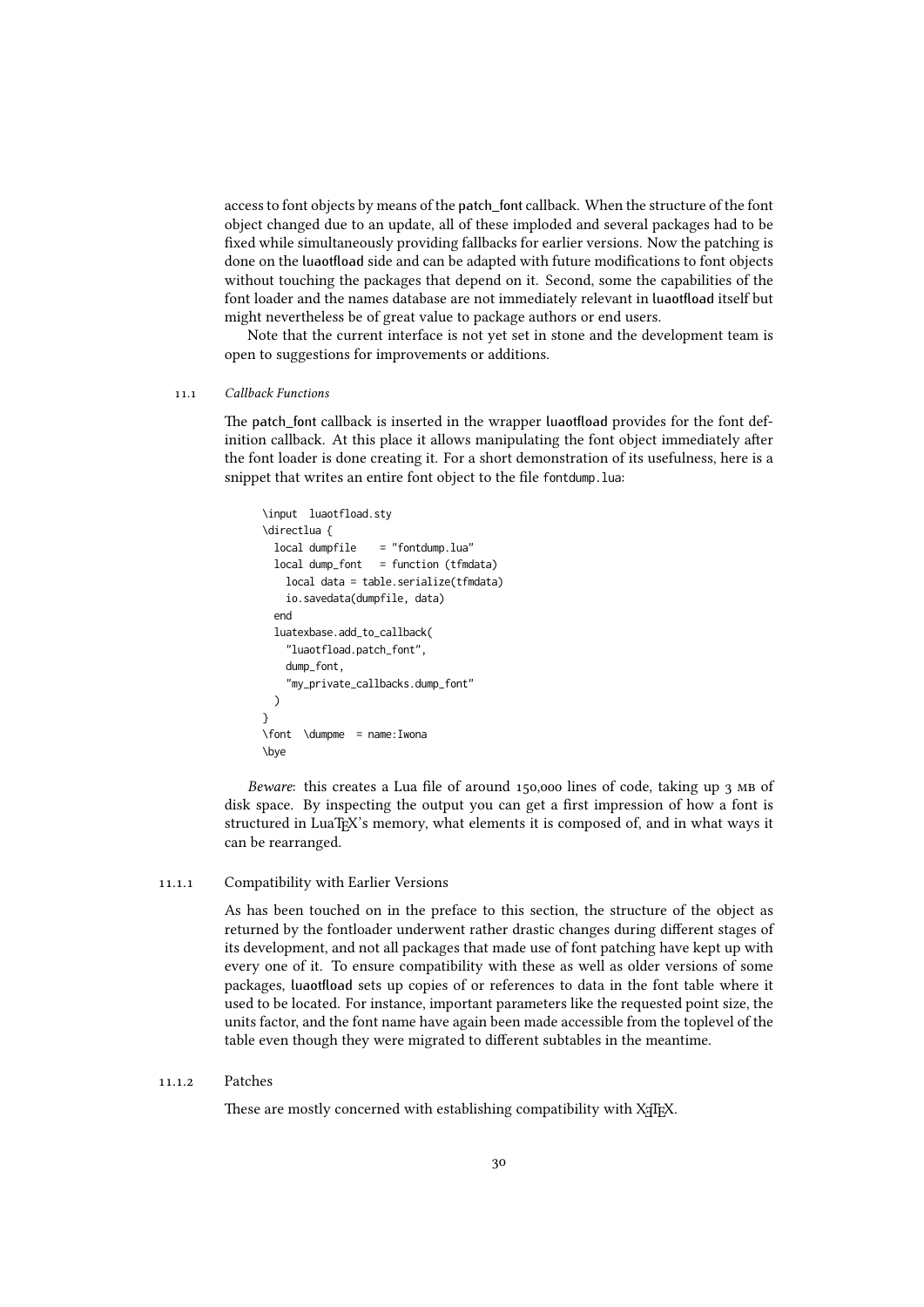• set\_sscale\_dimens

Calculate  $\theta$  ontdimens 10 and 11 to emulate X<sub>I</sub>T<sub>E</sub>X.

- set capheight Calculates \fontdimen 8 like XqTEX.
- patch\_cambria\_domh Correct some values of the font Cambria Math.
- 11.2 Package Author's Interface

<span id="page-30-1"></span><span id="page-30-0"></span>As LuaTEX release 1.0 is nearing, the demand for a reliable interface for package authors increases.

#### 11.2.1 Font Properties

Below functions mostly concern querying the different components of a font like for instance the glyphs it contains, or what font features are defined for which scripts.

- aux.font\_has\_glyph (id : int, index : int) Predicate that returns true if the font id has glyph index.
- aux.slot\_of\_name(id : int, name : string) Translates a name for a glyph in font id to the corresponding glyph slot which can be used e.g. as an argument to \char. The number is assigned by the luaotfload code and not related to the glyph index (GID) of the font as stored in the [index] field of the lua-file.
- <span id="page-30-2"></span>• aux.gid\_of\_name(id : int, name : string) New version 3.12 Translates a name for a glyph in font id to the corresponding glyph index (GID) as stored in the [index] field.
	- aux.name\_of\_slot(id : int, slot : int) The inverse of slot\_of\_name; note that this might be incomplete as multiple glyph names may map to the same codepoint, only one of which is returned by name\_of\_slot.
	- aux.gid\_of\_name(id : int, name : string) Translates a Glyph name to the corresponding GID in font id. This corresponds to the value returned by \XeTeXglyphindex in XqTEX.
	- aux.provides\_script(id : int, script : string) Test if a font supports script.
	- aux.provides\_language(id : int, script : string, language : string) Test if a font defines language for a given script.
	- aux.provides\_feature(id : int, script : string, language : string, feature : string) Test if a font defines feature for language for a given script.
	- aux.get\_math\_dimension(id : int, dimension : string) Get the dimension dimension of font id.
	- aux.sprint\_math\_dimension(id : int, dimension : string) Same as  $qet\_math\_dimension()$ , but output the value in scaled points at the T<sub>EX</sub> end.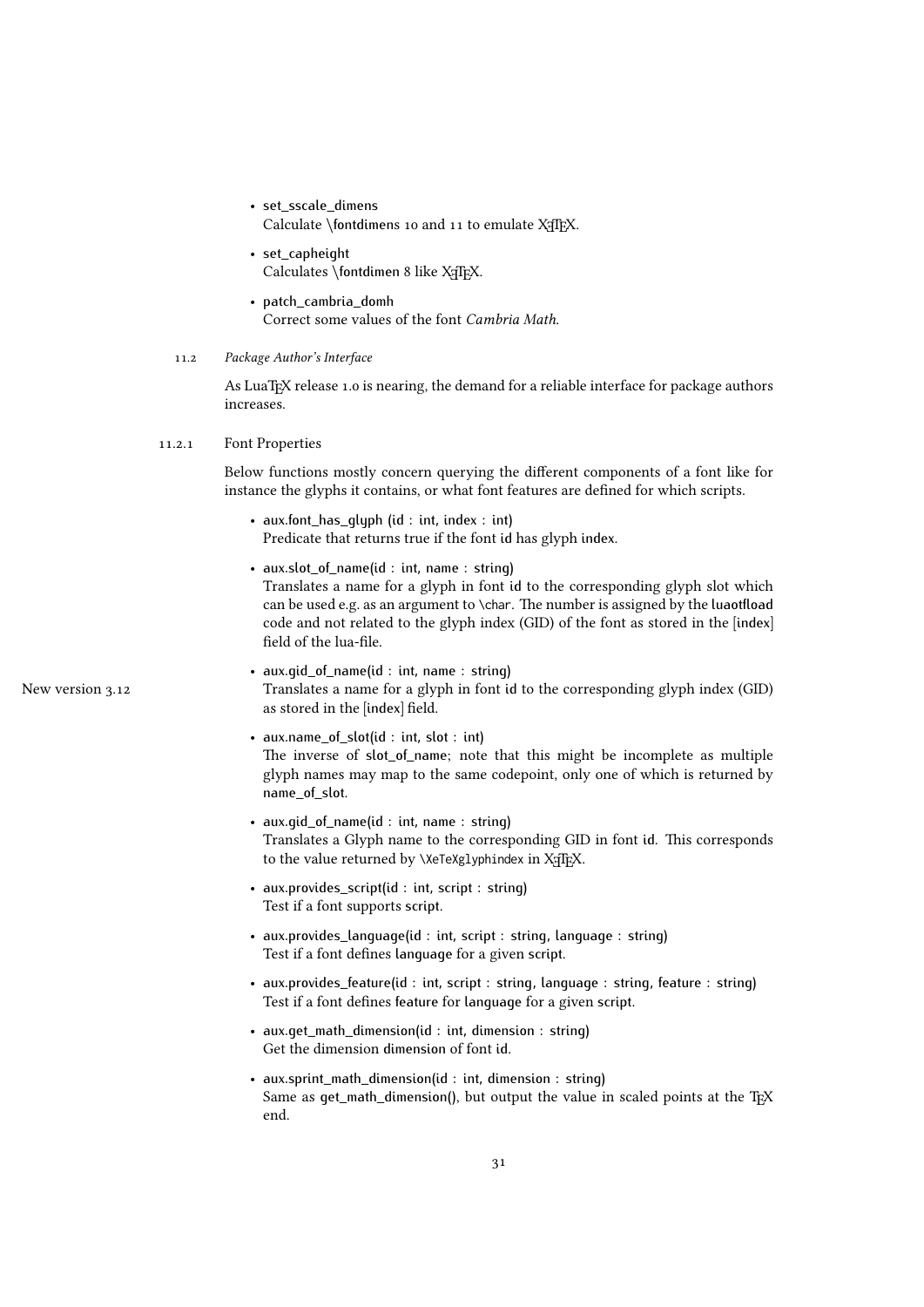#### 11.2.2 Database

• aux.read\_font\_index (void)

Read the index file from the appropriate location (usually the bytecode file luaotfload-names.luc somewhere in the texmf-var tree) and return the result as a table. The file is processed with each call so it is up to the user to store the result for later access.

• aux.font index (void)

Return a reference of the font names table used internally by luaotfload. The index will be read if it has not been loaded up to this point. Also a font scan that overwrites the current index file might be triggered. Since the return value points to the actual index, any modifications to the table might influence runtime behavior of luaotfload.

#### 11.3 Format Author's Interface

<span id="page-31-0"></span>Additionally some functions are provided which should only be needed for format authors trying to integrate luaotfload's color handling with the conventions of a specific format.

<span id="page-31-1"></span>End users should never have to work with these.

#### 11.3.1 Color setting

luaotfload's color feature can apply color in two different ways: By default it inserts pdf\_colorstack whatsits containing the PDF code to change the color.

Alternatively a function can be provided which gets called on every glyph node to be colored. This function can then e.g. apply an attribute which gets interpreted later.

This can be enabled separately for colors and transparency by passing such callback functions:

• luaotfload.set\_colorhandler((head : node, n : node, color : string) -> (head : node, n : node)

Mark the node n in the list starting with head to be colored with color color.

By default the color is represented by literal PDF code setting the color.

• luaotfload.set\_transparenthandler((head : node, n : node, level : string) -> (head : node, n : node)

Mark the node n in the list starting with head to be set transparently with transparency level level.

By default the transparency level is represented by literal PDF code setting the transparency.

When these functions aren't used, then the color is set based on colorstack o. By default a new colorstack is allocated for transparency, but alternatively an existsing colorstack for this prpose can be set:

<span id="page-31-2"></span>• luaotfload.set\_transparent\_colorstack(stack : int) Use colorstack stack for setting transparency.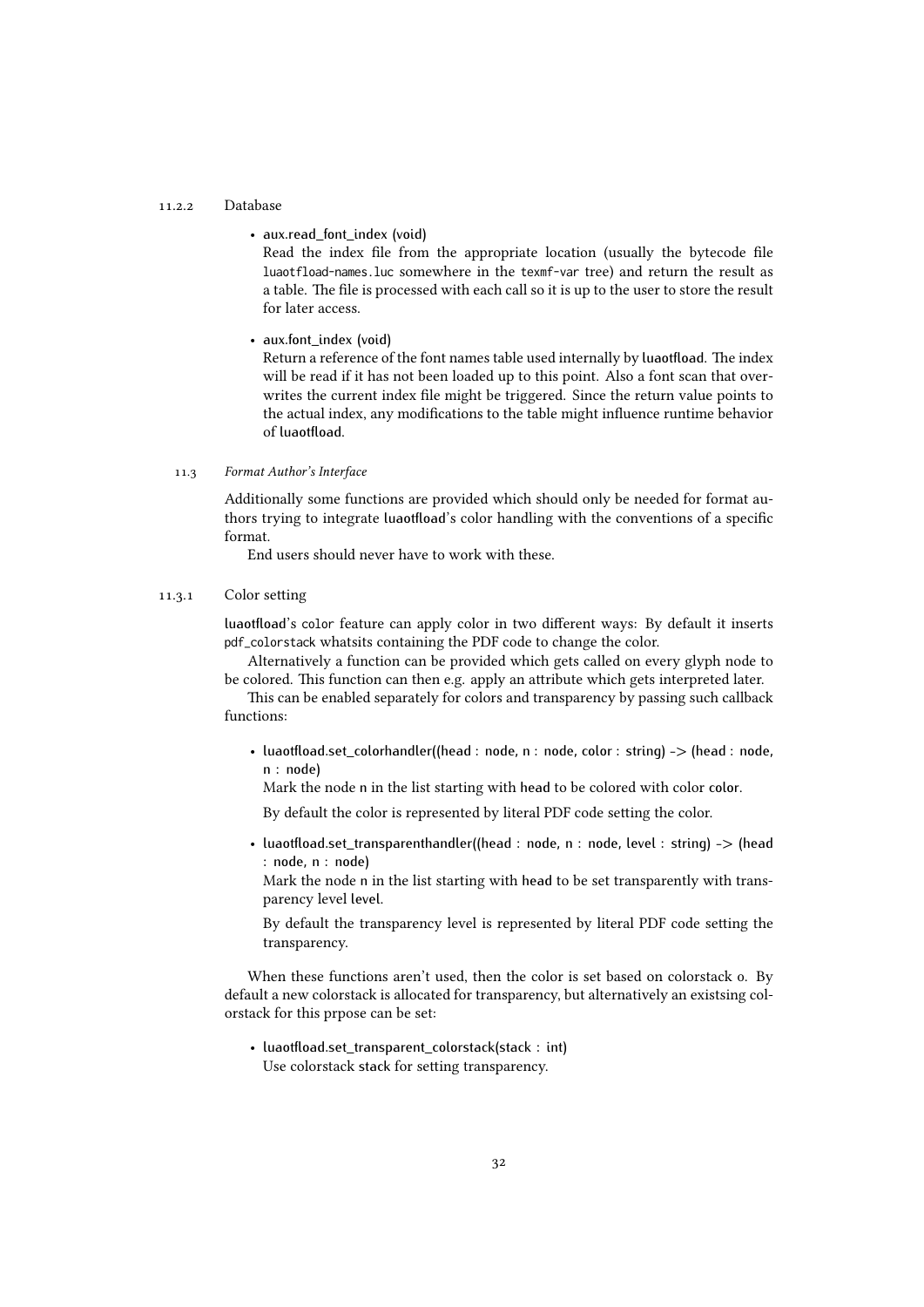#### 11.3.2 Color selection

Additionally the translation of the argument to color to an actual PDF color can be customized though three exclusive callbacks:

Since there is only a single color feature which sets both the color and the transparency, the first callback luaotfload.split\_color gets called with a single string representing the feature value and is supposed to return two values representing the color and the transparency part.

The default implementation splits the string the feature value at a comma and strips outer spaces for both result values, except the HTML style 8 hexdigit RGBA values get split into the first 6 and the last two digits.

Afterwards the return values get passed to the luaotfload.parse\_color respectively luaotfload.parse\_transparent callbacks (except that false and nil skip the corresponding callback).

These callbacks should translate these strings components into valid PDF commands applyind the described color or transparency.

<span id="page-32-0"></span>All error handling and reporting should be done in the callbacks.

#### 12 Troubleshooting

12.1 Database Generation

<span id="page-32-1"></span>If you encounter problems with some fonts, please first update to the latest version of this package before reporting a bug, as luaotfload is under active development and still a moving target. The development takes place on github at [https://github.com/lualatex/](https://github.com/lualatex/luaotfload) [luaotfload](https://github.com/lualatex/luaotfload) where there is an issue tracker for submitting bug reports, feature requests and the likes.

Bug reports are more likely to be addressed if they contain the output of

luaotfload-tool --diagnose=environment,files,permissions

Consult the man page for a description of these options.

Errors during database generation can be traced by increasing the verbosity level and redirecting log output to stdout:

luaotfload-tool -fuvvv --log=stdout

or to a file in /tmp:

luaotfload-tool -fuvvv --log=file

In the latter case, invoke the tail(1) utility on the file for live monitoring of the progress.

If database generation fails, the font last printed to the terminal or log file is likely to be the culprit. Please specify it when reporting a bug, and blacklist it for the time being (see above, page [25\)](#page-24-0).

#### 12.2 Font Features

<span id="page-32-2"></span>A common problem is the lack of features for some OpenType fonts even when specified. This can be related to the fact that some fonts do not provide features for the dflt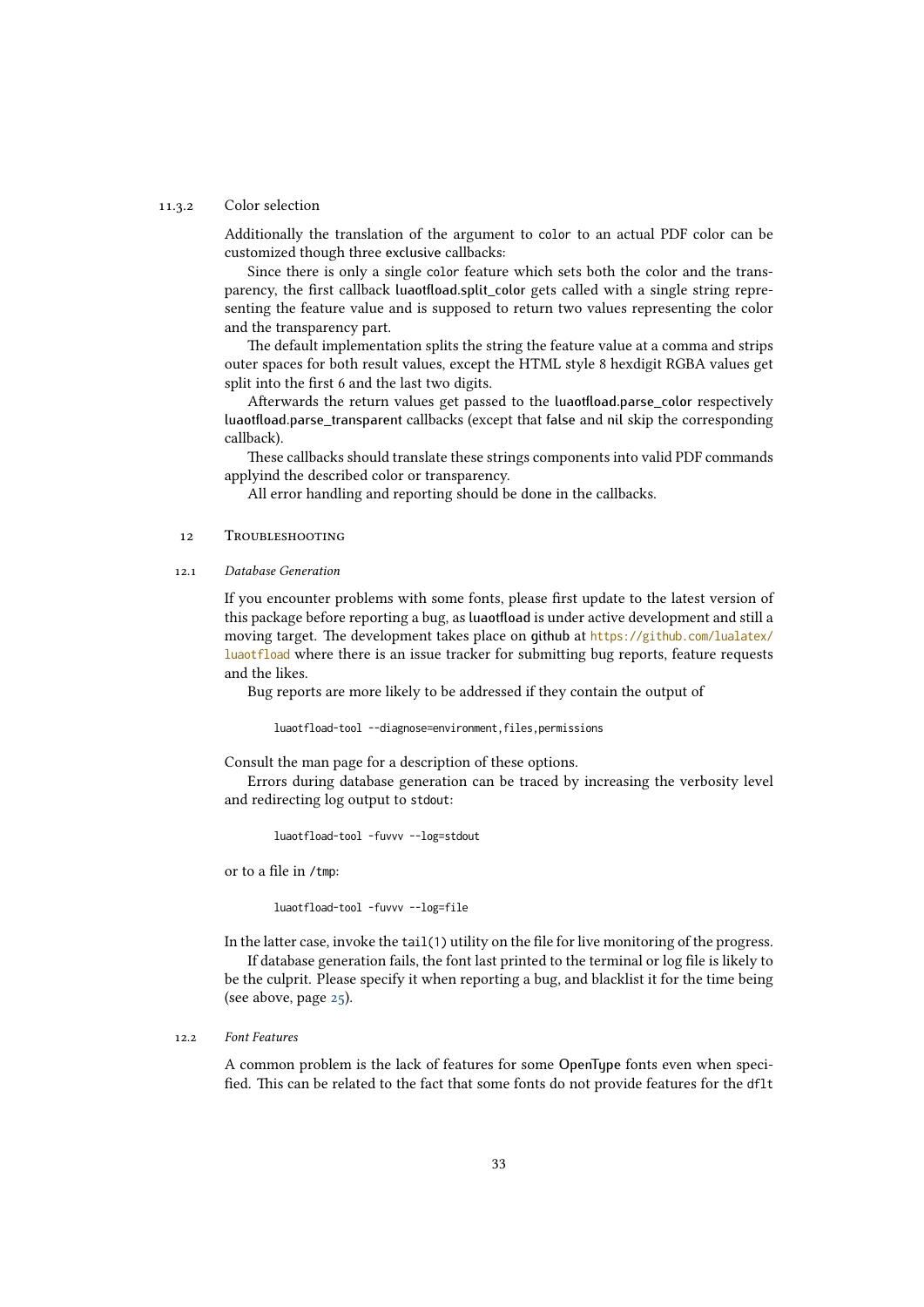script (see above on page [14\)](#page-13-3), which is the default one in this package. If this happens, assigning a noth script when the font is defined should fix it. For example with latn:

\font \test = file:MyFont.otf:script=latn;+liga;

You can get a list of features that a font defines for scripts and languages by querying it in luaotfload-tool:

luaotfload-tool --find="Iwona" --inspect

#### 12.3 LuaT<sub>E</sub>X Programming

<span id="page-33-0"></span>Another strategy that helps avoiding problems is to not access raw LuaTFX internals directly. Some of them, even though they are dangerous to access, have not been overridden or disabled. Thus, whenever possible prefer the functions in the aux namespace over direct manipulation of font objects. For example, raw access to the font.fonts table like:

local somefont = font.fonts[2]

can render already defined fonts unusable. Instead, the function font.getfont() should be used because it has been replaced by a safe variant.

However, font.getfont() only covers fonts handled by the font loader, e. g. OpenType and TrueType fonts, but not TFM or OFM. Should you absolutely require access to all fonts known to LuaTEX, including the virtual and autogenerated ones, then you need to query both font.getfont() and font.fonts. In this case, best define you own accessor:

```
local unsafe_getfont = function (id)
   local tfmdata = font.getfont (id)
    if not tfmdata then
       tfmdata = font.fonts[id]
   end
   return tfmdata
end
--- use like getfont()
local somefont = unsafe getfont (2)
```
#### 13 License

<span id="page-33-1"></span>luaotfload is licensed under the terms of the [GNU General Public License version 2.0.](https://www.gnu.org/licenses/old-licenses/gpl-2.0.html) Following the underlying fontloader code luaotfload recognizes only that exact version as its license. The "any later version" clause of the original license text as copyrighted by the [Free Software Foundation](http://www.fsf.org/) does not apply to either luaotfload or the code imported from ConTEXt.

The complete text of the license is given as a separate file COPYING in the toplevel directory of the Luaotfload [Git repository.](https://github.com/latex3/luaotfload/blob/main/COPYING)

Distributions probably package it as doc/luatex/luaotfload/COPYING in the relevant texmf tree.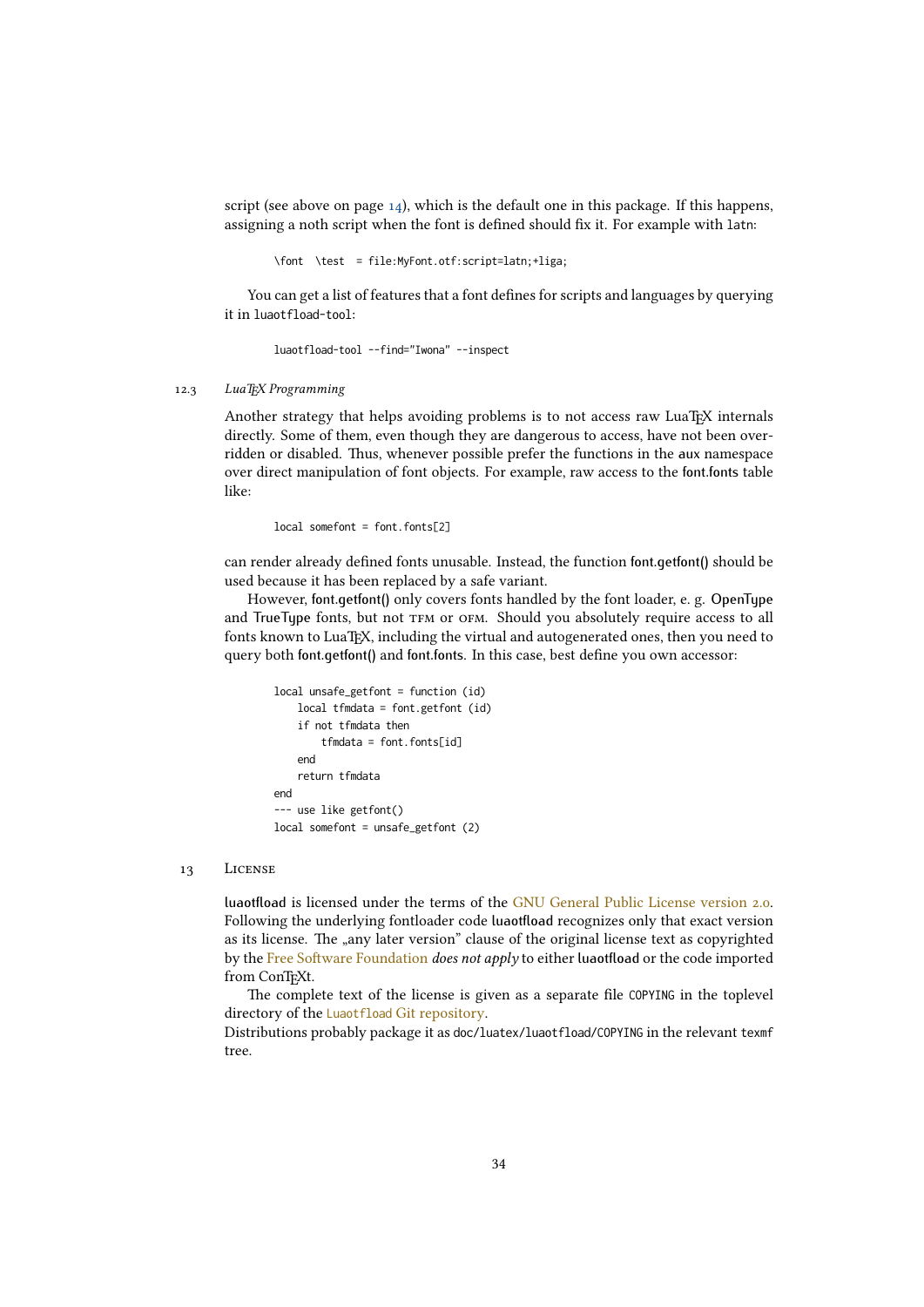| $\langle definition \rangle$              |              | ::= '\font', CSNAME, '=', $\langle$ font request $\rangle$ , $[\langle size \rangle]$ ;                                           |
|-------------------------------------------|--------------|-----------------------------------------------------------------------------------------------------------------------------------|
| $\langle size \rangle$                    |              | ::= 'at', DIMENSION ;                                                                                                             |
| $\langle$ font request $\rangle$          |              |                                                                                                                                   |
|                                           |              | $\langle \cdot \rangle$ , $\langle$ <i>unquoted font request</i> $\rangle \langle \cdot \rangle$                                  |
|                                           | $\mathsf{I}$ | $\langle$ unquoted font request $\rangle$ ;                                                                                       |
| $\langle$ unquoted font request $\rangle$ |              | $ ::= \langle specification \rangle, [``:'. \langle feature list \rangle]$                                                        |
|                                           | $\mathbf{L}$ | $\langle$ <i>path lookup</i> $\rangle$ , [ [':'], $\langle$ <i>feature list</i> $\rangle$ ];                                      |
| $\langle specification \rangle$           |              | ::= $\langle$ <i>prefixed spec</i> $\rangle$ , $[\langle$ <i>subfont no</i> $\rangle$ ], $\{ \langle$ <i>modifier</i> $\rangle$ } |
|                                           | $\mathbf{L}$ | $\langle$ anon lookup $\rangle$ , { $\langle$ modifier $\rangle$ };                                                               |
| $\langle$ <i>prefixed spec</i> $\rangle$  |              | $ ::= 'combo:', \langle combo list \rangle$                                                                                       |
|                                           | $\mathbf{L}$ | 'file:', (file lookup)                                                                                                            |
|                                           | $\mathbf{I}$ | 'name:', $\langle name \; lookup \rangle$ ;                                                                                       |
| $\langle$ combo list $\rangle$            |              | $ ::= \langle \textit{combo def 1} \rangle, \{ \text{'}; \langle \textit{combo def} \rangle \};$                                  |
| $\langle$ combo def 1 $\rangle$           |              | $ ::= \langle \text{comb } \text{od} \rangle, \langle \text{-&} \rangle, \langle \text{comb } \text{od} \rangle;$                 |
| $\langle$ combo def $\rangle$             |              | $ ::= \langle \textit{combo id} \rangle, \textit{`->}, \langle \textit{combo id chars} \rangle;$                                  |
| $\langle$ combo id $\rangle$              |              | $ ::= ((', {\text{Diff}, \cdot)'   { \text{Diff}}, \cdot)$                                                                        |
| $\langle$ combo id chars $\rangle$        |              | $ ::= ((\langle \cdot, {\text{DIST}}, \cdot, \cdot, {\text{~\langle \text{combo chars} \rangle}, \cdot})$                         |
|                                           | $\mathbf{L}$ | $\{$ DIGIT $\})$ ;                                                                                                                |
| $\langle$ combo chars $\rangle$           |              | ::= 'fallback'                                                                                                                    |
|                                           | $\mathbf{L}$ | $\{ \langle \textit{comb} \rangle, \{ \langle x \rangle, \langle \textit{comb} \rangle, \} \};$                                   |
| $\langle$ combo range $\rangle$           |              | $ ::= \langle \text{comb} \text{o} \text{ num} \rangle, [ \cdot \cdot \cdot \langle \text{comb} \text{o} \text{ num} \rangle ]$ ; |
| $\langle$ combo num $\rangle$             |              | $ ::= \{ \forall x', \{ \text{ HEXDIGIT} \}$                                                                                      |
|                                           | $\mathbf{L}$ | $\{U^+\}, \{ DIGIT\}$                                                                                                             |
|                                           |              | $\vert \text{[}$ [DIGIT $\vert$ ;                                                                                                 |
| $\langle$ file lookup $\rangle$           |              | $ ::= \{ \langle name character \rangle \};$                                                                                      |
| $\langle$ name lookup $\rangle$           |              | $ ::= \{ \langle name character \rangle \};$                                                                                      |
| $\langle$ anon lookup $\rangle$           |              | ::= TFMNAME $  \langle name \; lookup \rangle$ ;                                                                                  |
| $\langle path\, lookup\rangle$            |              | ::= '[', $\{\langle path\ content\rangle\}$ , ']', $[\langle subfont\ no\rangle\ ]$ ;                                             |
| $\langle$ <i>path content</i> $\rangle$   |              | $ ::= \langle path\ balanced \rangle$                                                                                             |
|                                           |              | '\', ALL_CHARACTERS                                                                                                               |
|                                           | $\mathbf{I}$ | ALL_CHARACTERS - ']'                                                                                                              |
| $\langle$ <i>path balanced</i> $\rangle$  |              | ::= '[', $[ \langle path\; content \rangle ]$ , ']'                                                                               |
| $\langle$ modifier $\rangle$              |              | ::= '/', ('I'   'B'   'BI'   'IB'   'S=', { DIGIT } ) ;                                                                           |
| $\langle$ subfont no $\rangle$            |              | $ ::= '(', {Diff}, ')'$ ;                                                                                                         |
| $\langle feature\ list\rangle$            |              | $ ::= \langle feature \; expr \rangle, \{ \dot{\ } ; \dot{ } , \langle feature \; expr \rangle \}$ ;                              |
| $\langle feature\ expr\rangle$            |              | ::= FEATURE_ID, '=', FEATURE_VALUE                                                                                                |
|                                           | $\mathbf{I}$ | $\langle feature\ switch\rangle, \ {\tt FEATURE\_ID}$ ;                                                                           |
| $\langle feature \; switch \rangle$       |              | $ ::=$ '+'   '-';                                                                                                                 |
| $\langle$ name character $\rangle$        |              | $ ::=$ ALL_CHARACTERS $- ( ' ( '   ' /   ' : ' ) ;$                                                                               |

<span id="page-34-0"></span>Figure 1: Font request syntax. Braces or double quotes around the specification rule will preserve whitespace in file names. In addition to the font style modifiers (slashnotation) given above, there are others that are recognized but will be silently ignored: aat, icu, and gr. The special terminals are: FEATURE\_ID for a valid font feature name and FEATURE\_VALUE for the corresponding value. TFMNAME is the name of a TFM file. DIGIT again refers to bytes  $48-57$ , and ALL\_CHARACTERS to all byte values. CSNAME and DIMENSION are the TEX concepts.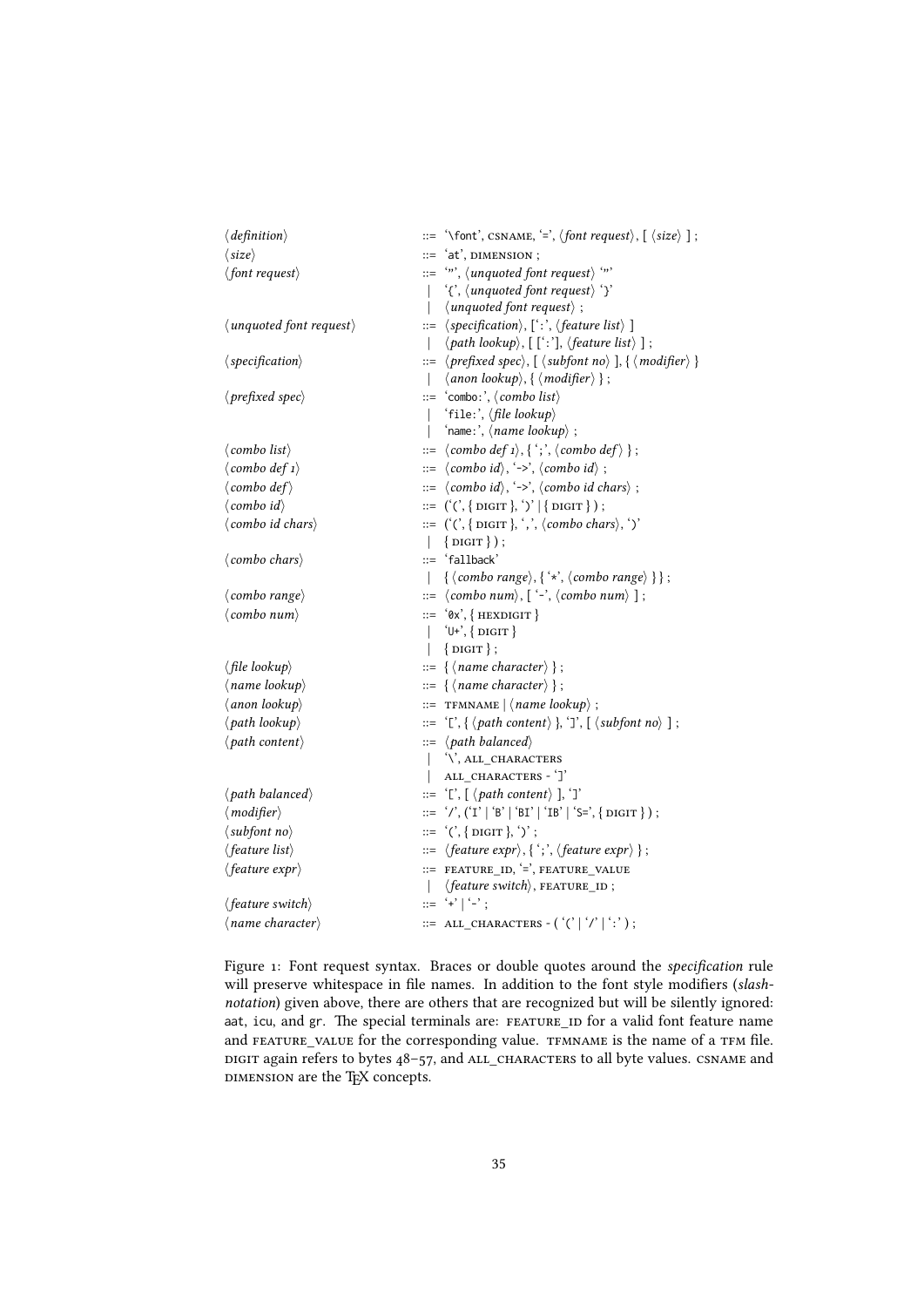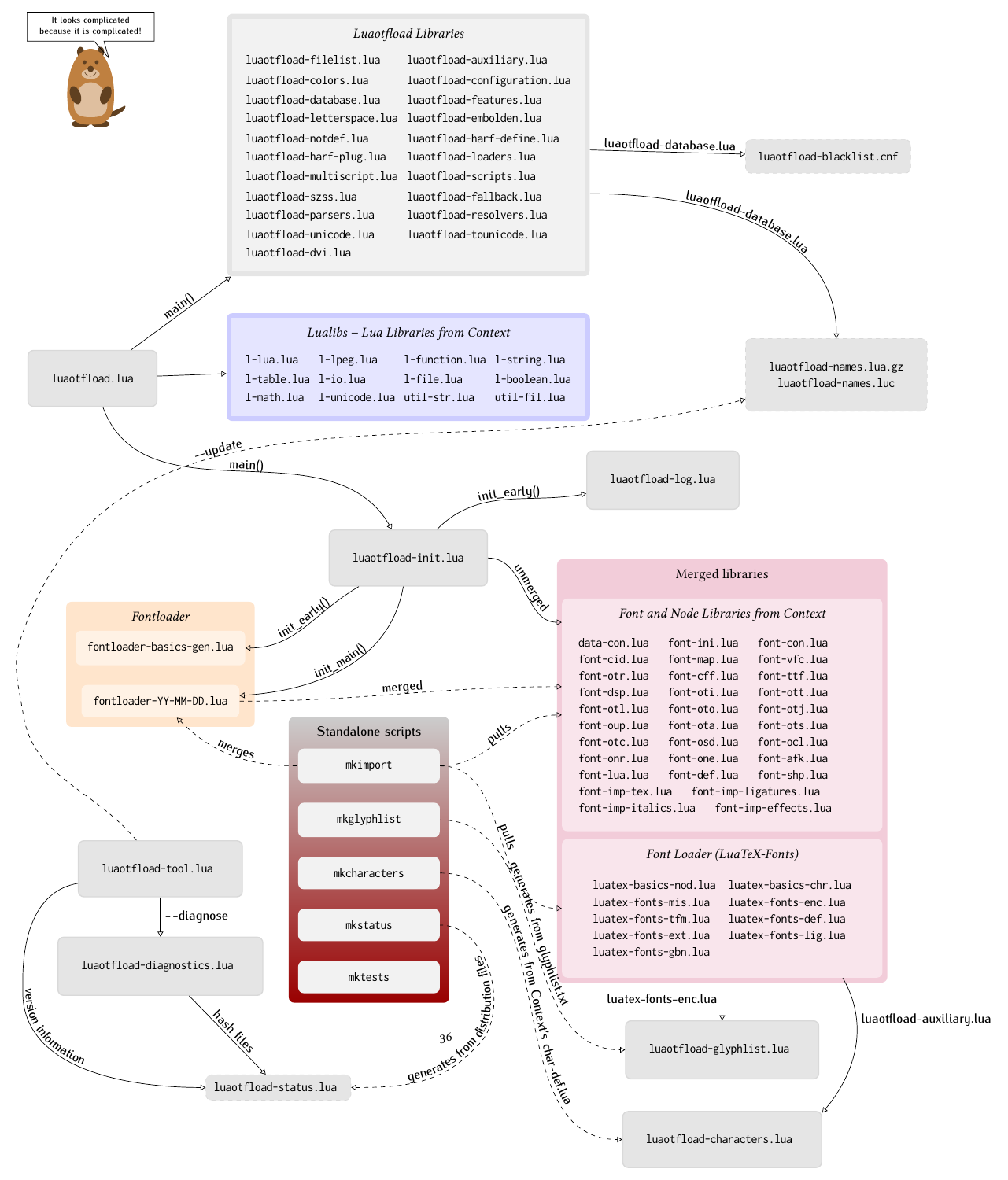# luaotfload.conf

<span id="page-36-0"></span>Luaotfload configuration file

| Date:                  | 2022-06-15      |
|------------------------|-----------------|
| Copyright:             | GPLv2.0         |
| Version:               | 3.22            |
| <b>Manual</b> section: | 5               |
| Manual group:          | text processing |

### SYNOPSIS

- ./luaotfload{.conf,rc}
- XDG\_CONFIG\_HOME/luaotfload/luaotfload{.conf,rc}
- ~/.luaotfloadrc

### DESCRIPTION

The file luaotfload.conf contains configuration options for *Luaotfload*, a font loading and font management component for LuaTeX.

### EXAMPLE

A small Luaotfload configuration file with few customizations could look as follows:

```
[db]
    formats = afm, ttfcompress = false
[misc]
    termwidth = 60[run]
    log-level = 6
```
This will make Luaotfload ignore all font files except for PostScript binary fonts with a matching AFM file, and Truetype fonts. Also, an uncompressed index file will be dumped which is going to be much larger than the default gzip'ed index. The terminal width is truncated to 60 characters which influences the verbose output during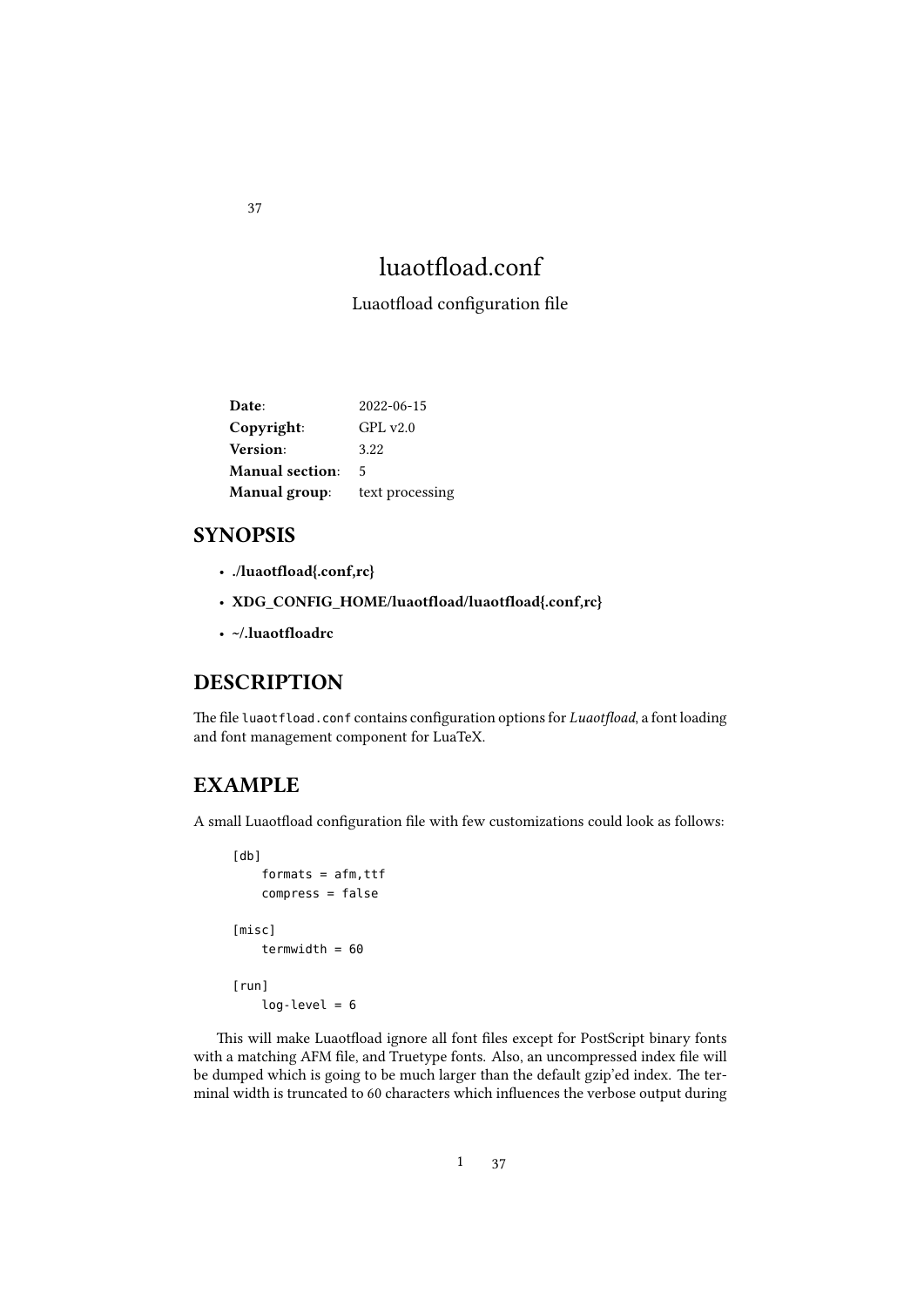indexing. Finally, the verbosity is increased greatly: each font file being processed will be printed to the stdout on a separate line, along with lots of other information.

To observe the difference in behavior, save above snippet to ./luaotfload.conf and update the font index:

luaotfload-tool --update --force

The current configuration can be written to disk using luaotfload-tool:

luaotfload-tool --dumpconf > luaotfload.conf

The result can itself be used as a configuration file.

### **SYNTAX**

The configuration file syntax follows the common INI format. For a more detailed description please refer to the section "CONFIGURATION FILE" of git-config(1). A brief list of rules is given below:

- Blank lines and lines starting with a semicolon (;) are ignored.
- A configuration file is partitioned into sections that are declared by specifying the section title in brackets on a separate line:

```
[some-section]
... section content ...
```
- Sections consist of one or more variable assignments of the form variable-name = value  $E. g.:$ 
	- [foo]  $bar =$ baz quux = xyzzy ...
- Section and variable names may contain only uppercase and lowercase letters as well as dashes (-).

### VARIABLES

Variables in belong into a configuration section and their values must be of a certain type. Some of them have further constraints. For example, the "color callback" must be a string of one of the values post\_linebreak\_filter, pre\_linebreak\_filter, or pre output filter, defined in the section run of the configuration file.

Currently, the configuration is organized into four sections:

db Options relating to the font index.

misc Options without a clearly defined category.

paths Path and file name settings.

run Options controlling runtime behavior of Luaotfload.

The list of valid variables, the sections they are part of and their type is given below. Types represent Lua types that the values must be convertible to; they are abbreviated as follows: s for the string type, n for number, b for boolean. A value of nil means the variable is unset.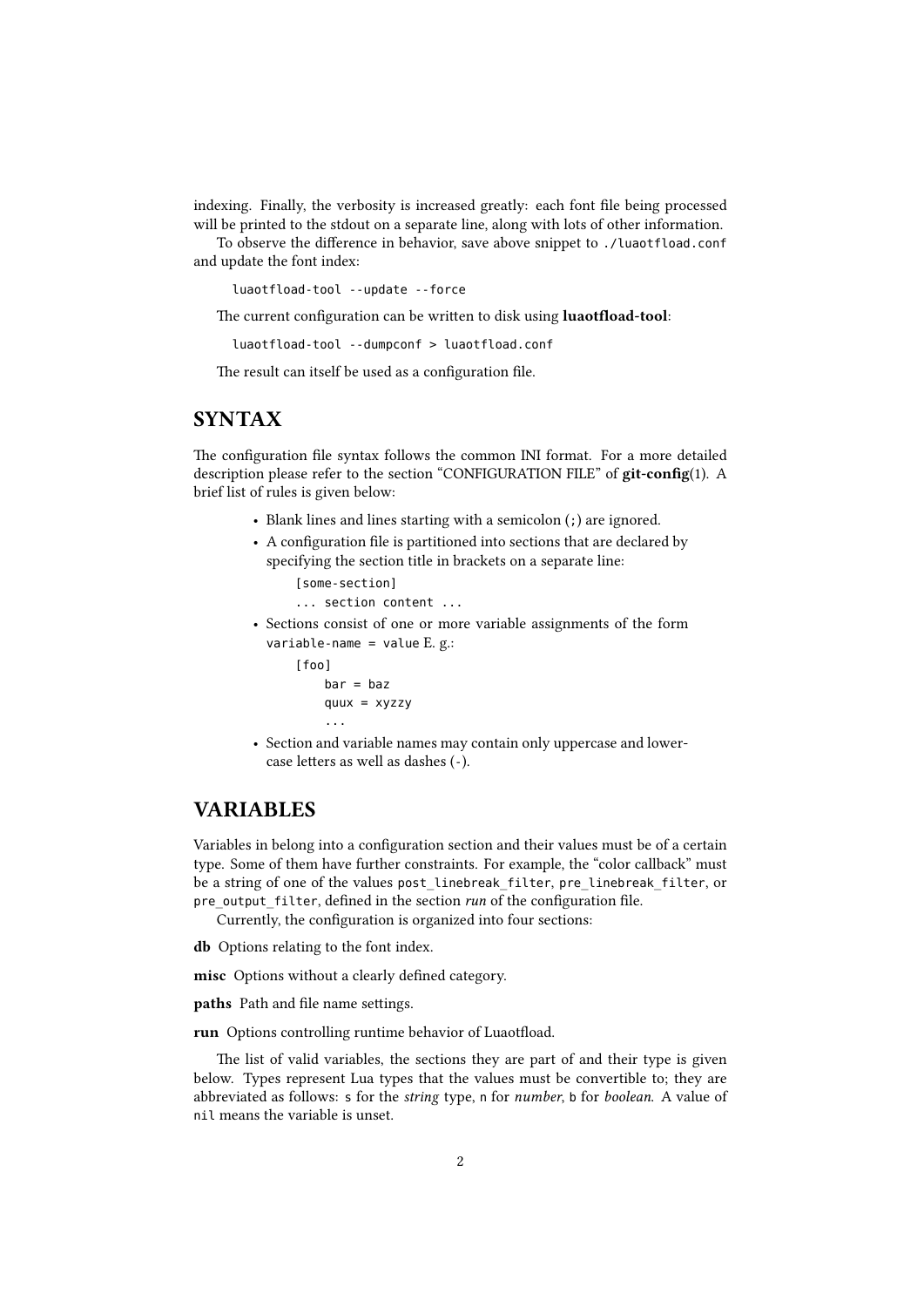#### Section **db**

| variable         | type | default        |
|------------------|------|----------------|
| compress         | b    | true           |
| designsize-dimen | b    | bp             |
| formats          | S    | "otf,ttf,ttc"  |
| max-fonts        | n    | $2^{\wedge}51$ |
| scan-local       | b    | false          |
| skip-read        | b    | false          |
| strip            | b    | true           |
| update-live      | b    | true           |

The flag compress determines whether the font index (usually luaotfload-names.lua[.gz] will be stored in compressed forms. If unset it is equivalent of passing --no-compress to luaotfload-tool. Since the file is only created for convenience and has no effect on the runtime behavior of Luaotfload, the flag should remain set. Most editors come with zlib support anyways.

The setting designsize-dimen applies when looking up fonts from families with design sizes. In Opentype, these are specified as "decipoints" where one decipoint equals ten DTP style "big points". When indexing fonts these values are converted to sp. In order to treat the values as though they were specified in TeX points or Didot points, set designsize-dimen to pt or dd.

The list of formats must be a comma separated sequence of strings containing one or more of these elements:

- otf (OpenType format),
- ttf and ttc (TrueType format),
- afm (Adobe Font Metrics),

It corresponds loosely to the --formats option to luaotfload-tool. Invalid or duplicate members are ignored; if the list does not contain any useful identifiers, the default list "otf,ttf,ttc" will be used.

The variable max-fonts determines after processing how many font files the font scanner will terminate the search. This is useful for debugging issues with the font index and has the same effect as the option --max-fonts to luaotfload-tools.

The scan-local flag, if set, will incorporate the current working directory as a font search location. NB: This will potentially slow down document processing because a font index with local fonts will not be saved to disk, so these fonts will have to be re-indexed whenever the document is built.

The skip-read flag is only useful for debugging: It makes Luaotfload skip reading fonts. The font information for rebuilding the index is taken from the presently existing one.

Unsetting the strip flag prevents Luaotfload from removing data from the index that is only useful when processing font files. NB: this can increase the size of the index files significantly and has no effect on the runtime behavior.

If update-live is set, Luaotfload will reload the database if it cannot find a requested font. Those who prefer to update manually using **luaotfload-tool** should unset this flag. This option does not affect rebuilds due to version mismatch.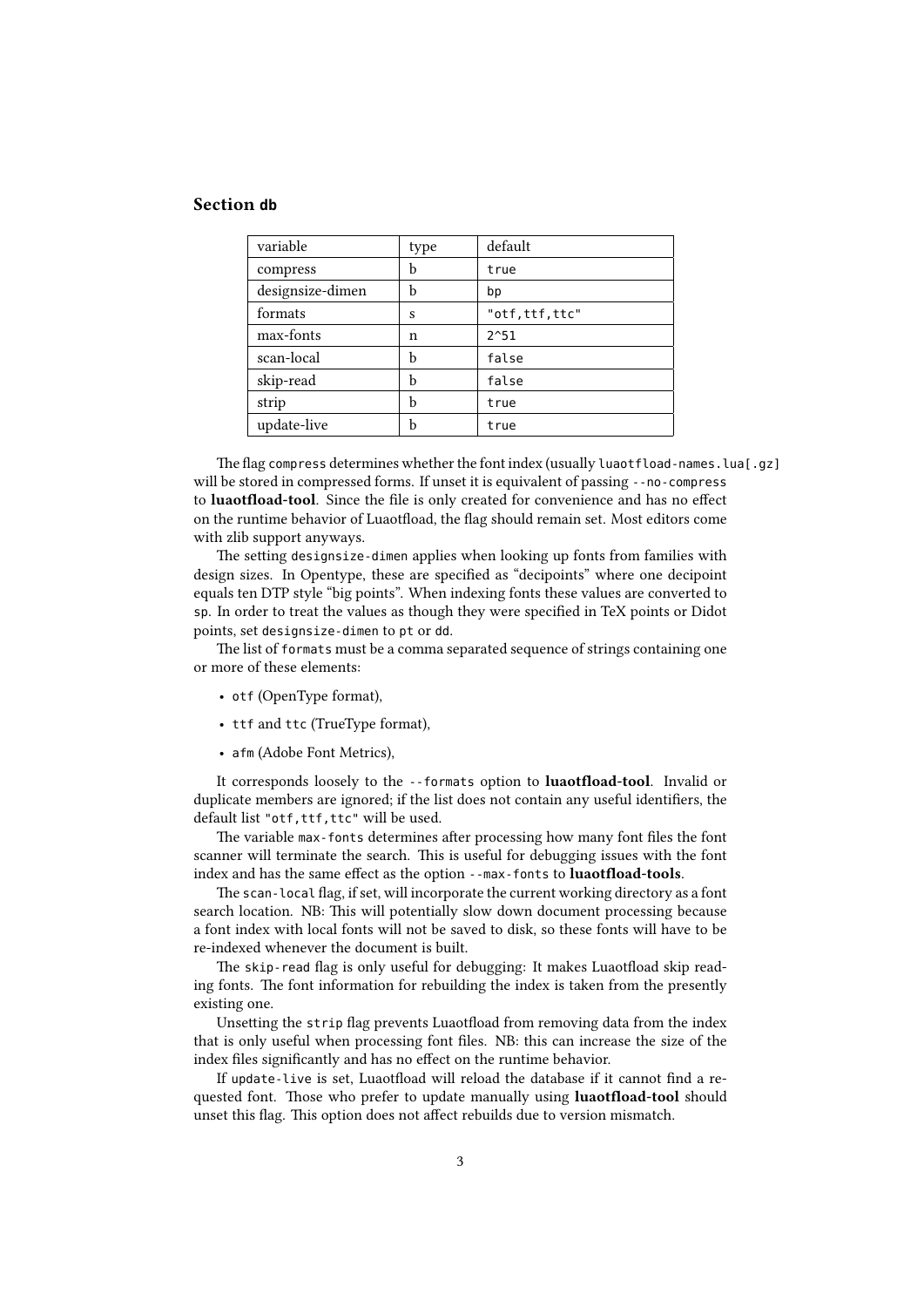#### Section **default-features**

By default Luaotfload enables node mode and picks the default font features that are prescribed in the OpenType standard. This behavior may be overridden in the default-features section. Global defaults that will be applied for all scripts can be set via the global option, others by the script they are to be applied to. For example, a setting of

[default-features] global = mode=base,color=0000FF  $dft = smcp.$ onum

would force base mode, tint all fonts blue and activate small capitals and text figures globally. Features are specified as a comma separated list of variables or variablevalue pairs. Variables without an explicit value are set to true.

### Section **misc**

| variable   | type | default                              |
|------------|------|--------------------------------------|
| statistics |      | false                                |
| termwidth  | n    | nil                                  |
| version    | s    | <luaotfload version=""></luaotfload> |
| keepnames  |      | true                                 |

With statistics enabled, extra statistics will be collected during index creation and appended to the index file. It may then be queried at the Lua end or inspected by reading the file itself.

The value of termwidth, if set, overrides the value retrieved by querying the properties of the terminal in which Luatex runs. This is useful if the engine runs with shell escape disabled and the actual terminal dimensions cannot be retrieved.

The value of version is derived from the version string hard-coded in the Luaotfload source. Override at your own risk.

The keepnames option decides if the ConTeXt fontloader should keep names it considers useless or if they should be discarded. This option only takes effect after font caches are regenererated.

#### Section **paths**

| variable     | type | default                       |
|--------------|------|-------------------------------|
| cache-dir    | s    | "fonts"                       |
| names-dir    | S    | "names"                       |
| index-file   | S    | "luaotfload-names.lua"        |
| lookups-file | S    | "luaotfload-lookup-cache.lua" |

The paths cache-dir and names-dir determine the subdirectory inside the Luaotfload subtree of the luatex-cache directory where the font cache and the font index will be stored, respectively.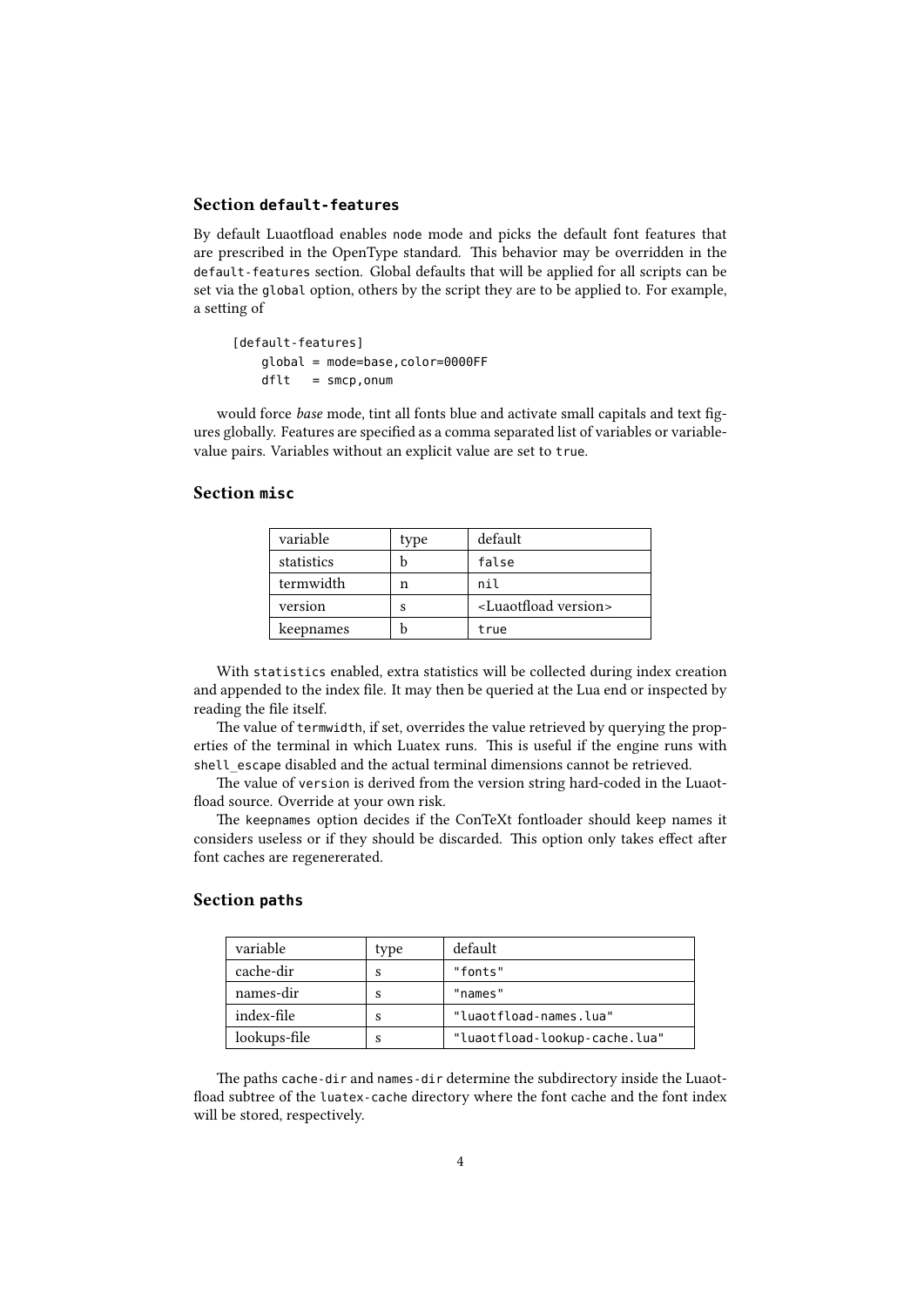Inside the index directory, the names of the index file and the font lookup cache will be derived from the respective values of index-file and lookups-file. This is the filename base for the bytecode compiled version as well as – for the index – the gzipped version.

#### Section **run**

| type | default                 |
|------|-------------------------|
| S    | "tex, path, name"       |
| S    | "post_linebreak_filter" |
| S    | "patch"                 |
| n    | 0                       |
| S    | "cached"                |
| S    | "default"               |
|      |                         |

Unqualified font lookups are treated with the flexible "anonymous" mechanism. This involves a chain of lookups applied successively until the first one yields a match. By default, the lookup will first search for TFM fonts using the Kpathsea library. If this wasn't successful, an attempt is made at interpreting the request as an absolute path (like the [/path/to/font/foo.ttf] syntax) or a file name (file:foo.ttf). Finally, the request is interpreted as a font name and retrieved from the index (name:Foo Regular). This behavior can be configured by specifying a list as the value to anonsequence. Available items are tex, path, name – representing the lookups described above, respectively –, and file for searching a filename but not an absolute path. Also, my lookups are valid values but they should only be used from within TeX documents, because there is no means of customizing a my lookups on the command line.

The color-callback option determines the stage at which fonts that defined with a color=xxyyzz feature will be colorized. By default this happens in a post\_linebreak\_filter but alternatively the pre\_linebreak\_filter or pre\_output\_filter may be chosen, which is faster but might produce inconsistent output. The pre\_output\_filter used to be the default in the 1.x series of Luaotfload, whilst later versions up to and including 2.5 hooked into the pre\_linebreak\_filter which naturally didn't affect any glyphs inserting during hyphenation. Both are kept around as options to restore the previous behavior if necessary.

The definer allows for switching the define font callback. Apart from the default patch one may also choose the generic one that comes with the vanilla fontloader. Beware that this might break tools like Fontspec that rely on the patch\_font callback provided by Luaotfload to perform important corrections on font data.

The fontloader backend can be selected by setting the value of fontloader. The most important choices are default, which will load the dedicated Luaotfload fontloader, and reference, the upstream package as shipped with Luaotfload. Other than those, a file name accessible via kpathsea can be specified.

Alternatively, the individual files that constitute the fontloader can be loaded directly. While less efficient, this greatly aids debugging since error messages will reference the actual line numbers of the source files and explanatory comments are not stripped. Currently, three distinct loading strategies are available: unpackaged will load the batch that is part of Luaotfload. These contain the identical source code that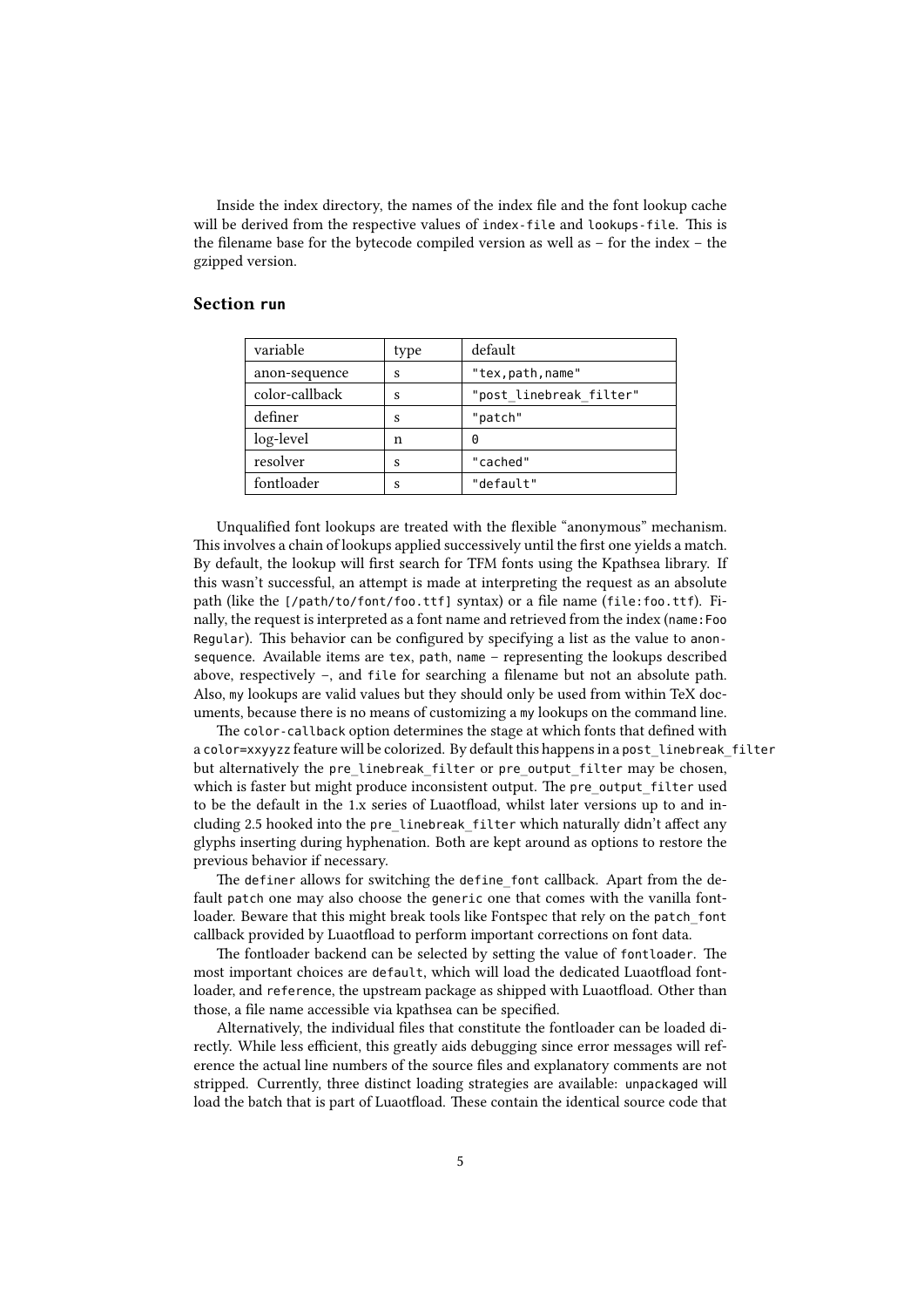the reference fontloader has been compiled from. Another option, context will attempt to load the same files by their names in the Context format from the search path. Consequently this option allows to use the version of Context that comes with the TeX distribution. Distros tend to prefer the stable version ("current" in Context jargon) of those files so certain bugs encountered in the more bleeding edge Luaotfload can be avoided this way. A third option is to use context with a colon to specify a directory prefix where the TEXMF is located that the files should be loaded from, e. g. context:~/context/tex/texmf-context. This can be used when referencing another distribution like the Context minimals that is installed under a different path not indexed by kpathsea.

The value of log-level sets the default verbosity of messages printed by Luaotfload. Only messages defined with a verbosity of less than or equal to the supplied value will be output on the terminal. At a log level of five Luaotfload can be very noisy. Also, printing too many messages will slow down the interpreter due to line buffering being disabled (see setbuf(3)).

The resolver setting allows choosing the font name resolution function: With the default value cached Luaotfload saves the result of a successful font name request to a cache file to speed up subsequent lookups. The alternative, normal circumvents the cache and resolves every request individually. (Since to the restructuring of the font name index in Luaotfload 2.4 the performance difference between the cached and uncached lookups should be marginal.)

### FILES

Luaotfload only processes the first configuration file it encounters at one of the search locations. The file name may be either luaotfload.conf or luaotfloadrc, except for the dotfile in the user's home directory which is expected at ~/. luaotfloadrc.

Configuration files are located following a series of steps. The search terminates as soon as a suitable file is encountered. The sequence of locations that Luaotfload looks at is

- i. The current working directory of the LuaTeX process.
- ii. The subdirectory luaotfload/ inside the XDG configuration tree, e. g. /home/oenothea/config/luaotfload/.
- iii. The dotfile.
- iv. The TEXMF (using kpathsea).

### SEE ALSO

luaotfload-tool(1), luatex(1), lua(1)

- texdoc luaotfload to display the PDF manual for the Luaotfload package
- Luaotfload development https://github.com/latex3/luaotfload
- LuaLaTeX mailing list http://tug.org/pipermail/lualatex-dev/
- LuaTeX http://luatex.org/
- Luaotfload on CTAN http://ctan.org/pkg/luaotfload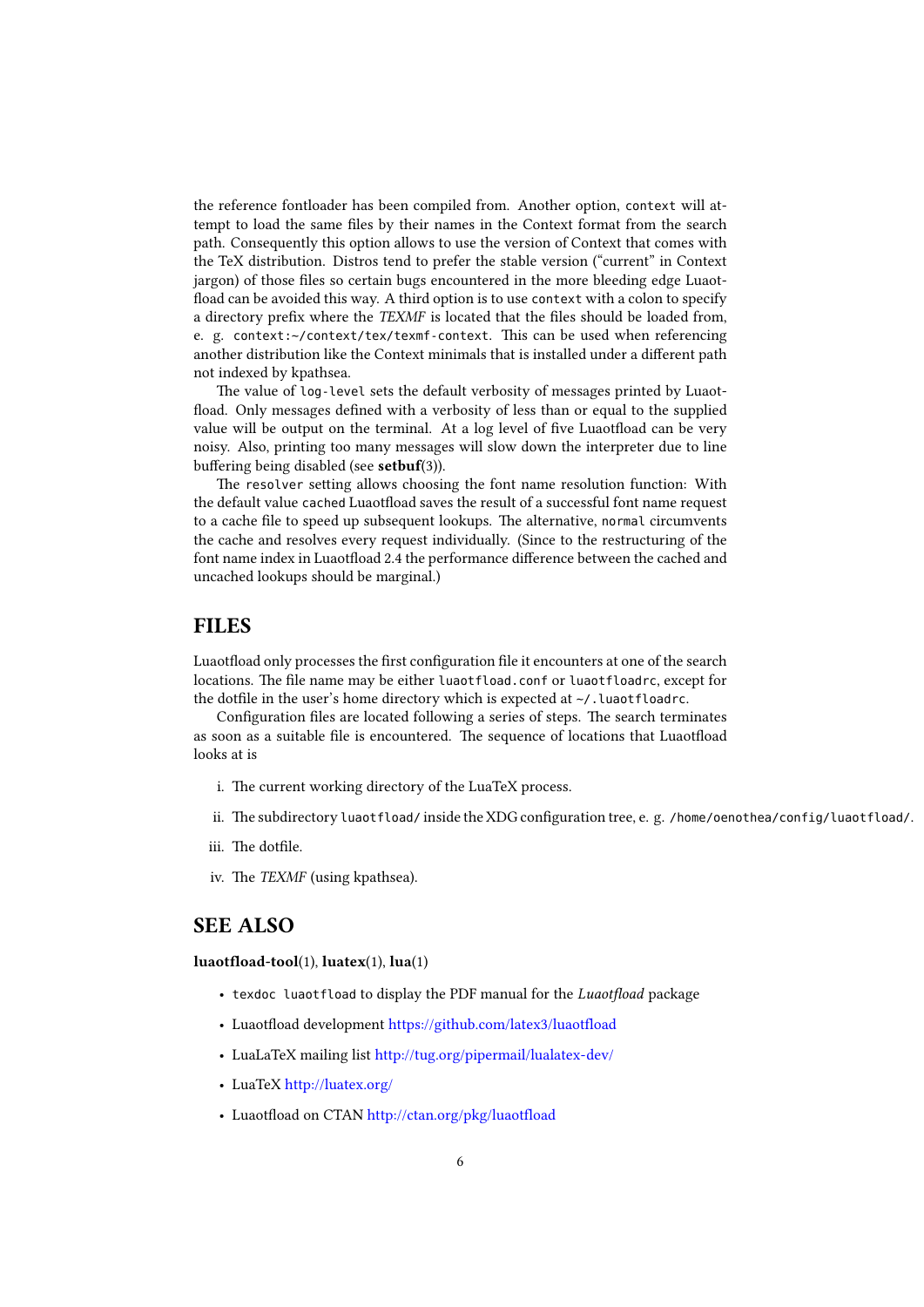### **REFERENCES**

• The XDG base specification http://standards.freedesktop.org/basedir-spec/basedir-spec-latest. html.

## AUTHORS

Luaotfload was developed by the LuaLaTeX dev team (https://github.com/lualatex/). It is currently maintained by the LaTeX Project Team at https://github.com/latex3/ luaotfload

This manual page was written by Philipp Gesang <phg@phi-gamma.net>.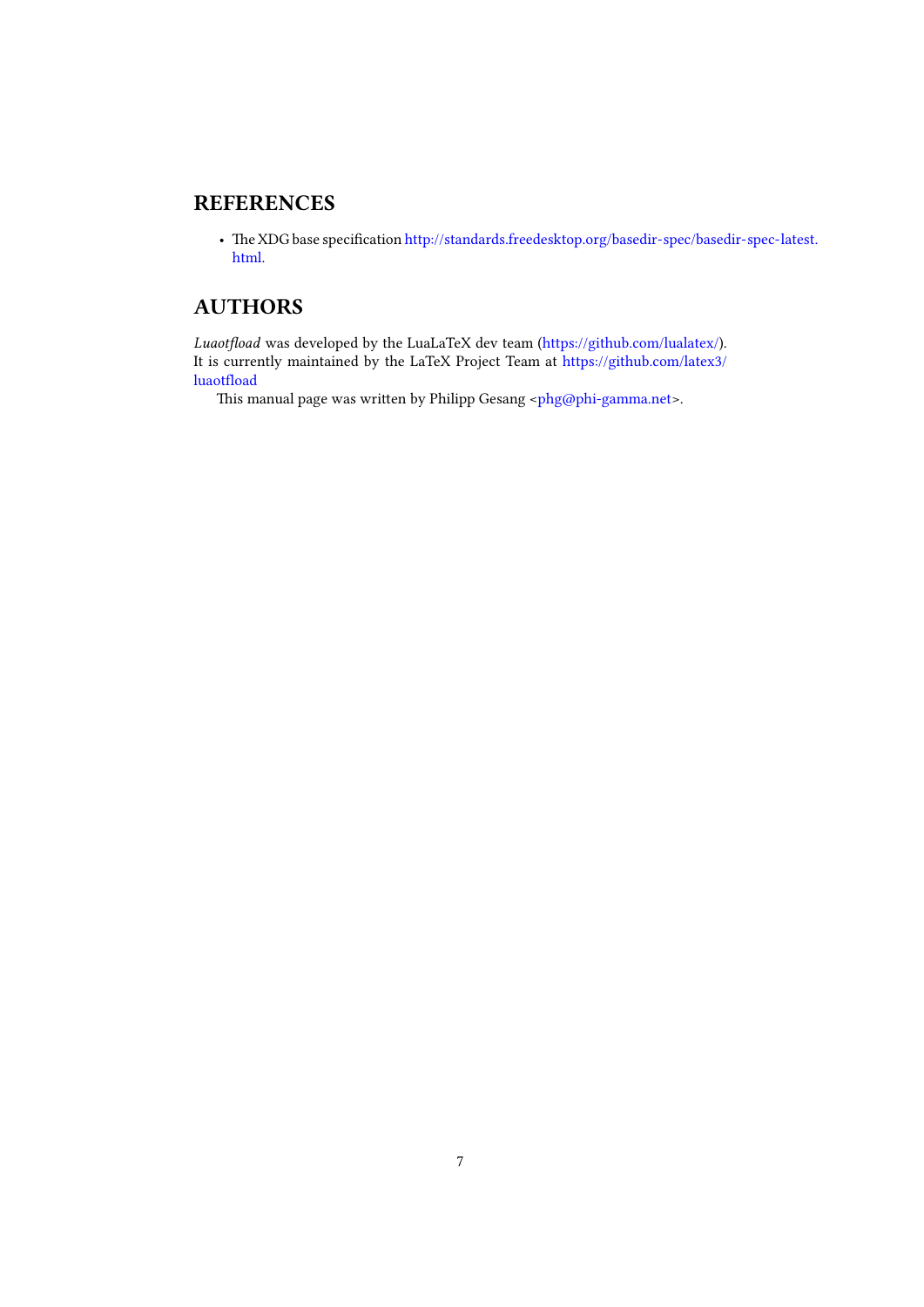# luaotfload-tool

generate and query the Luaotfload font names database

| Date:                  | 2022-06-15      |
|------------------------|-----------------|
| Copyright:             | GPLv2.0         |
| Version:               | 3.22            |
| <b>Manual section:</b> | 1               |
| <b>Manual</b> group:   | text processing |

### SYNOPSIS

luaotfload-tool [ -bcDfFiIlLnpqRSuvVhw ]

```
luaotfload-tool –update [ –force ] [ –quiet ] [ –verbose ] [ –prefer-texmf ] [ –dry-
     run ] [ –formats=[+|-]EXTENSIONS ] [ –no-compress ] [ –no-strip ] [ –local ] [
     –max-fonts=N ]
```
luaotfload-tool –find=FONTNAME [ –fuzzy ] [ –info ] [ –inspect ] [ –no-reload  $\frac{1}{2}$ 

```
luaotfload-tool –flush-lookups
luaotfload-tool –cache=DIRECTIVE
luaotfload-tool –list=CRITERION[:VALUE] [ –fields=F1,F2,…,Fn ]
luaotfload-tool –bisect=DIRECTIVE
luaotfload-tool –help
luaotfload-tool –version
luaotfload-tool –show-blacklist
luaotfload-tool –diagnose=CHECK
luaotfload-tool –conf=FILE –dumpconf
```
### DESCRIPTION

luaotfload-tool accesses the font names database that is required by the Luaotfload package. There are two general modes: update and query.

- update: update the database or rebuild it entirely;
- query: resolve a font name or display close matches.

<span id="page-43-0"></span>44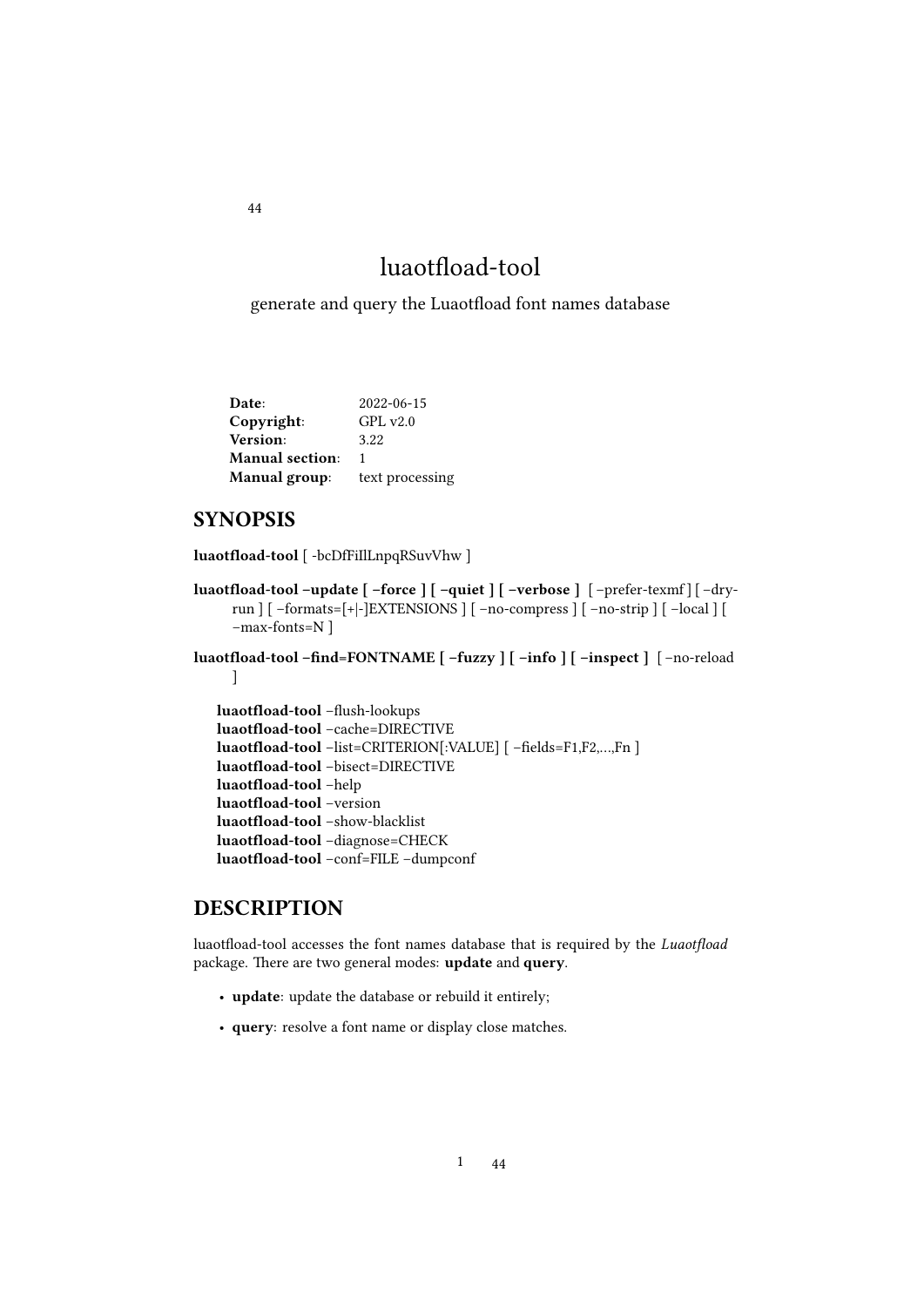# **OPTIONS**

### update mode

| -update, -u       | Update the database; indexes new fonts.                                                                                                                                                                                                                                                                                     |
|-------------------|-----------------------------------------------------------------------------------------------------------------------------------------------------------------------------------------------------------------------------------------------------------------------------------------------------------------------------|
| -force, -f        | Force rebuilding of the database; re-indexes all<br>fonts.                                                                                                                                                                                                                                                                  |
| -local, -L        | Include font files in \$PWD. This option will cause<br>large parts of the database to be rebuilt. Thus it<br>is quite inefficient. Additionally, if local font files<br>are found, the database is prevented from being<br>saved to disk, so the local fonts need to be parsed<br>with every invocation of luaotfload-tool. |
| -no-reload, -n    | Suppress auto-updates to the database (e.g. when<br>--find is passed an unknown name).                                                                                                                                                                                                                                      |
| -no-compress, -c  | Do not filter the plain text version of the font in-<br>dex through gzip. Useful for debugging if your<br>editor is built without zlib.                                                                                                                                                                                     |
| -prefer-texmf, -p | Organize the file name database in a way so that<br>it prefer fonts in the TEXMF tree over system<br>fonts if they are installed in both.                                                                                                                                                                                   |
|                   | -formats=EXTENSIONS Extensions of the font files to index. Where<br>EXTENSIONS is a comma-separated list of sup-<br>ported file extensions (otf, ttf, ttc). If the list is<br>prefixed with a + sign, the given list is added to<br>the currently active one; - subtracts. Default:<br>otf,ttf,ttc. Examples:               |
|                   | 1) --formats=-ttc, ttf would skip TrueType<br>fonts and font collections:                                                                                                                                                                                                                                                   |
|                   | 2) --formats=otf would scan only OpenType<br>files:                                                                                                                                                                                                                                                                         |
|                   | 3) -- formats=+afm includes binary Postscript<br>files accompanied by an AFM file.                                                                                                                                                                                                                                          |
| query mode        |                                                                                                                                                                                                                                                                                                                             |
| -find=NAME        | Resolve a font name; this looks up <name> in the<br/>database and prints the file name it is mapped<br/>to. -- find also understands request syntax, i.e.<br/>--find=file:foo.otfcheckswhetherfoo.otfis<br/>indexed.</name>                                                                                                 |

–fuzzy, -F Show approximate matches to the file name if the lookup was unsuccessful (requires --find).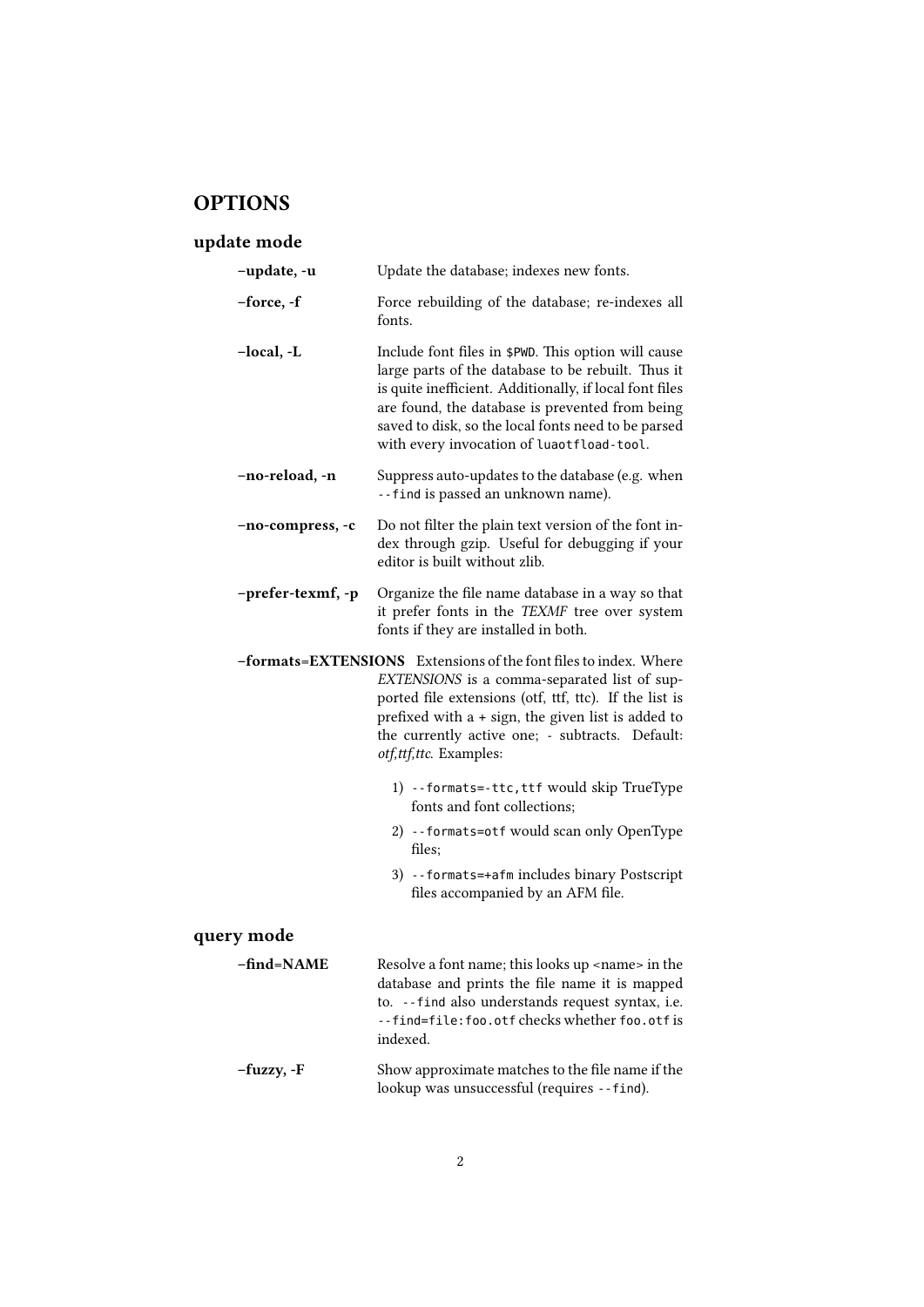| -info, -i              | Display basic information to a resolved font file<br>(requires --find).                                                                                                                                                                                                                                                                                                                                                                                                                                                                                                                                                                                                                                                                                                                                       |
|------------------------|---------------------------------------------------------------------------------------------------------------------------------------------------------------------------------------------------------------------------------------------------------------------------------------------------------------------------------------------------------------------------------------------------------------------------------------------------------------------------------------------------------------------------------------------------------------------------------------------------------------------------------------------------------------------------------------------------------------------------------------------------------------------------------------------------------------|
| -inspect, -I           | Display detailed information by loading the font<br>and analyzing the font table; very slow! For the<br>meaning of the returned fields see the LuaTeX<br>documentation. (requires --find).                                                                                                                                                                                                                                                                                                                                                                                                                                                                                                                                                                                                                    |
| <b>-list=CRITERION</b> | Show entries, where CRITERION is one of the fol-<br>lowing:                                                                                                                                                                                                                                                                                                                                                                                                                                                                                                                                                                                                                                                                                                                                                   |
|                        | 1) the character *, selecting all entries;<br>2) a field of a database entry, for instance ver-<br>sion or format*, according to which the out-<br>put will be sorted. Information in an un-<br>stripped database (see the option --no-strip<br>above) is nested: Subfields of a record can<br>be addressed using the -> separator, e. g.<br>file->location, style->units_per_em, or<br>names->sanitized->english->prefmodifiers.<br>NB: shell syntax requires that arguments con-<br>taining -> be properly quoted!<br>3) an expression of the form field: value to<br>limit the output to entries whose field matches<br>value. The value can contain * to match an<br>arbitrary number of characters.<br>For example, in order to output file names and<br>corresponding versions, sorted by the font for- |
|                        | mat:                                                                                                                                                                                                                                                                                                                                                                                                                                                                                                                                                                                                                                                                                                                                                                                                          |
|                        | ./luaotfload-tool.lua --list="format" --fields="file->base, version"                                                                                                                                                                                                                                                                                                                                                                                                                                                                                                                                                                                                                                                                                                                                          |
|                        | This prints:                                                                                                                                                                                                                                                                                                                                                                                                                                                                                                                                                                                                                                                                                                                                                                                                  |
|                        | otf latinmodern-math.otf Version 1.958<br>otf lmromancaps10-oblique.otf 2.004<br>otf lmmono8-regular.otf 2.004<br>otf lmmonoproplt10-bold.otf 2.004<br>otf lmsans10-oblique.otf 2.004<br>otf lmromanslant8-regular.otf 2.004<br>otf lmroman12-italic.otf 2.004<br>otf lmsansdemicond10-oblique.otf 2.004                                                                                                                                                                                                                                                                                                                                                                                                                                                                                                      |
|                        | $\cdots$                                                                                                                                                                                                                                                                                                                                                                                                                                                                                                                                                                                                                                                                                                                                                                                                      |

–fields=FIELDS Comma-separated list of fields that should be printed. Information in an unstripped database (see the option --no-strip above) is nested: Subfields of a record can be addressed using the -> separator, e. g. file->location, style->units\_per\_em, or names->sanitized->english->subfamily. The default is plainname,version\*. (Only meaningful with --list.)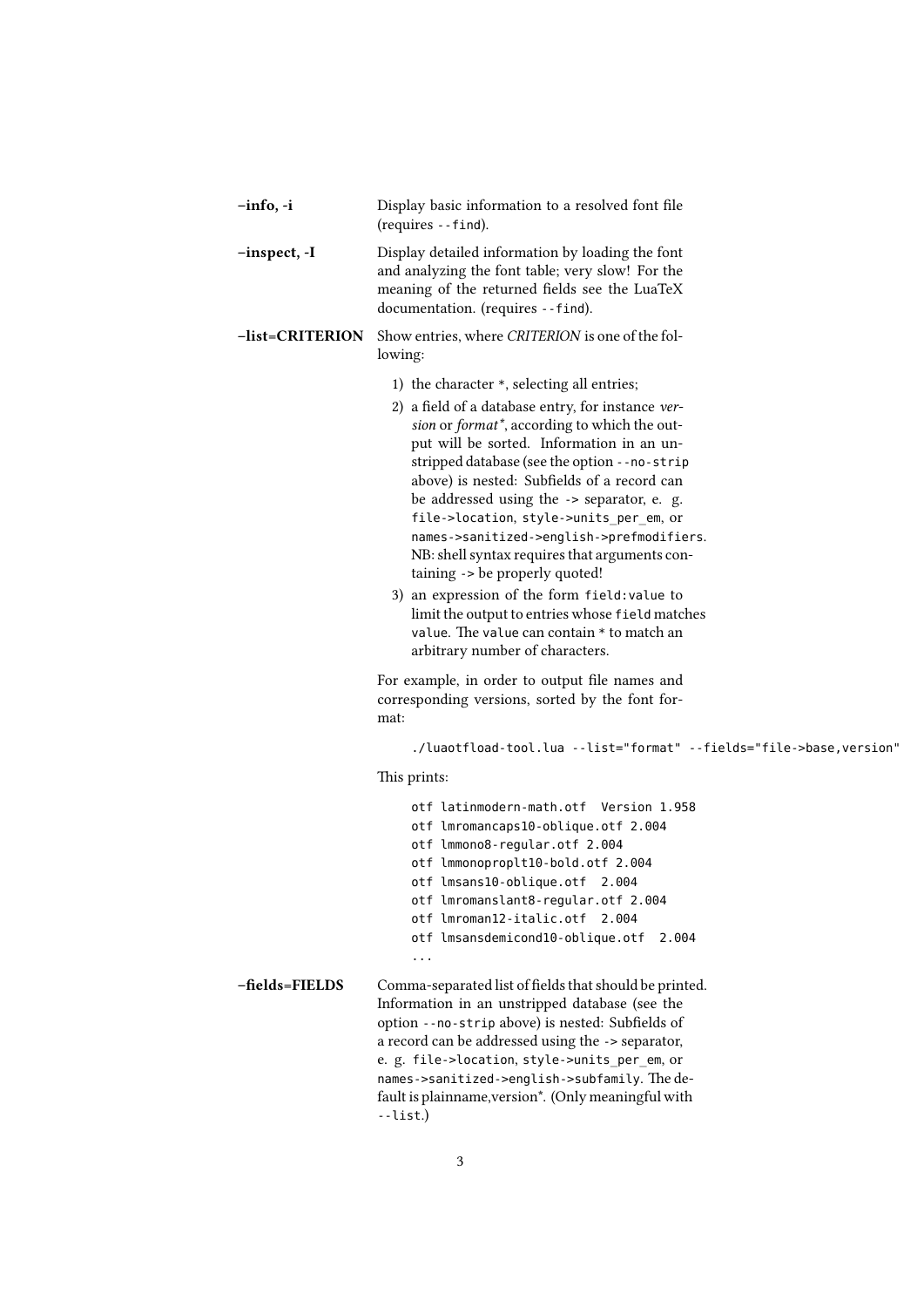### font and lookup caches

–flush-lookups Clear font name lookup cache (experimental).

–cache=DIRECTIVE Cache control, where DIRECTIVE is one of the following:

- 1) purge -> delete Lua files from cache;
- 2) erase -> delete Lua and Luc files from cache;
- 3) show -> print stats.

### debugging methods

|                   | -show-blacklist, -b Show blacklisted files (not directories).                                                                                                                                                               |
|-------------------|-----------------------------------------------------------------------------------------------------------------------------------------------------------------------------------------------------------------------------|
| -dry-run, -D      | Don't load fonts when updating the database; scan<br>directories only. (For debugging file system re-<br>lated issues.)                                                                                                     |
| -no-strip         | Do not strip redundant information after build-<br>ing the database. Warning: this will inflate the<br>index to about two to three times the normal size.                                                                   |
| -max-fonts=N      | Process at most N font files, including fonts al-<br>ready indexed in the count.                                                                                                                                            |
| -bisect=DIRECTIVE | Bisection of the font database. This mode is in-<br>tended as assistance in debugging the Luatex en-<br>gine, especially when tracking memleaks or buggy<br>fonts.<br>DIRECTIVE can be one of the following:                |
|                   | 1) run -> Make luaotfload-tool respect the<br>bisection progress when running. Combined<br>with --update and possibly --force this will<br>only process the files from the start up until<br>the pivot and ignore the rest. |
|                   | 2) start -> Start bisection: create a bisection<br>state file and initialize the low, high, and<br>pivot indices.                                                                                                           |
|                   | 3) stop -> Terminate the current bisection ses-<br>sion by deleting the state file.                                                                                                                                         |
|                   | 4) good $\vert$ bad -> Mark the section processed<br>last as "good" or "bad", respectively. The<br>next bisection step will continue with the<br>bad section.                                                               |
|                   | 5) status -> Print status information about the<br>current bisection session. Hint: Use with<br>higher verbosity settings for more output.                                                                                  |
|                   |                                                                                                                                                                                                                             |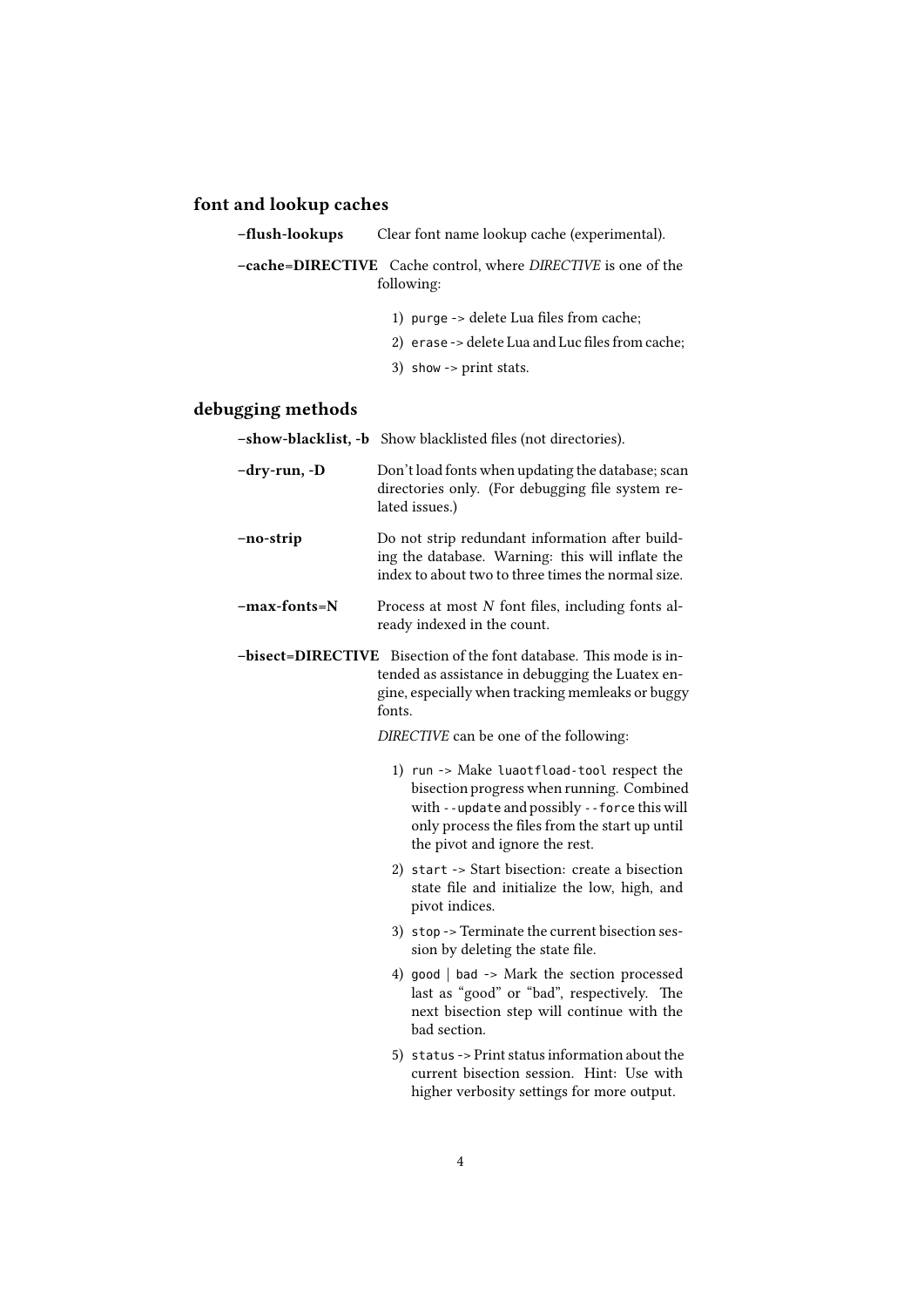A bisection session is initiated by issuing the start directive. This sets the pivot to the middle of the list of available font files. Now run luaotfload-tool with the --update flag set as well as --bisect=run: only the fonts up to the pivot will be considered. If that task exhibited the issue you are tracking, then tell Luaotfload using --bisect=bad. The next step of --bisect=run will continue bisection with the part of the files below the pivot. Likewise, issue --bisect=good in order to continue with the fonts above the pivot, assuming the tested part of the list did not trigger the bug.

Once the culprit font is tracked down, good or bad will have no effect anymore. run will always end up processing the single font file that was left. Use --bisect=stop to clear the bisection state.

### miscellaneous

| -verbose=N, -v | Set verbosity level to $n$ or the number of repeti-<br>tions of -v.                                     |
|----------------|---------------------------------------------------------------------------------------------------------|
| -quiet         | No verbose output (log level set to zero).                                                              |
| -log=CHANNEL   | Redirect log output (for database troubleshoot-<br>ing), where CHANNEL can be                           |
|                | 1) stdout -> all output will be dumped to the<br>terminal (default); or                                 |
|                | 2) file -> write to a file to the temporary di-<br>rectory (the name will be chosen automati-<br>cally. |
| -version, -V   | Show version numbers of components as well as<br>some basic information and exit.                       |
| -help, -h      | Show help message and exit.                                                                             |
|                | -diagnose=CHECK Run the diagnostic procedure CHECK. Available<br>procedures are:                        |
|                | 1) files -> check Luaotfload files for modifi-<br>cations:                                              |
|                | 2) permissions -> check permissions of cache<br>directories and files;                                  |
|                | 3) environment -> print relevant environment<br>and kpse variables;                                     |
|                | 4) repository -> check the git repository for<br>new releases,                                          |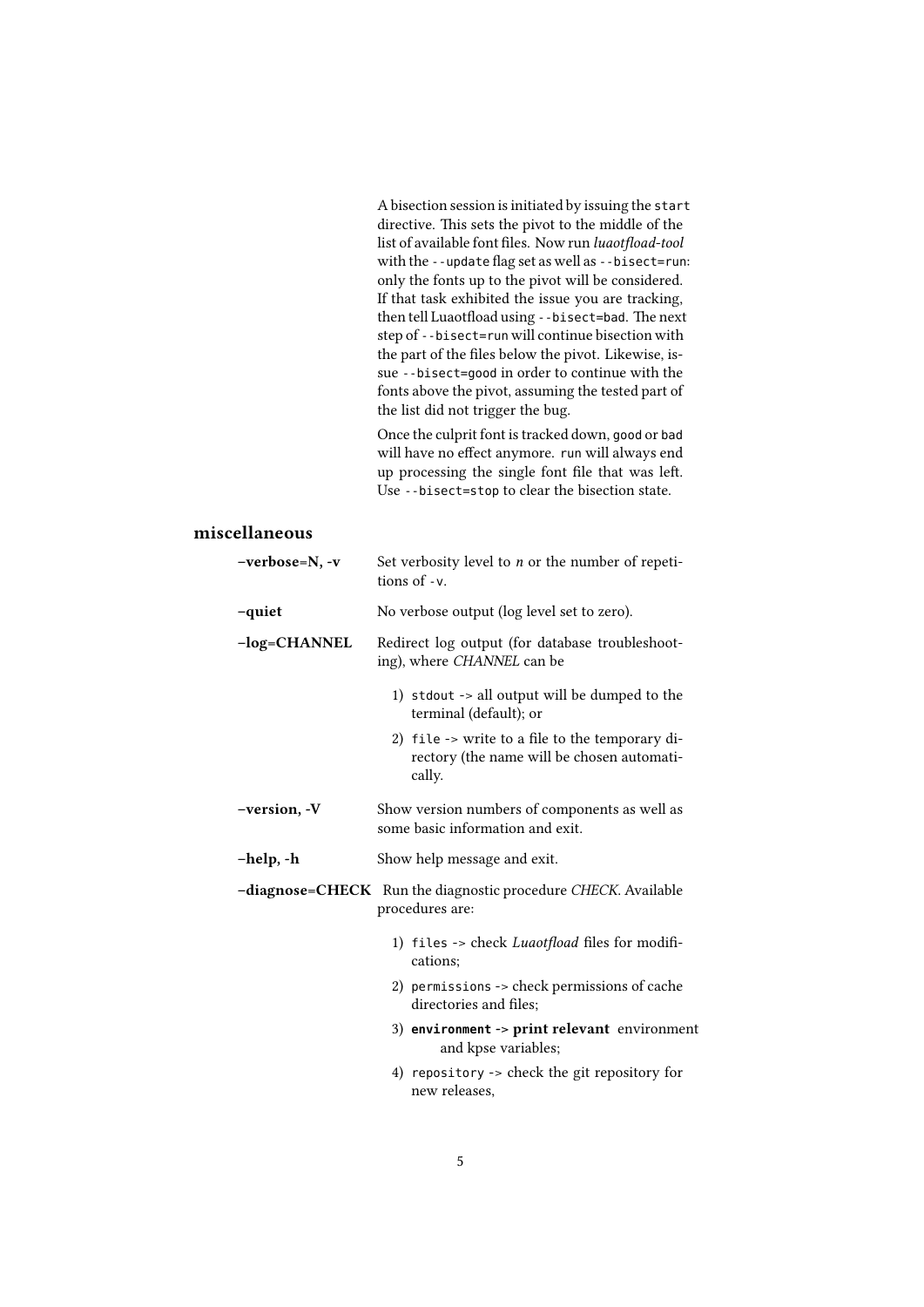|            | 5) index -> check database, display informa-<br>tion about it.                                                                                 |
|------------|------------------------------------------------------------------------------------------------------------------------------------------------|
|            | Procedures can be chained by concatenating with<br>commas, e.g. --diagnose=files, permissions. Spec-<br>ify thorough to run all checks.        |
| -conf=FILE | Read the configuration from FILE. See <b>luaotfload.conf</b> $(\%)$<br>for documentation concerning the format and avail-<br>able options.     |
| -dumpconf  | Print the currently active configuration; the out-<br>put can be saved to a file and used for bootstrap-<br>ping a custom configuration files. |
| -aliases   | Dump the font name database as a kpathsea aliases<br>file. This option is experimental and might go<br>away.                                   |

### FILES

The font name database is usually located in the directory texmf-var/luatex-cache/generic/names/ (\$TEXMFCACHE as set in texmf.cnf) of your TeX Live distribution as a zlib-compressed file luaotfload-names.lua.gz. The experimental lookup cache will be created as luaotfload-lookup-cache.lua in the same directory. These Lua tables are not used directly by Luaotfload, though. Instead, they are compiled to Lua bytecode which is written to corresponding files with the extension . Luc in the same directory. When modifying the files by hand keep in mind that only if the bytecode files are missing will Luaotfload use the plain version instead. Both kinds of files are safe to delete, at the cost of regenerating them with the next run of LuaTeX.

### SEE ALSO

luaotfload.conf(5), luatex(1), lua(1)

- texdoc luaotfload to display the manual for the Luaotfload package
- Luaotfload development https://github.com/latex3/luaotfload
- LuaLaTeX mailing list http://tug.org/pipermail/lualatex-dev/
- LuaTeX http://luatex.org/
- ConTeXt http://wiki.contextgarden.net
- Luaotfload on CTAN http://ctan.org/pkg/luaotfload

### BUGS

Tons, probably.